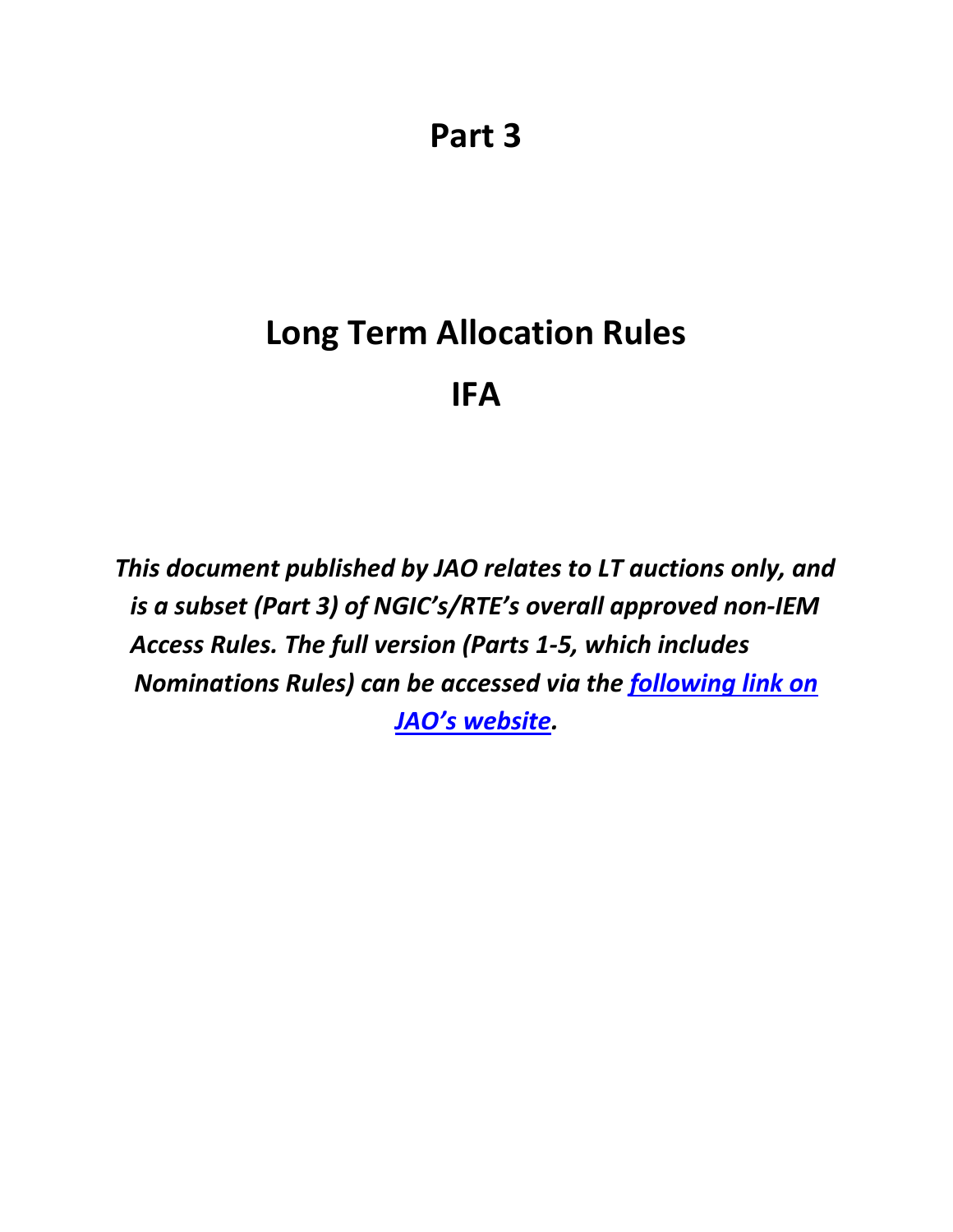# Contents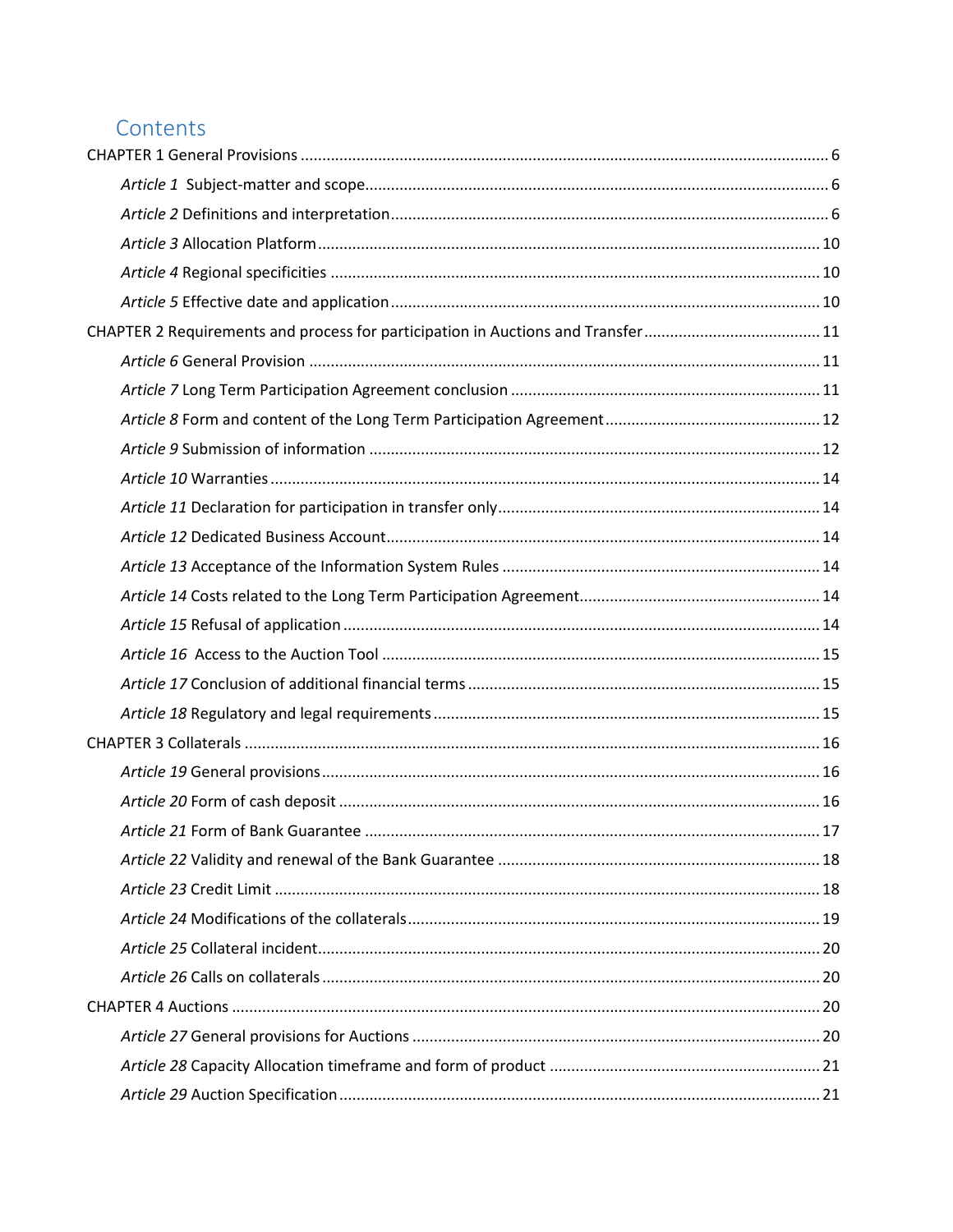| Article 48 Remuneration of Long Term Transmission Rights holders for non-nominated Physical |  |
|---------------------------------------------------------------------------------------------|--|
|                                                                                             |  |
|                                                                                             |  |
|                                                                                             |  |
|                                                                                             |  |
|                                                                                             |  |
|                                                                                             |  |
|                                                                                             |  |
|                                                                                             |  |
|                                                                                             |  |
|                                                                                             |  |
|                                                                                             |  |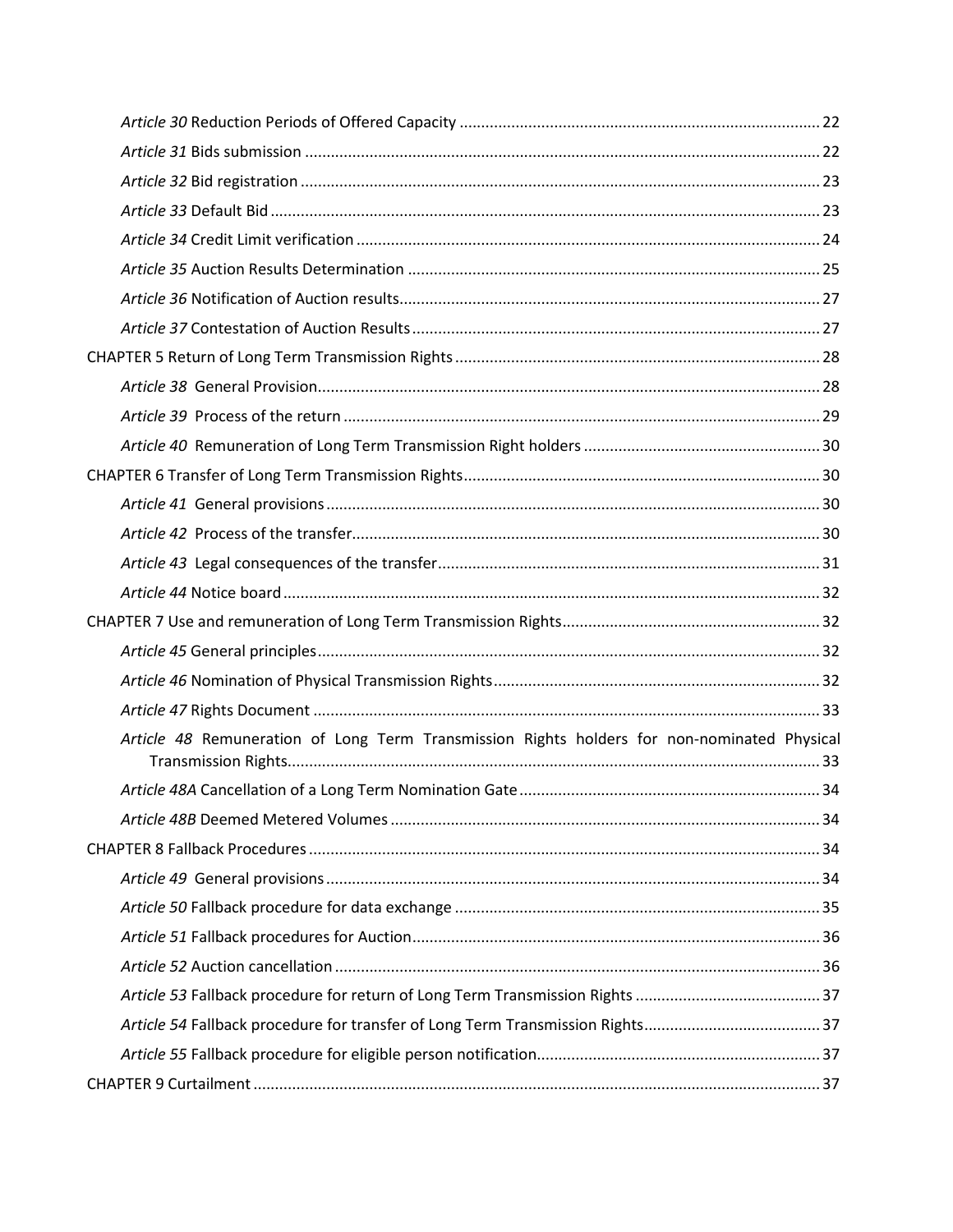| Article 56 Triggering events and consequences of curtailment on Long Term Transmission Rights  37       |
|---------------------------------------------------------------------------------------------------------|
|                                                                                                         |
|                                                                                                         |
|                                                                                                         |
| Article 58A Curtailment of Long Term Transmission Rights to ensure operation remains within             |
| Article 59 Compensation for curtailments to ensure operation remains within Operational Security Limits |
| Article 60 Reimbursement for curtailments due to Force Majeure before the Firmness Deadline 41          |
| Article 60A Curtailment of non-nominated Physical Transmission Rights due to an emergency situation     |
|                                                                                                         |
| Article 61 Reimbursement or compensation for curtailments due to Force Majeure after the Firmness       |
| Article 61A Reimbursement or compensation for curtailments due to an emergency situation after the      |
|                                                                                                         |
|                                                                                                         |
|                                                                                                         |
|                                                                                                         |
|                                                                                                         |
|                                                                                                         |
|                                                                                                         |
|                                                                                                         |
|                                                                                                         |
|                                                                                                         |
|                                                                                                         |
|                                                                                                         |
|                                                                                                         |
|                                                                                                         |
|                                                                                                         |
|                                                                                                         |
|                                                                                                         |
|                                                                                                         |
|                                                                                                         |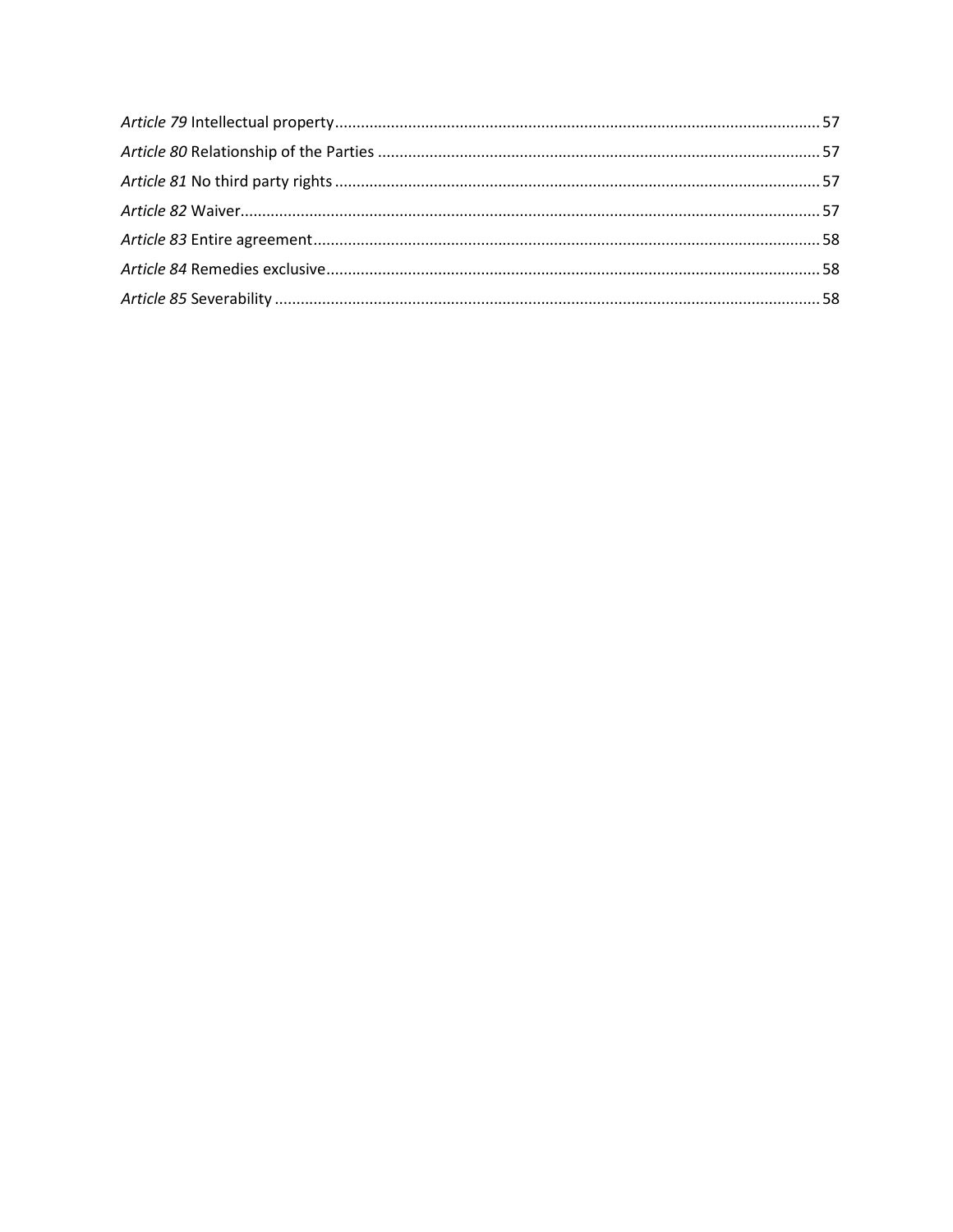# <span id="page-5-0"></span> **CHAPTER 1 General Provisions**

## *Article 1* **Subject-matter and scope**

- <span id="page-5-1"></span>1. These Long Term Allocation Rules contain the terms and conditions for the allocation of Long Term Transmission Rights on the GB-France border where GB is not a participating country in the EU Internal Energy Market. The Registered Participant will accede to these rules by the signature of the Long Term Participation Agreement. In particular, the Long Term Allocation Rules set out the rights and obligations of Registered Participants as well as the requirements for participation in Auctions, they describe the process of Auction, including the determination of Marginal Price as a result of Auction, the conditions for transfer and return of Long Term Transmission Rights, for remuneration of holders of such returned Long Term Transmission Rights, and the processes for curtailment of Long Term Transmission Rights and invoicing/payment.
- <span id="page-5-2"></span>2. The Auctions and transfer of Long Term Transmission Rights refer to Cross Zonal Capacity only and Registered Participants may invoke no other right in connection with the Long Term Transmission Rights allocated to them than the rights in accordance with the provisions of these Long Term Allocation Rules.

#### *Article 2* **Definitions and interpretation**

- 1. Unless otherwise defined herein, capitalised terms used in these Long Term Allocation Rules shall have the meaning given to them in the Day Ahead Allocation Rules and Intraday Allocation Rules, together the "Access Rules".
- 2. For the purposes of interpretation references in the Long Term Participation Agreement to the "Allocation Rules for Forward Capacity Allocation", " Annex" and "Allocation Rules" shall be read and construed as meaning these Long Term Allocation Rules.
- 3. In addition, the following definitions shall apply:

**Affiliate** means, in relation to any person, any other person that directly or indirectly controls, is controlled by or is under direct or indirect common control with that person where control is defined as rights, contracts or any other means which, either separately or in combination and having regard to the considerations of fact or law involved, confer the possibility of exercising decisive influence on an undertaking, in particular by:(a) ownership or the right to use all or part of the assets of an undertaking.(b) rights or contracts which confer decisive influence on the composition, voting or decisions of the organs of an undertaking;

**Allocation Platform** means the Joint Allocation Office (JAO) appointed and commissioned by the responsible TSOs to act on their behalf and on its own name for the attribution of Long Term Cross Zonal Capacity through the Auctions as defined in the Long Term Participation Agreement;

**Applicable Law** means any statute, statutory instrument, licence (including the any applicable Office of Gas and Electricity Markets Interconnector Licence and the Licence Standards), law (whether English or French) or decree (décret) or order in council or directive, or any code including the GB Grid Code, the French Energy Code and Decree n° 2006-1731 of 23 December 2006 ("approuvant le cahier des charges type de concession du réseau public

de transport d'électricité") and the Balancing and Settlement Code, or any request, requirement, instruction, direction or rule of any authority but only, where not having the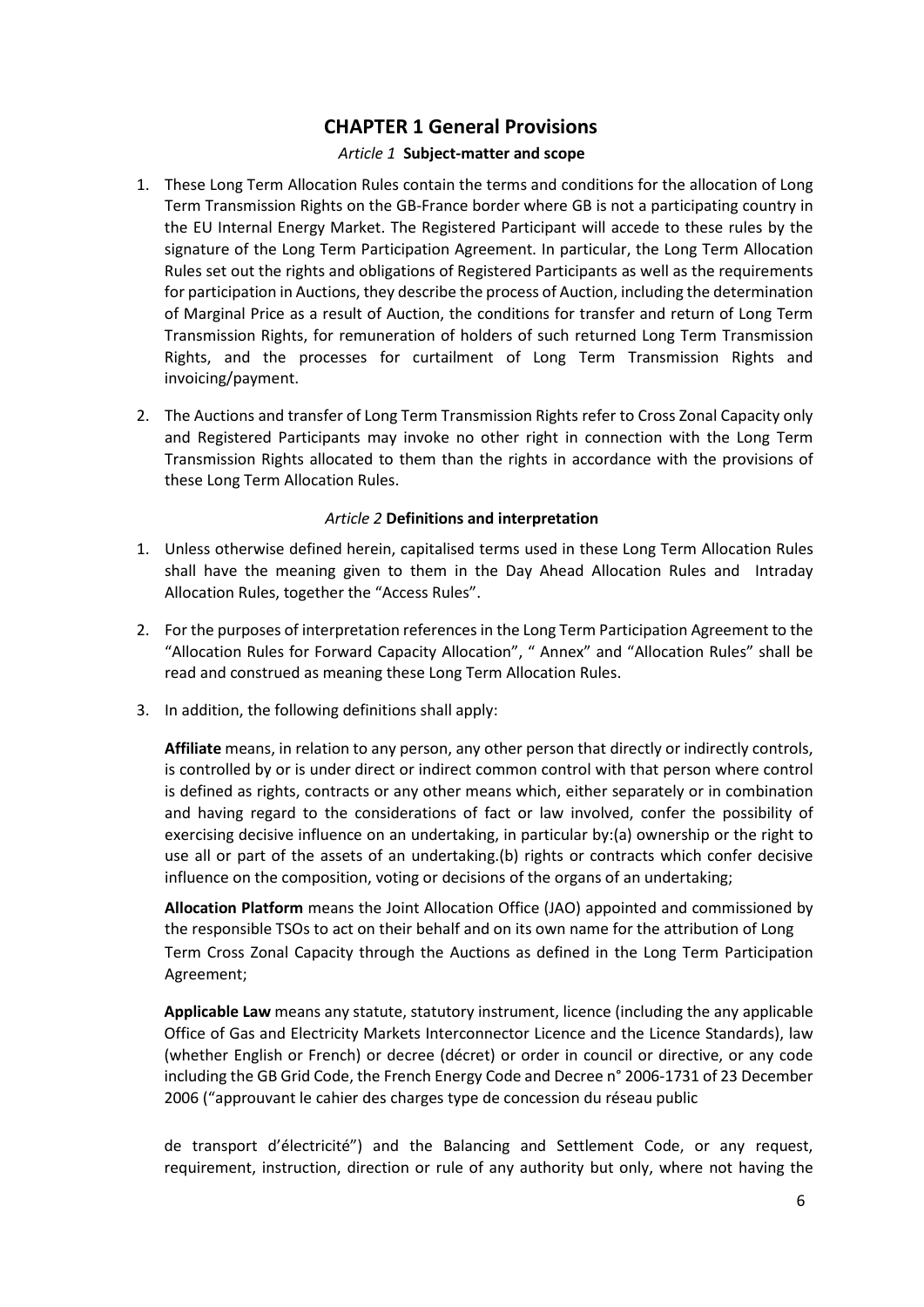force of law, if compliance with the Applicable Law is in accordance with the general practice of persons to whom the Applicable Law is addressed;

**Auction Tool** means the information technology system used by the Allocation Platform to perform Auctions and to facilitate other procedures described in these Long Term Allocation Rules such as transfer or return of Long Term Transmission Rights;

**Auction Specification** means a list of specific characteristics of a particular Auction, including the nature of offered products and relevant dates;

**Bank Guarantee** means an unconditional and irrevocable standby letter of credit or letter of guarantee issued by a bank;

**Bid** means a pair of Bid Quantity and Bid Price offered by a Registered Participant participating in an Auction;

**Bid Price** means the price which a Registered Participant is willing to pay for one (1) MW and hour of Long Term Transmission Rights;

**Bid Quantity** means the amount of Long Term Transmission Rights in MW requested by a Registered Participant;

**Bidding Period** means the time period within which the Registered Participants wishing to participate in an Auction may submit their Bids;

**Business Account** means a dedicated deposit account opened at the financial institution selected by the Allocation Platform in the name of the Allocation Platform or at the discretion of the Allocation Platform opened by the Registered Participant, but with the Allocation Platform as the beneficiary of the dedicated cash deposit which may be used for payments by the Registered Participant;

**Capacity Allocation** means the attribution of cross zonal capacity;

**Capacity Shortage** has the meaning set out in Article 56A of these Long Term Allocation Rules;

**Congestion Income** means the revenues received as a result of Capacity Allocation;

**Cross Zonal Capacity** means the capability of the interconnected system to accommodate energy transfer between bidding zones;

**Credit Limit** means the amount of the collaterals which may be used to cover any Bid submission in subsequent Auctions and is not used for outstanding payment obligations;

**Day Ahead Allocation Rules and Intraday Allocation Rules** shall mean the Day Ahead Allocation Rules and Intraday Allocation Rules as further specified in Parts 1 and 2 of these Access Rules;

**EIC Code** means the ENTSO-E Energy Identification Coding Scheme identifying the parties in a cross-border trade;

**Firmness Deadline** the point in time after which Cross Zonal Capacity becomes firm as further described in Article 58.

**Force Majeure** means any unforeseeable or unusual event or situation beyond the reasonable control of a Party and/or the relevant TSOs, and not due to a fault of the Party and/or the relevant TSOs, which cannot be avoided or overcome with reasonable foresight and diligence, which cannot be solved by measures which are from a technical, financial or economic point of view reasonably possible for the Party and/or the relevant TSOs, which has actually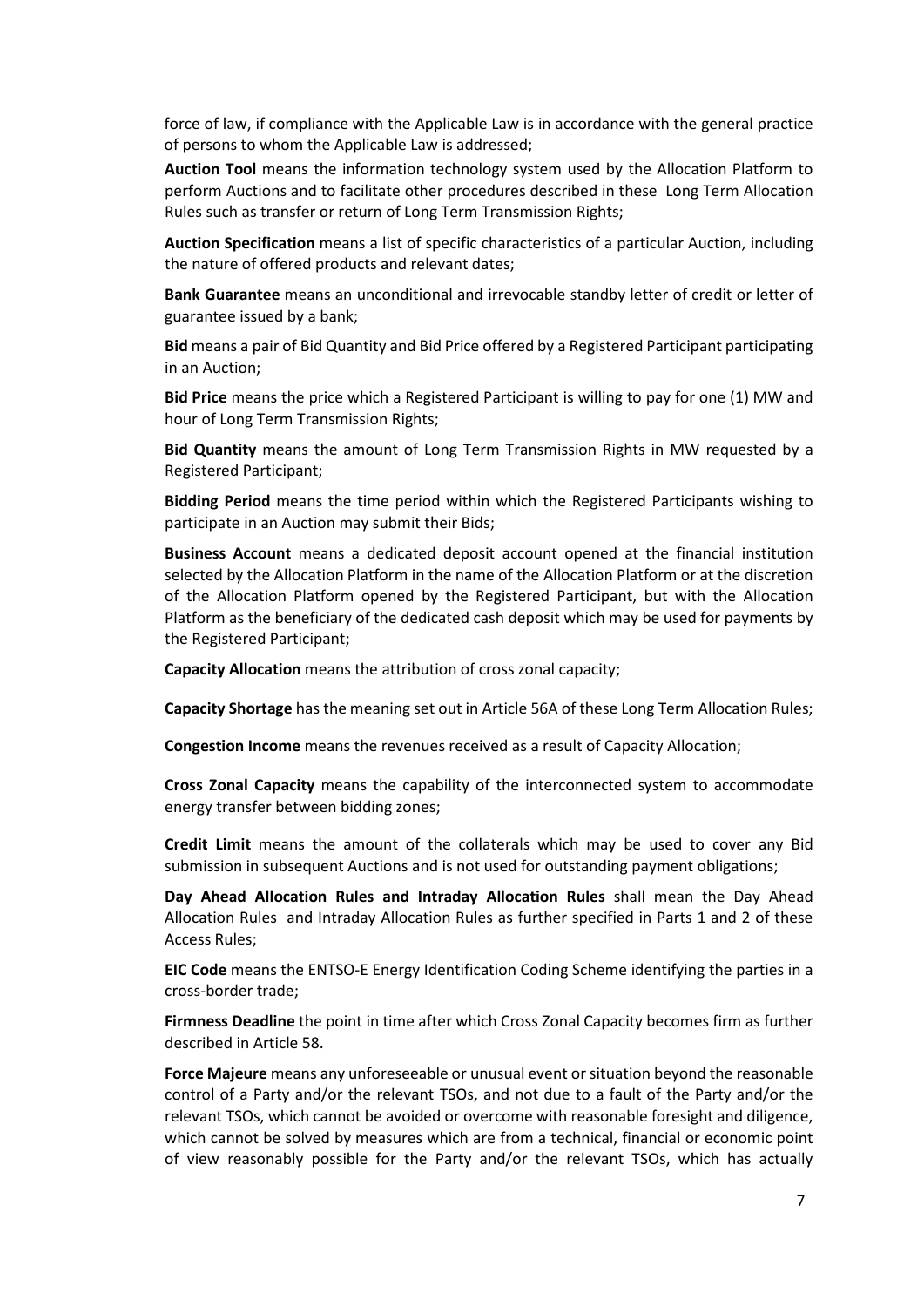happened and is objectively verifiable, and which makes it impossible for the Party and/or the relevant TSOs to fulfil, temporarily or permanently, its obligations;

**GB Grid Code** means the document referred to as the Grid Code in the NGET Transmission Licence;

**Information System Rules** means the terms and conditions for access to and use of the Auction Tool by Registered Participants as set out in Chapter 4 (*Information System Rules*) of the Daily and Intraday Allocation Rules;

**Interconnector** means the interconnection of the NGET Transmission System with the RTE Transmission System by the National Grid Interconnector Circuits and the RTE Interconnector Circuits;

**Long Term Allocation Rules** means those rules detailed in Part 3 of the Access Rules;

**Long Term Participation Agreement** means the agreement, published on the website of the Allocation Platform,by which the Parties undertake to comply with the terms and conditions for Cross Zonal Capacity Allocation as contained in these Long Term Allocation Rules;

**Marginal Price** means the price determined at a particular Auction to be paid by all the Registered Participants for each MW and hour of acquired Long Term Transmission Right;

**National Grid** or **NGIC** means National Grid Interconnectors Limited, a company incorporated in England and Wales;

**National Grid** or **NGIF2** means National Grid IFA2 Limited, a company incorporated in England and Wales;

#### **National Grid Interconnector Circuits** means

- (a) for NGIC, the switching bays and sub-marine cables and other plant and apparatus owned by National Grid connecting the NGET Transmission System to the RTE Interconnector Circuits commencing at and including the switching bays at the substation known as Sellindge 400; and
- (b) for NGIFA2, the switching bays and sub-marine cables and other plant and apparatus owned by National Grid connecting the NGET Transmission System to the RTE Interconnector Circuits commencing at and including the switching bays at the substation known as Chilling,

as such switching bays and sub-marine cables and other plant, apparatus and meters are replaced, modified, developed or added to from time to time;

**National Regulatory Authorities** means the relevant GB and French regulatory authorities

**NGET Transmission System** means the system comprising electric lines owned or operated by NGET for the transmission of electricity as defined in the GB Grid Code;

**NGET Transmission Licence** means the licence granted by the Secretary of State to NGET under Section 6(1)(b) of the Governing Act permitting, inter alia, the transmission of electricity in England and Wales, as amended from time to time;

**Nomination Platform** means the relevant system used by PTR Holders to Nominate PTRs on the relevant interconnector;

**Operators** shall mean the operators of one of more interconnectors on the border;

**Operational Security Limits** means the limits within which the transmission system is capable of retaining a normal state or returning to a normal state as soon as possible;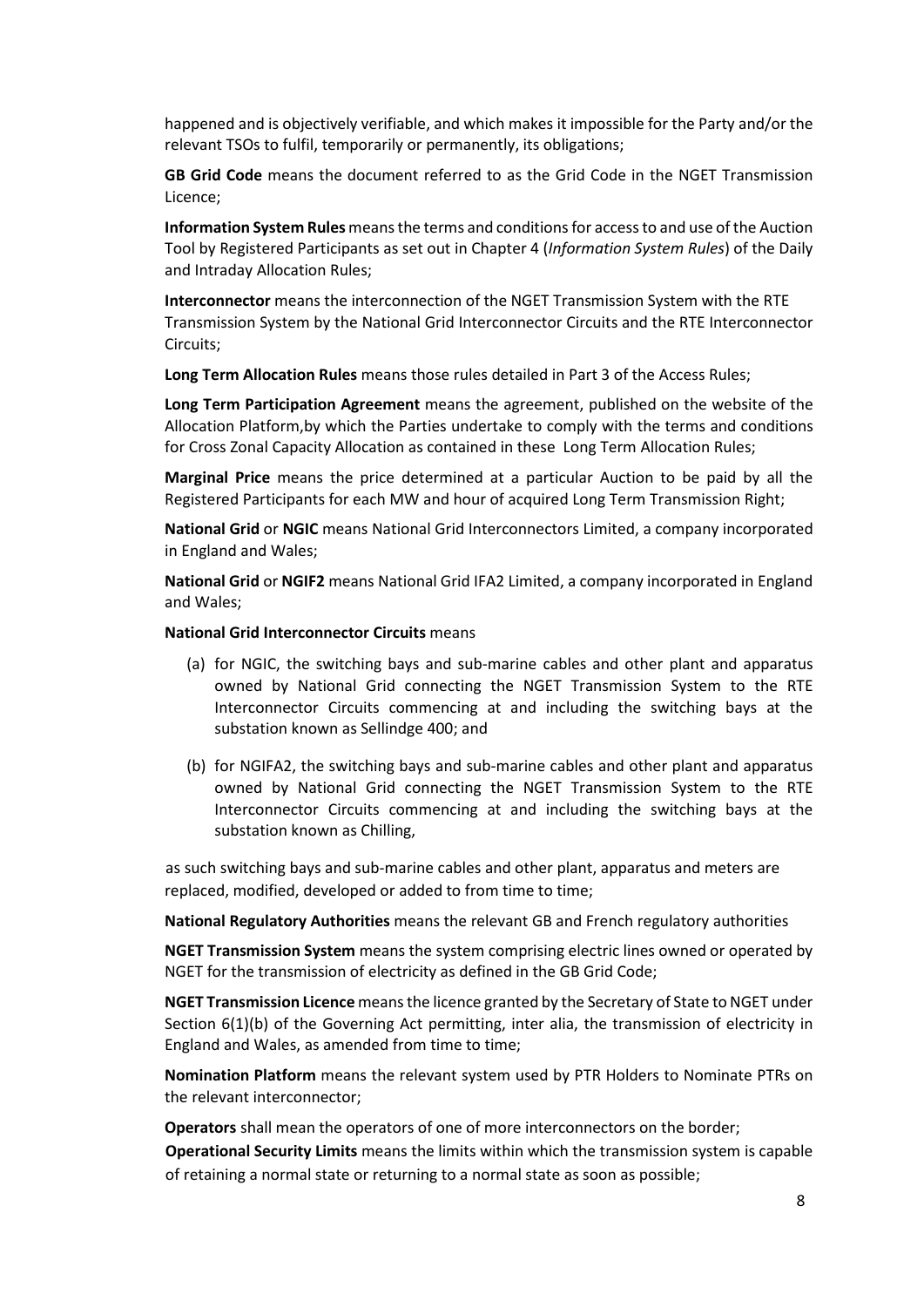**Party/ Parties** means the Allocation Platform and/or a Registered Participant referred to individually as Party or collectively as Parties;

**Physical Transmission Right** means a right entitling its holder to physically transfer a certain volume of electricity in a certain period of time across the interconnector in a specific direction;

**Product Period** means the time and date on which the right to use the Long Term Transmission Right commences and the time and date on which the right to use the Long Term Transmission Right ends;

**Reduction Period** means a period of time, i.e. specific calendar days and/or hours, within the Product Period in which Cross Zonal Capacities with a reduced amount of MW are offered taking into account a foreseen specific network situation (e.g. planned maintenance, long-term outages, foreseen balancing problems);

**Registered Participant** means a market participant which has entered into a Long Term Participation Agreement with the Allocation Platform;

**Rights Document** means a document containing the information of the maximum amount of allocated Physical Transmission Rights that can be nominated by a market participant per day per hour and per direction taking into account the volume of Long Term Transmission Rights initially acquired, the subsequent transfers and returns, and any possible curtailments which occurred before the issuance of the Rights Document.;

**RTE** means RTE Réseau de Transport d'Electricité a French société anonyme whose registered office is at Immeuble WINDOW, 7C Place du Dôme, 92073 Paris La Défense cedex, France and with Commercial Register in Nanterre number 444619258

**RTE Grid Code** means the rules, including technical rules, establishing the minimum technical design and operation requirements for connection to the RTE Transmission System; **RTE Interconnector Circuits** means

- (a) the switching bays and sub-marine cables and the other plant and apparatus owned by RTE connecting the RTE Transmission System to the National Grid Interconnector Circuits commencing at and including the switching bays at the sub-station known as Les Mandarins 400; and
- (b) the switching bays and sub-marine cables and the other plant and apparatus owned by RTE connecting the RTE Transmission System to the National Grid Interconnector Circuits commencing at and including the switching bays at the sub-station known as Tourbe,

as such switching bays and sub-marine cables and other plant, apparatus and meters are replaced, modified, developed or added to from time to time;

**RTE Transmission System** the system of electric lines operated by RTE under concession for the transmission of electricity, as defined in the French Act, the Cahier des Charges de Concession as defined in the amendment dated 10 April 1995 of the concession rules dated 27 November 1958 or as subsequently amended by law, but excluding, for the purposes of this agreement, the RTE Interconnector Circuits;

**Working Day** means the calendar days from Monday to Friday, with the exception of public holidays as specified on the website of the Allocation Platform;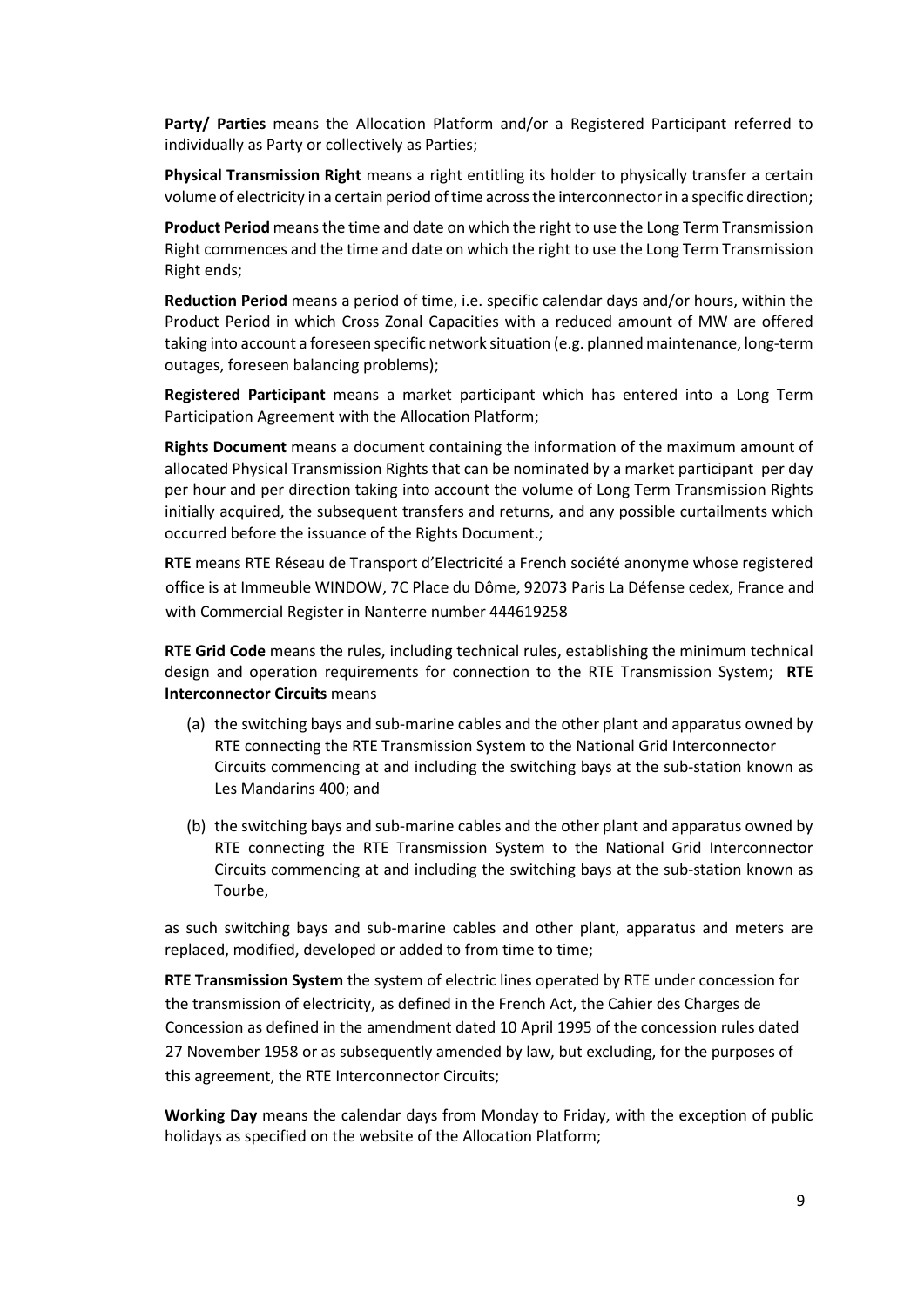**Working Hours** means the hours on Working Days specified within the Long Term Participation Agreement;

- 4. In these Long Term Allocation Rules, including its annexes, unless the context requires otherwise:
	- (a) the singular indicates the plural and vice versa;
	- (b) references to one gender include all other genders;
	- (c) the table of contents, headings and examples are inserted for convenience only and do not affect the interpretation of the Long Term Allocation Rules;
	- (d) the word "including" and its variations are to be construed without limitation;
	- (e) any reference to legislation, regulations, directive, order, instrument, code or any other enactment shall include any modification, extension or re-enactment of it then in force;
	- (f) any reference to another agreement or document, or any deed or other instrument is to be construed as a reference to that other agreement, or document, deed or other instrument as amended, varied, supplemented, substituted or novated from time to time;
	- (g) a reference to time is a reference to CET/CEST time unless otherwise specified;
	- (h) where the Allocation Platform is required to publish any information under these Long Term Allocation Rules, it shall do so by making the information or data available on its website and/or via the Auction Tool.

#### *Article 3* **Allocation Platform**

- <span id="page-9-0"></span>1. The Allocation Platform shall undertake the allocation functions in accordance with these Long Term Allocation Rules and in accordance with applicable national legislation.
- 2. For the purposes of these Long Term Allocation Rules the Allocation Platform shall be the party signing the Long Term Participation Agreement with the Registered Participant.
- <span id="page-9-2"></span><span id="page-9-1"></span>3. For the purpose of the Long Term Participation Agreement with the Registered Participant, the Allocation Platform shall publish subsequent versions of these Long Term Allocation Rules, including the annexes thereto as they enter into force in accordance with the applicable national regulatory regimes.

#### *Article 4* **Regional specificities**

[not used]

#### *Article 5* **Effective date and application**

1. These Long Term Allocation Rules shall enter into force in accordance with the applicable national regulatory regimes upon the approval by the relevant National Regulatory Authorities and, where applicable, notification to the Registered Participants (and on the date announced by the Allocation Platform).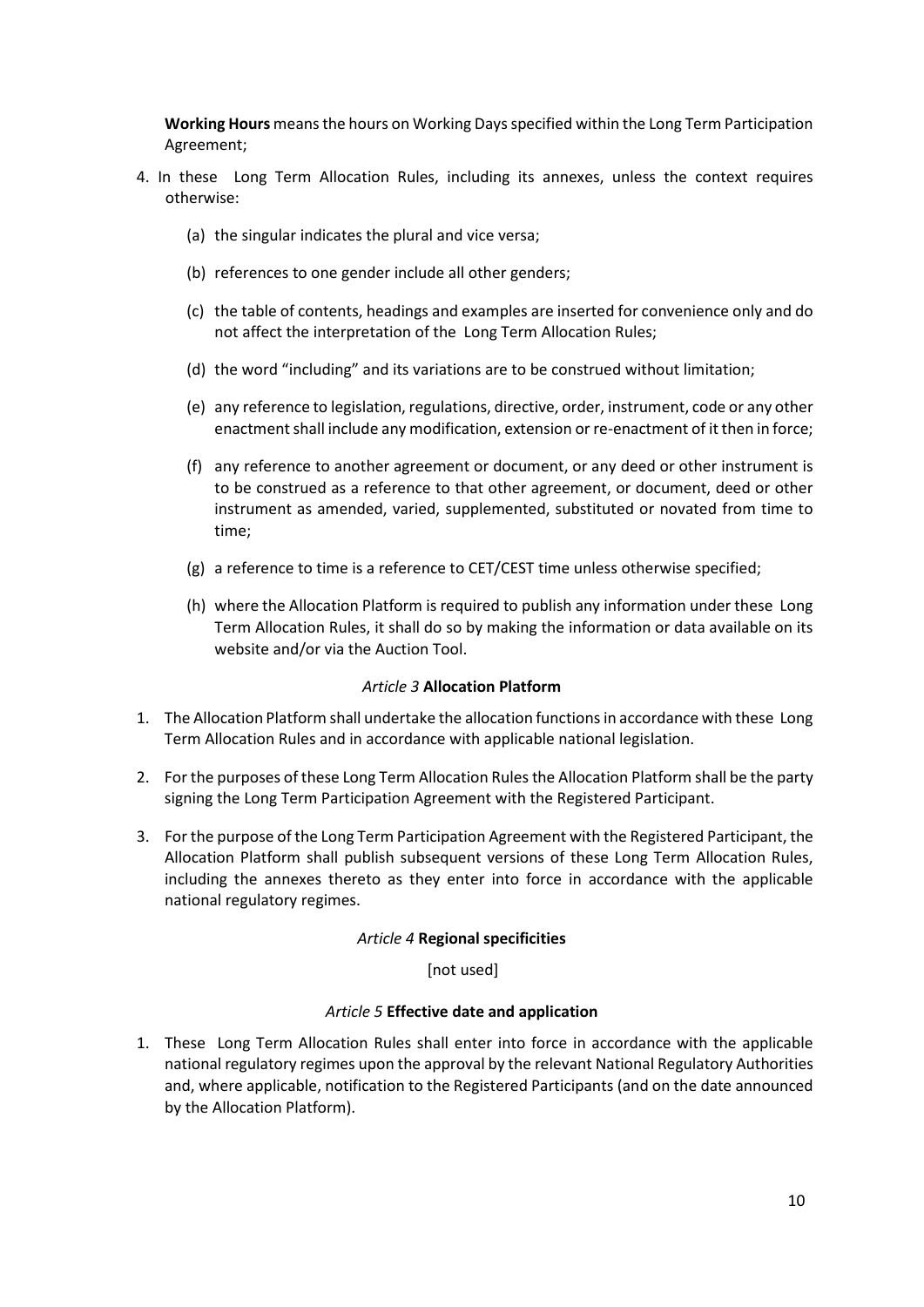- 2. These Long Term Allocation Rules apply to Capacity Allocation for Long Term Transmission Rights with the delivery period to be specified by the Allocation Platform on its website upon the entry into force of these Long Term Allocation Rules.
- 3. Unless expressly stated otherwise or otherwise required by the applicable governing law, these Long Term Allocation Rules shall govern all rights and obligations in connection with Long Term Transmission Rights acquired before the entry into force of these Long Term Allocation Rules but with the delivery date after the entry into force of these Long Term Allocation Rules.
- <span id="page-10-1"></span><span id="page-10-0"></span>4.

# **CHAPTER 2 Requirements and process for participation in Auctions and Transfer**

# *Article 6* **General Provision**

- 1. Market participants may acquire a Long Term Transmission Right only from participation in Auctions or/and via transfer.
- 2. The participation both in Auctions and in transfers requires that the market participant:
	- (a) concludes a valid and effective Long Term Participation Agreement indicating on which bidding zone border and also on which interconnector in accordance with Article 7 to Article 15; and
	- (b) has access to the Auction Tool in accordance with Article 16.
- 3. The participation in Auctions requires that market participants, in addition to the conditions set forth in the previous paragraph, fulfil also the following conditions:
	- (a) they comply with the requirements for provision of collaterals as specified in CHAPTER 3; and
	- (b) they accept additional financial terms where needed in accordance with Article 17.
- <span id="page-10-2"></span>4. In any case, market participants have to fulfil the obligations as specified in the relevant Chapters of these Long Term Allocation Rules.

# *Article 7* Long Term Participation Agreement conclusion

- 1. At least nine (9) Working Days before the first participation in an Auction, any market participant may apply to be a party to a Long Term Participation Agreement by submitting, to the Allocation Platform, two (2) signed copies of the Long Term Participation Agreement in case of handwritten signature(s), as published on the website of the Allocation Platform, together with all duly completed information and documents required by Article 8 to Article 16. The Participation Agreement shall be either signed by handwritten signature(s) or qualified electronic signature(s) (QES). The Allocation Platform shall assess the completeness of the information submitted in accordance with Article 9 and Article 13 within seven (7) Working Days of receipt of the completed and signed Long Term Participation Agreement.
- 2. The Allocation Platform shall before the expiration of the seven (7) Working Days deadline ask the market participant to provide any outstanding information which the market participant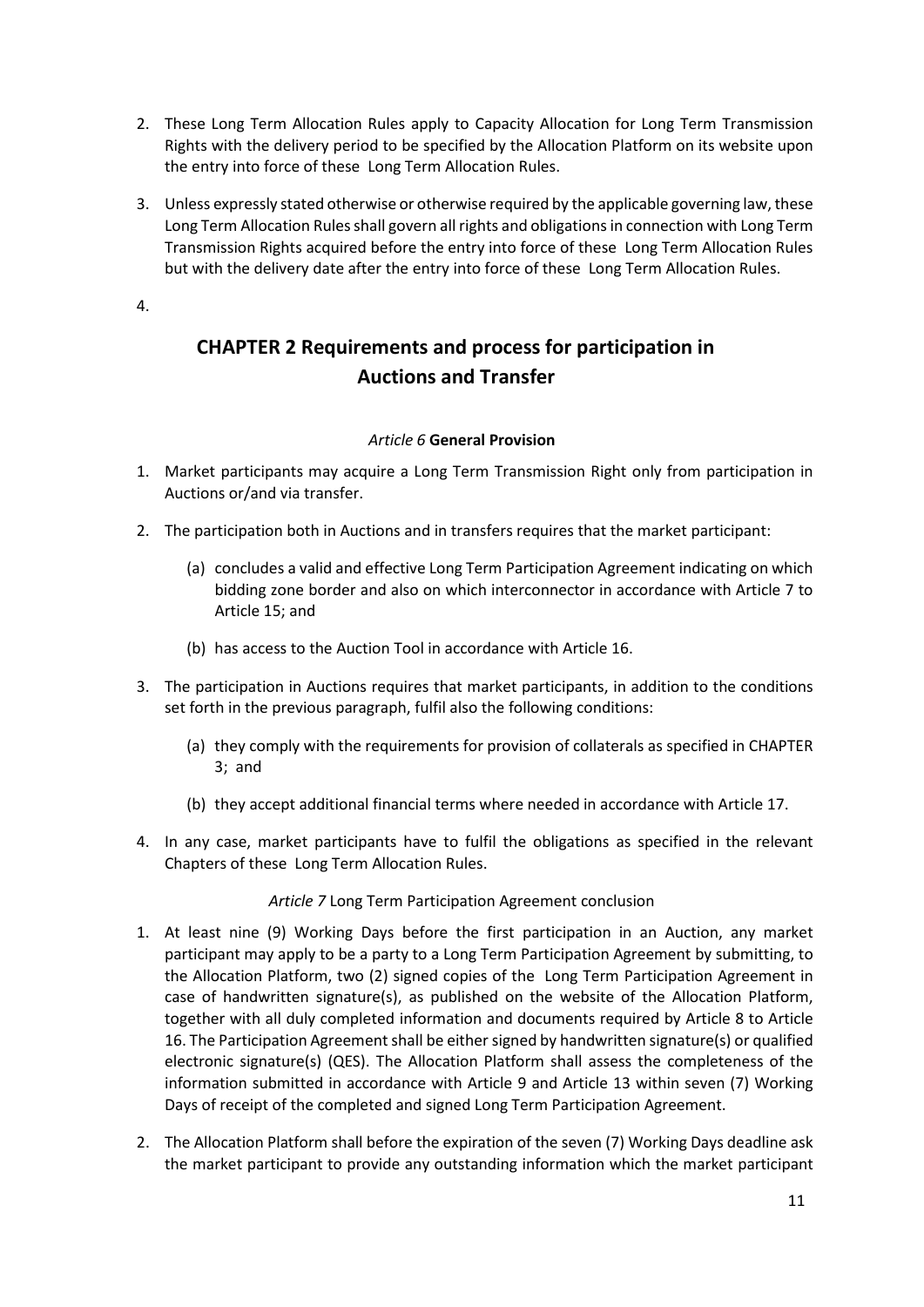fails to submit with its Long Term Participation Agreement. On receipt of the outstanding information, the Allocation Platform shall within an additional seven (7) Working Days review the information and inform the market participant if any further information is required.

3. Once the Allocation Platform has received all necessary information, it shall return one copy of the Long Term Participation Agreement signed by it to the market participant without undue delay. Signature of the Long Term Participation Agreement by the Allocation Platform shall not itself indicate compliance with any other condition set in these Long Term Allocation Rules for

the participation in the Auctions. The Long Term Participation Agreement comes into force on the date of signature by the Allocation Platform.

<span id="page-11-0"></span>4. The Allocation Platform shall publish a list of Registered Participants eligible to transfer longterm transmission rights.

*Article 8* Form and content of the Long Term Participation Agreement

- 1. The form of the Long Term Participation Agreement and the requirements for its completion shall be published by the Allocation Platform and may be amended from time to time by the Allocation Platform without changing any terms and conditions specified in these Long Term Allocation Rules unless otherwise stated in these Long Term Allocation Rules.
- 2. As a minimum, the Long Term Participation Agreement will require the market participant to:
	- (a) provide all necessary information in accordance with Article 9 and Article 13; and

(b) agree to be bound by and comply with these Long Term Allocation Rules.

- 3. Nothing in these Long Term Allocation Rules shall prevent the Allocation Platform and the Registered Participant from agreeing in the Long Term Participation Agreement additional rules, out of the scope of these Long Term Allocation Rules, including but not limited to the participation in day-ahead or Intraday Explicit Allocation.
- <span id="page-11-1"></span>4. In the event of difficulty of interpretation, contradiction or ambiguity between these Long Term Allocation Rules and the Long Term Participation Agreement, the text of the Long Term Allocation Rules shall prevail.

#### *Article 9* **Submission of information**

- 1. The market participant shall submit the following information with its completed and signed Long Term Participation Agreement:
	- (a) name and registered address of the market participant including general email and telephone number of the market participant for notifications in accordance with Article 74.
	- (b) if the market participant is a legal person, an extract of the registration of the market participant in the commercial register of the competent authority;
	- (c) details regarding the beneficial ownership of the market participant or the persons authorised to represent the market participant and their function in relation to the prevention of money laundering or terrorist financing under Applicable Law;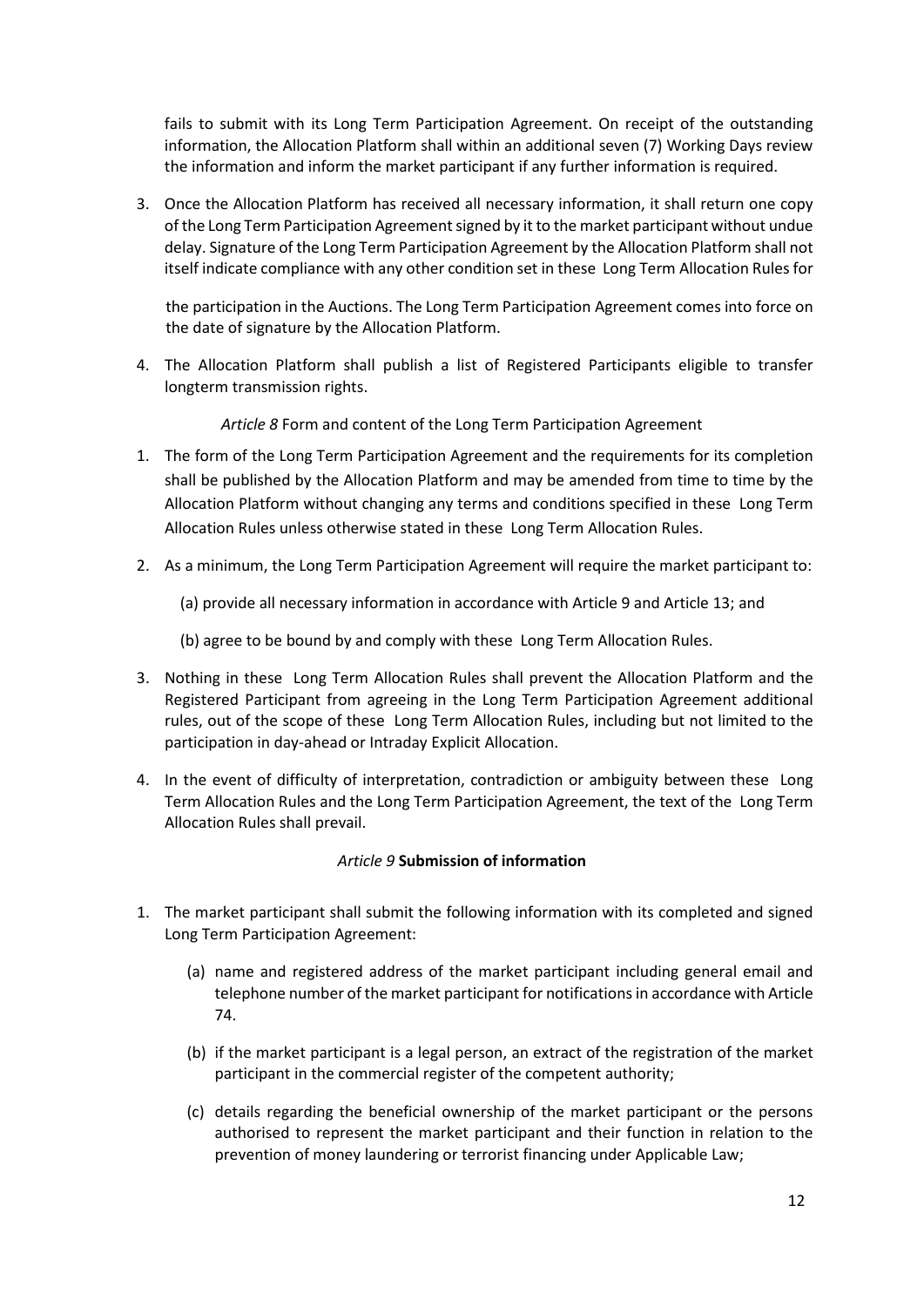- (d) EU VAT registration number or similar tax identification information where EU VAT is not applicable;
- (e) Taxes and levies to be considered for invoices and collateral calculations;
- (f) Energy Identification Code (EIC) which has been registered in the Centralised European Register of Energy Market Participants (CEREMP);
- (g) bank account information evidenced by a bank account identification document for all payments to the applicant to be used by the Allocation Platform;
- (h) financial contact person for collaterals, invoicing and payment issues, and their contact details (email and telephone number) for notifications where required in these Long Term Allocation Rules in accordance with Article 74;
- (i) commercial contact person and their contact details (email and telephone number) for notifications where required in these Long Term Allocation Rules in accordance with Article 74;
- (j) operational contact person and their contact details (email and telephone number) for notifications where required in these Long Term Allocation Rules in accordance with Article 74;
- (k) the interconnector(s) where the Registered Participant wants to participate in Long Term Auctions; and
- (l) ACER Registration Code (ACER Code) assigned by the European Agency for the Cooperation of Energy Regulators (ACER) during the market participant registration process with the National Regulatory Authorities.
- 2. A Registered Participant shall ensure that all data and other information that it provides to the Allocation Platform pursuant to these Long Term Allocation Rules (including information in its Long Term Participation Agreement) is and remains accurate and complete in all material respects and must promptly notify the Allocation Platform of any change.
- 3. A Registered Participant shall notify the Allocation Platform if there is any change to the information, submitted in accordance with paragraph 1 of this Article, at least nine (9) Working Days before the change comes into effect and, where that is not possible, without delay after the Registered Participant becomes aware of the change.
- 4. The Allocation Platform will confirm the registration of the change or send a refusal note of registration of the change to the Registered Participant, at the latest, seven (7) Working Days after the receipt of the relevant notification of change. The confirmation or refusal note will be sent via electronic means as specified by the Allocation Platform on its website. If the Allocation Platform refuses to register the change, the reason shall be provided in the refusal note.
- 5. The change becomes valid on the day of the delivery of the confirmation to the Registered Participant.
- 6. If additional information is required from a Registered Participant as a consequence of an amendment to these Long Term Allocation Rules, then the Registered Participant shall submit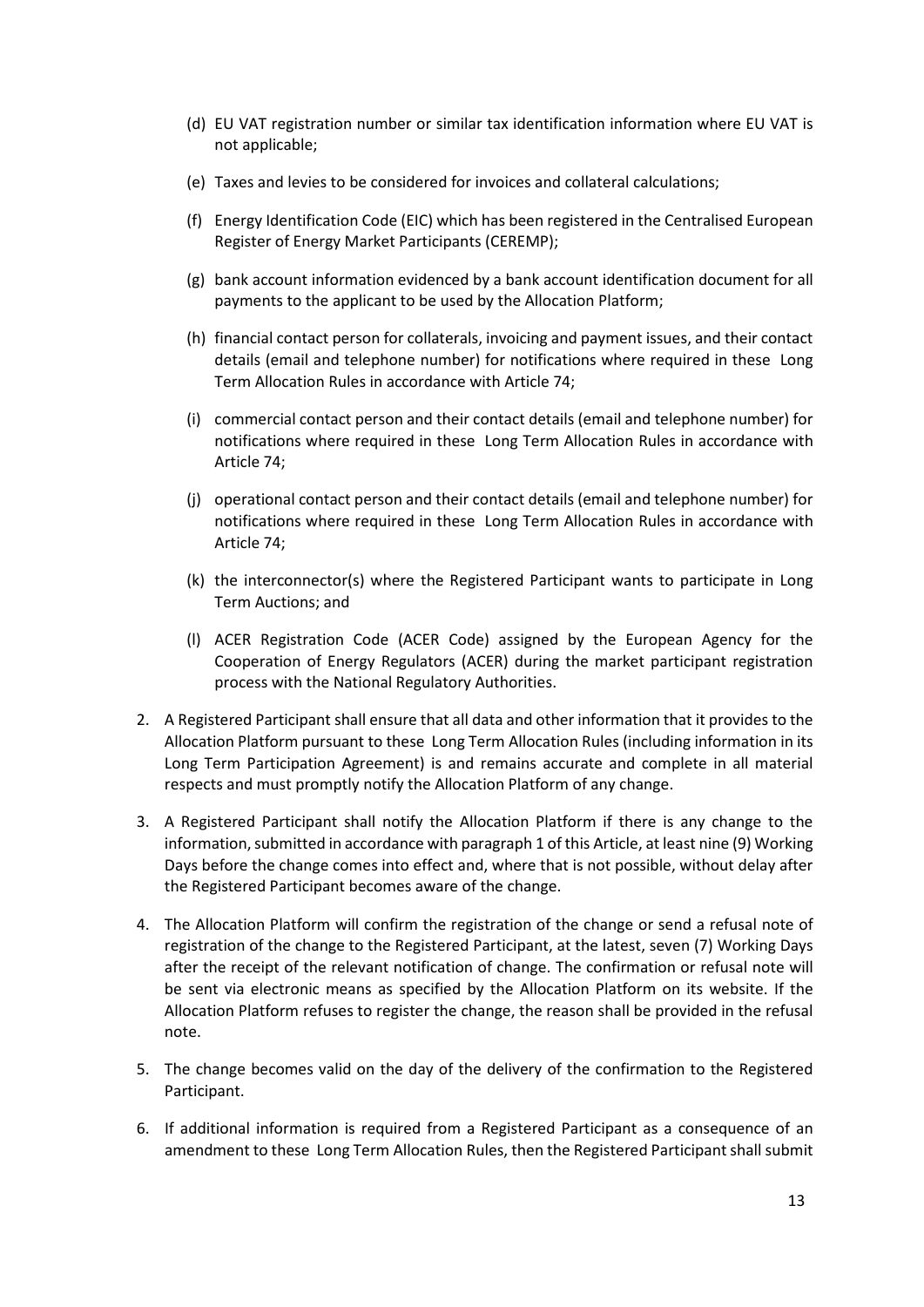<span id="page-13-0"></span>the additional information to the Allocation Platform within twelve (12) Working Days after the request for such submission by the Allocation Platform.

#### *Article 10* **Warranties**

- 1. By the signature of the Long Term Participation Agreement the market participant warrants that:
	- (a) it has not commenced any proceedings seeking a judgement of insolvency or bankruptcy or any other relief under any bankruptcy or insolvency law or other similar law affecting creditors' rights;
	- (b) no insolvency, bankruptcy or other similar legal proceeding affecting creditors' rights have been commenced in relation to the applicant;
	- (c) no winding-up or liquidation proceedings have been commenced with regard to the applicant; and
	- (d) it has no overdue payment obligations towards any current, previous or future Allocation Platform.

#### *Article 11* **Declaration for participation in transfer only**

<span id="page-13-2"></span><span id="page-13-1"></span>As part of the submission of the information in accordance with Article 7 and Article 9, the market participant shall declare to the Allocation Platform whether it intends to participate in transfer of Long Term Transmission Rights only. In such a case, it shall not be entitled to participate in any Auction.

#### *Article 12* **Dedicated Business Account**

<span id="page-13-3"></span>As part of the submission of the information in accordance with Article 7 and Article 9, a dedicated Business Account is put at the disposal of the market participant for the purposes of depositing cash collaterals.

#### *Article 13* **Acceptance of the Information System Rules**

<span id="page-13-4"></span>By signing the Long Term Participation Agreement, the market participant accepts the applicable Information System Rules, as amended from time to time and published on the website of the Allocation Platform.

#### *Article 14* Costs related to the Long Term Participation Agreement

<span id="page-13-5"></span>All applications to become a Registered Participant and any subsequent participation in Auctions and/or the notification of transfer or the return of Long Term Transmission Rights shall be at the Registered Participants' own cost, expense and risk. The Allocation Platform shall not be liable to any person for any cost, damages, or expense in connection with the Registered Participant participating in Auctions and/or transfer or return of Long Term Transmission Rights unless otherwise explicitly stated in these Long Term Allocation Rules.

#### *Article 15* **Refusal of application**

The Allocation Platform may refuse to enter into a Long Term Participation Agreement with a marketparticipant in the following circumstances:

> (a) when the applicant has not submitted a duly completed and signed Long Term Participation Agreement in accordance with Article 7, Article 8 and Article 9; or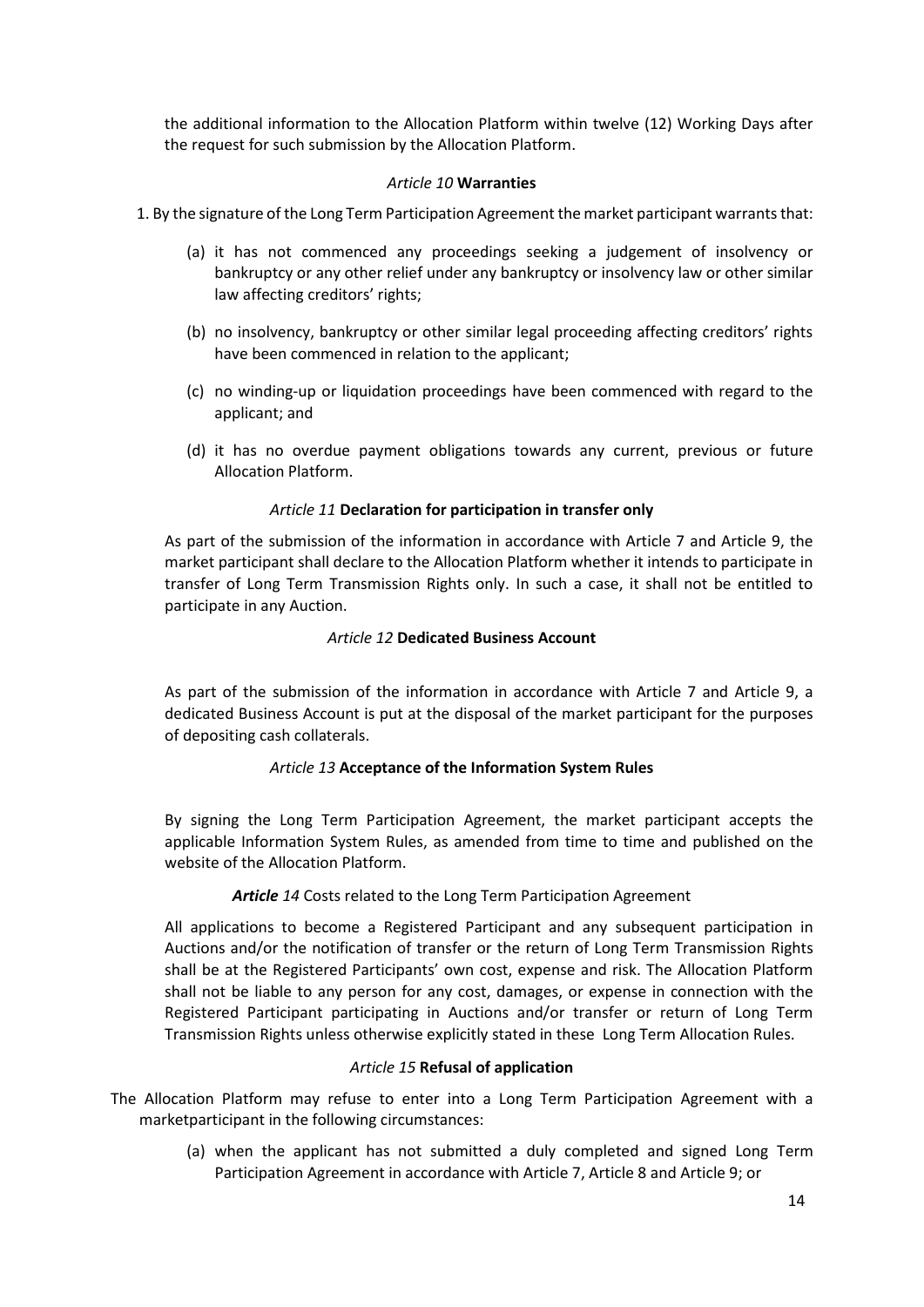- (b) the Allocation Platform has previously terminated a Long Term Participation Agreement with the applicant as a result of a breach of the Long Term Participation Agreement by the Registered Participant in accordance with Article 72(3) and (4) and unless the circumstances leading to termination have ceased to exist or the Allocation Platform is reasonably satisfied that the breach will not occur again; or
- (c) if entering into a Long Term Participation Agreement with the applicant would cause the Allocation Platform to breach any condition of any mandatory legal or regulatory requirement; or
- (d) if any of the warranties of the Registered Participant under Article 10 are found to be not valid or false; or
- <span id="page-14-0"></span>(e) if the market participant is subject to economic and/or trade sanctions which may have a significant impact to the Allocation Platform.

### *Article 16* **Access to the Auction Tool**

- 1. The Allocation Platform shall grant access to the Auction Tool free of charge if the following requirements are satisfied:
	- (a) the Registered Participant has signed and delivered a completed form included in the Information System Rules identifying the person(s) for which the user account(s) in the Auction Tool shall be established, including any third parties authorised to act on behalf of the Registered Participant for the purposes of return and transfer of Long Term Transmission Rights in accordance with Article 39 and Article 42; and
	- (b) the Registered Participant has fulfilled the requirements on authentication as set forth by the Information System Rules published by the Allocation Platform; such requirements may include technology for authentication purposes.
- 2. The Allocation Platform shall confirm the creation of the user account or may send a refusal note to the Registered Participant, at the latest, five (5) Working Days after the receipt of the relevant signed and completed form by the Registered Participant. The confirmation or refusal note shall be sent via electronic means as specified by the Allocation Platform on its website.
- <span id="page-14-1"></span>3. The Allocation Platform shall send the duly justified refusal note if the requirements listed in paragraph 1 of this Article are not fulfilled and access to the Auction Tool will not be granted.

# *Article 17* **Conclusion of additional financial terms**

<span id="page-14-2"></span>The Allocation Platform may develop and publish additional standard financial terms to be accepted by the Registered Participants. These additional financial terms may include provisions to enable joint collaterals for long term and other processes organized by the Allocation Platform in accordance with the Long Term Participation Agreement, as long as these additional financial terms comply with these Long Term Allocation Rules.

#### *Article 18* **Regulatory and legal requirements**

It is the responsibility of each market participant to ensure that it complies with relevant national legislation, including requirements of any relevant competent authority, and obtained all necessary authorisations in connection with its participation in Auctions or in transfer and the use of Long Term Transmission Rights.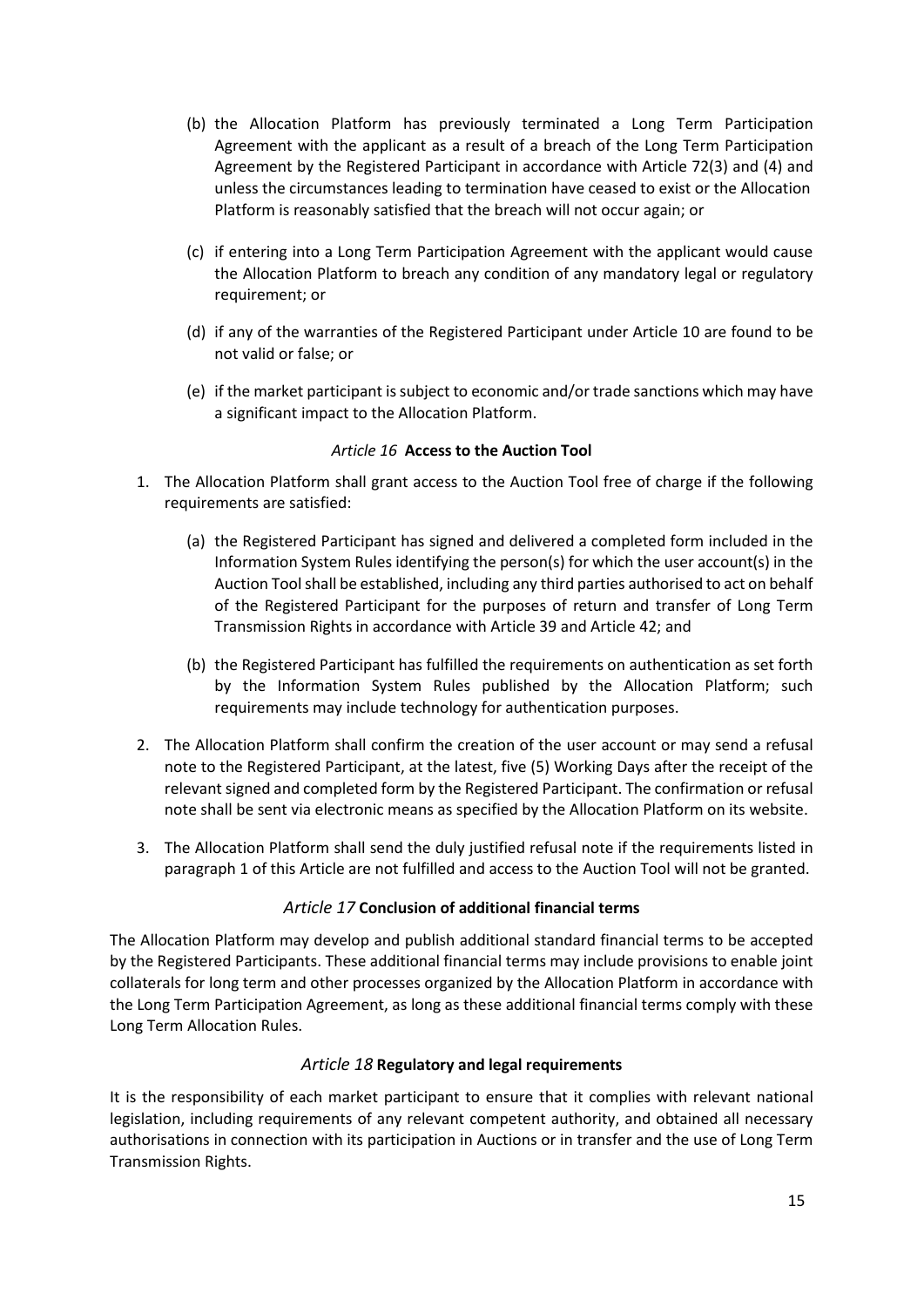# **CHAPTER 3 Collaterals**

## *Article 19* **General provisions**

- <span id="page-15-1"></span><span id="page-15-0"></span>1. Registered Participants shall provide collaterals in order to secure payments to the Allocation Platform resulting from Auctions of Long Term Transmission Rights and, where applicable, potential other payments falling due under the additional financial terms in accordance with Article 17.
- 2. Only the following forms of collaterals shall be accepted:
	- (a) a Bank Guarantee;
	- (b) a cash deposit in a dedicated Business Account.
- 3. Collaterals may be provided in one of the forms mentioned in paragraph 2 of this Article or a combination of these forms, provided that the Allocation Platform is entitled as beneficiary to the full collateral.
- <span id="page-15-2"></span>4. Credit Limit shall always be greater or equal to zero.
- 5. The collaterals shall be provided in Euros  $(\epsilon)$ .

### *Article 20* **Form of cash deposit**

- 1. For collaterals that are provided in the form of a cash deposit in a dedicated Business Account the following conditions shall apply:
	- (a) the money shall be deposited in a dedicated Business Account at a financial institution selected by the Allocation Platform;
	- (b) the dedicated Business Account shall be opened and used in accordance with additional financial terms to be concluded between the Allocation Platform, or where relevant the financial institution and the Registered Participant and shall only be used for Auction purposes;
	- (c) until withdrawal as permitted by the following provisions of Article 26, the cash deposit in the dedicated Business Account belongs to the Registered Participant if not stated otherwise in the additional financial terms in accordance with Article 17;
	- (d) withdrawals from the dedicated Business Account pursuant to Article 24 and Article 26 may be made solely on the instruction of the Allocation Platform;
	- (e) the dedicated Business Account may be used in addition for settlement as set forth in Article 65 upon request by the Allocation Platform and must in all cases be opened in the name of the Allocation Platform at a financial institution selected by the Allocation Platform ; and
	- (f) interest on the amount deposited in the dedicated Business Account shall accrue for the benefit of the Registered Participant, after deduction of taxes and bank charges if any.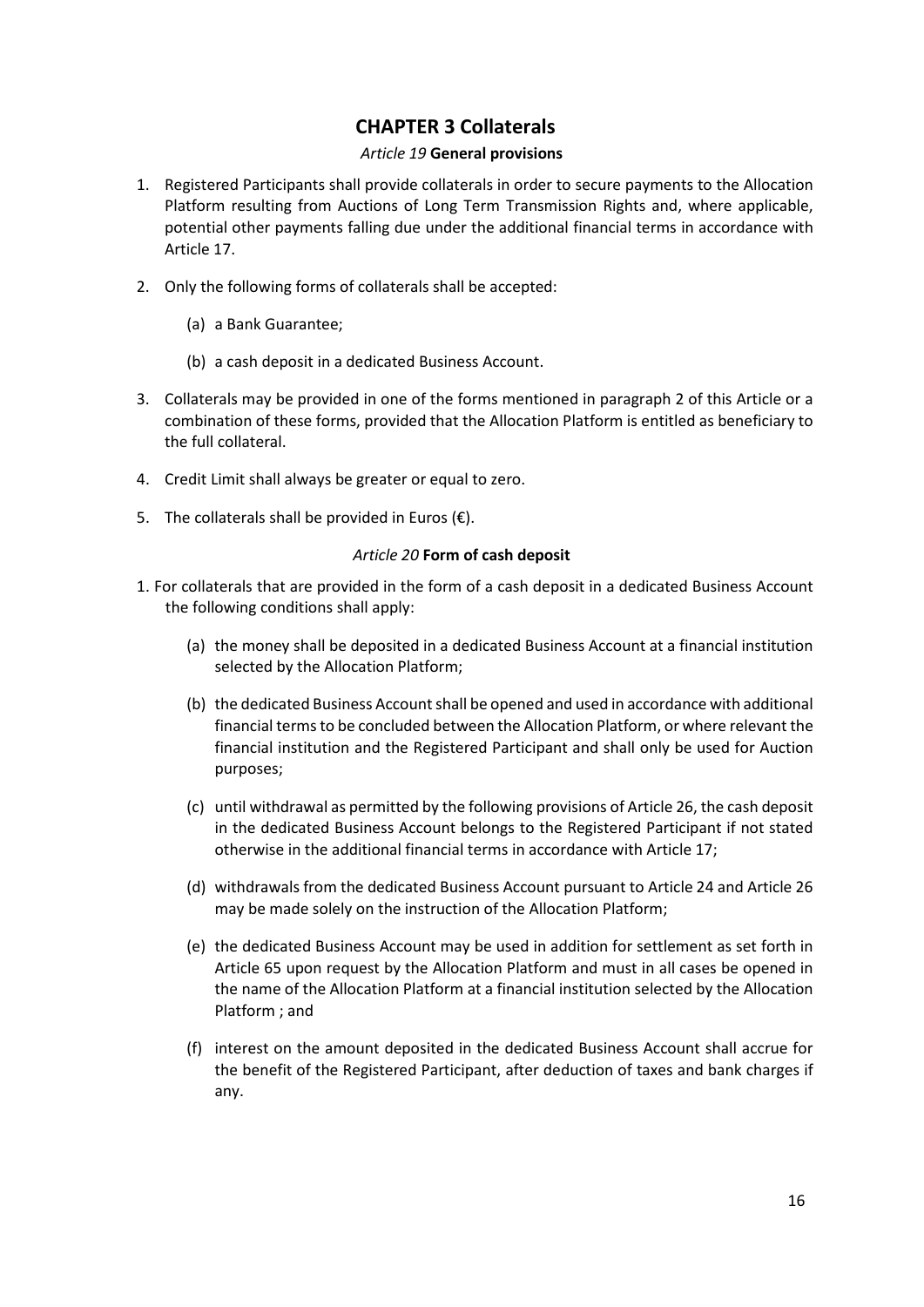#### *Article 21* **Form of Bank Guarantee**

- <span id="page-16-0"></span>1. Collaterals that are provided in the form of a Bank Guarantee shall comply with the following specifications:
	- (a) the Bank Guarantee shall be provided in the form of the template that is available on the website of the Allocation Platform and updated from time to time or in a form that substantially follows the template;
	- (b) the Bank Guarantee shall be written in English;
	- (c) the Bank Guarantee covers all Auctions organized by the Allocation Platform subject to these Long Term Allocation Rules;
	- (d) the Bank Guarantee shall allow partial and multiple drawing by the Allocation Platform, in total up to the maximum amount guaranteed;
	- (e) the Bank Guarantee shall provide for payment upon first request of the Allocation Platform. It shall further provide that, if the Allocation Platform calls upon the Bank Guarantee, the bank shall pay automatically without any other condition than the receipt of a written demand by registered letter from the Allocation Platform.
	- (f) the Bank Guarantee shall be irrevocable, unconditional and non-transferable;
	- (g) the Bank Guarantee shall either include handwritten signature(s) or qualified electronic signature(s) (QES) from the issuing Bank. In the event the Bank Guarantee is signed by qualified electronic signature(s) (QES), all the following amendments shall be signed by qualified electronic signature(s) (QES);
	- (h) the bank issuing the Bank Guarantee shall be permanently established, including via a branch in a EU member state, European Economic Area or Switzerland.
	- (i) the bank issuing the Bank Guarantee or the financial group it belongs to shall have a long term credit rating of not less than BBB+ by Standard and Poor's Corporation, BBB+ by Fitch or Baa1 by Moody's Investors Service Inc. . If the rating requirement is not fulfilled by the issuing bank itself but by the financial group to which it belongs, the issuing bank shall provide the Allocation Platform with a parental guarantee or an equivalent document issued by the financial group. If the issuing bank or the financial group, the issuing bank belongs to ceases to have the required long term credit rating, the Registered Participant shall within five (5) Working Days submit to the Allocation Platform a substitute Bank Guarantee by a bank complying with the required long term credit rating or replace the Bank Guarantee by deposit. If there are industry-wide downgrades of financial institutions, the Allocation Platform may investigate what the new standards are and, if deemed necessary, decrease the required rating for a limited period of time, informing TSOs, who shall then inform the NRAs;
	- (j) the bank issuing the Bank Guarantee shall not be an Affiliate of the Registered Participant for which the Bank Guarantee is issued.
- 2. A Bank Guarantee shall contain the following: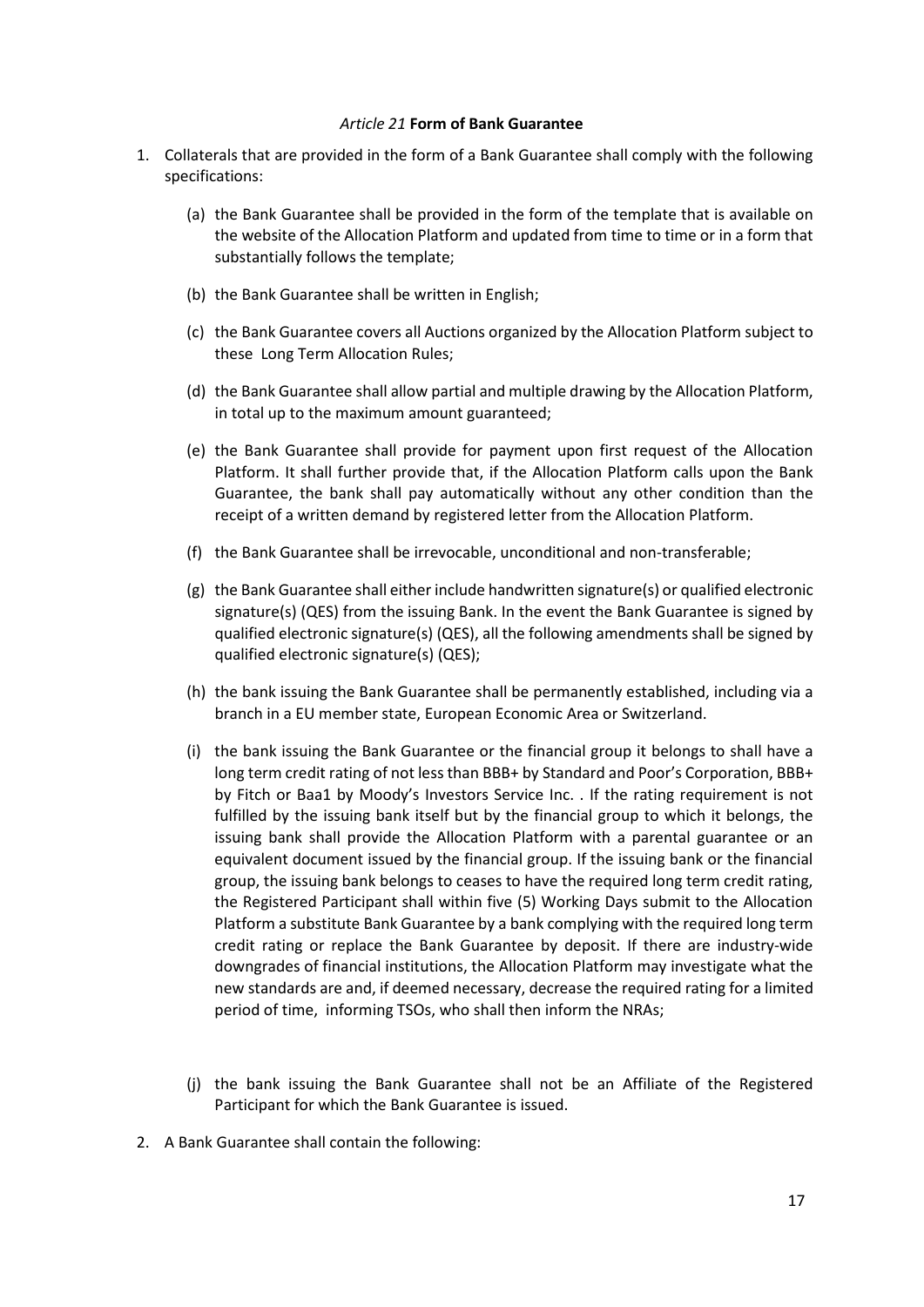- (a) a maximum amount guaranteed;
- (b) the Allocation Platform's identification as beneficiary, as specified on the website of the Allocation Platform;
- (c) the Allocation Platform's bank account, as specified on the website of the Allocation Platform;
- (d) the Allocation Platform's bank's address, as specified on the website of the Allocation Platform;
- (e) the Registered Participant's full identification, including name, address, commercial/company register;
- (f) full identification of the providing bank; and
- (g) the validity time.
- 3. The Registered Participant shall submit the Bank Guarantee at least four (4) Working Days before the Bidding Period closure of the Auction for which it shall be used as collateral or otherwise, it shall be considered for the subsequent Auctions.
- 4. The Allocation Platform shall accept the Bank Guarantee provided by a Registered Participant if the Bank Guarantee is provided in line with the specifications set out in paragraph 1 to 2 of this Article and, in the event the Bank Guarantee includes handwritten signature(s), the original of the Bank Guarantee has been received by the Allocation Platform.
- <span id="page-17-0"></span>5. The Allocation Platform shall confirm the acceptance of the Bank Guarantee or send a refusal note to the Registered Participant, at the latest, four (4) Working Days after the receipt of the original of the Bank Guarantee. The confirmation or refusal note shall be sent via electronic means as specified by the Allocation Platform on its website. The refusal note shall include reasoning for refusal.

#### *Article 22* **Validity and renewal of the Bank Guarantee**

- 1. Collaterals in the form of a Bank Guarantee shall be valid for the minimum periods as follows:
	- (a) for product(s) with a duration of more than one month, until at least thirty (30) calendar days after the end of each next calendar month within the Product Period(s);
	- (b) for product(s) with a duration of one month, until at least thirty (30) calendar days after the end of the Product Period(s); and
	- (c) for product(s) with a duration of less than one month, until at least sixty (60) calendar days after the end of the Product Period(s).
- <span id="page-17-1"></span>2. The Registered Participant shall replace or renew the collaterals in form of a Bank Guarantee to fulfil the requirements of paragraph 1 of this Article at least four (4) Working Days before the expiry of the validity of the collaterals.

#### *Article 23* **Credit Limit**

1. The Allocation Platform shall calculate and continuously update the Credit Limit of each Registered Participant in respect of each subsequent Auction. For the purpose of calculating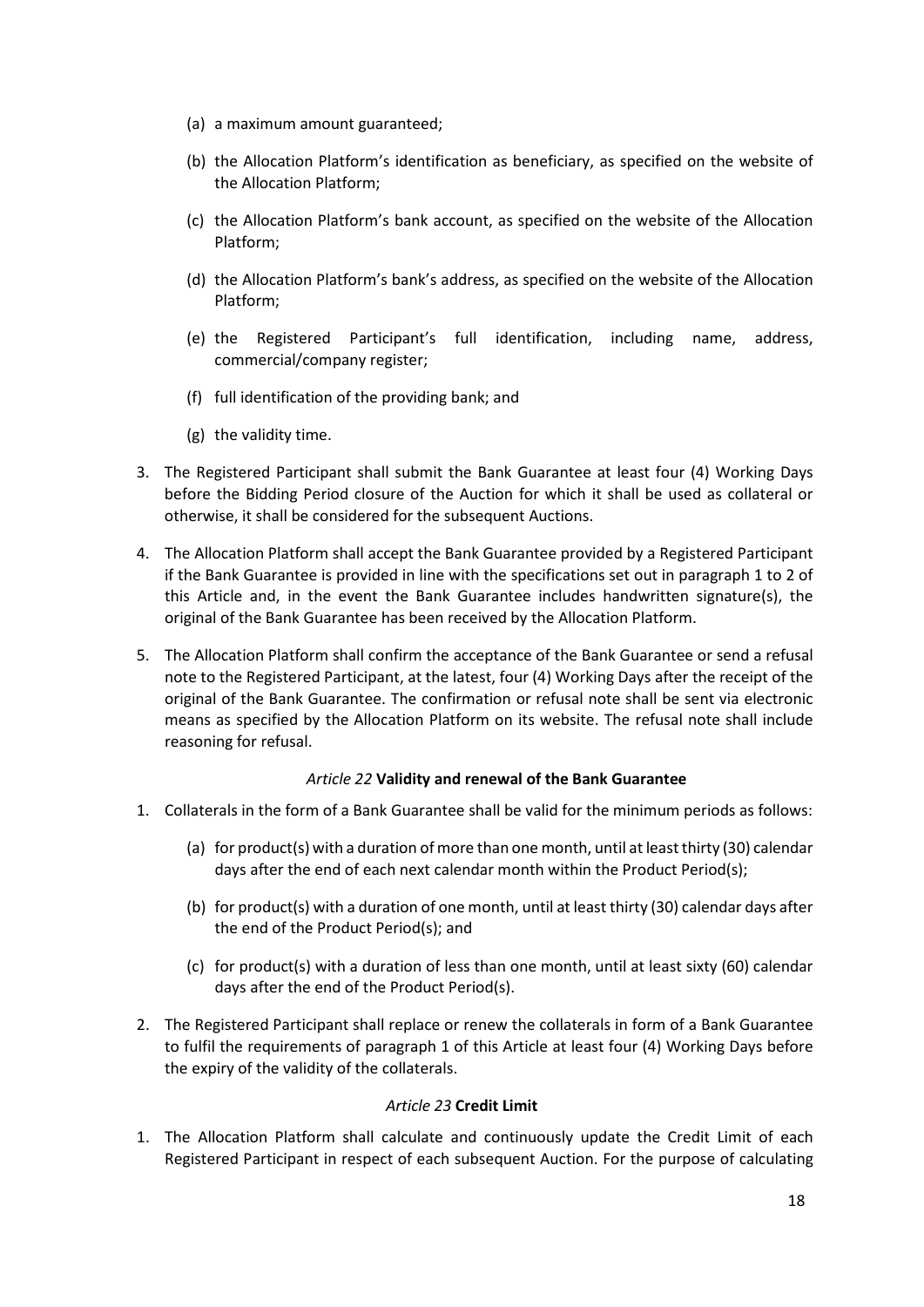the Credit Limit under this Article 23, Chapter 3 (Collateral) of the Day Ahead Allocation Rules and Chapter 3 (Collateral) of the Intraday Allocation Rules, any outstanding payment obligations of the Registered Participant under any set of rules applicable to Capacity Allocation shall be taken into account. In case of a Bank Guarantee such Bank Guarantee shall be only considered if the requirements in Article 22 related to its validity for the respective Auction are fulfilled. The Allocation Platform shall make this information available to each Registered Participant individually through the Auction Tool.

- 2. Outstanding payment obligations are calculated according to Article 63 subject to additional rules in paragraph 3 to 5 of this Article and in Article 34.
- 3. For the purpose of the Credit Limit calculation, outstanding payment obligations shall be increased to include the taxes and levies in force subject to Article 64.
- 4. Reduction Periods are taken into consideration for the calculation of the Credit Limit as set forth in Article 63.
- <span id="page-18-0"></span>5. Maximum payment obligations for a Registered Participant resulting from its Bid(s) registered at the closure of the Bidding Period, calculated according to Article 34, shall be considered as the outstanding payment obligations. From the publication of the Auction results the due amount notified according to Article 36 paragraph 3(b) and (c) shall be considered as outstanding payment obligations for Credit Limit calculation for any concurrent Auction. The Credit Limit shall be revised based on the actual allocated Long Term Transmission Rights when the Auction results are published as described in CHAPTER 4.

#### *Article 24* **Modifications of the collaterals**

- 1. A Registered Participant may request in written form an increase of the collaterals in form of a Bank Guarantee, a decrease of the collaterals in form of a Bank Guarantee and/or cash deposit or change of the form of the collaterals at any time in accordance to paragraphs 2 and 3 of this Article.
- 2. A decrease of the collaterals of a Registered Participant shall only be allowed if the Credit Limit after applying the requested decrease of the collaterals would be greater than or equal to zero.
- 3. The Allocation Platform shall accept the modification of the collaterals if the request for a modification of collaterals is compliant with the condition set out in paragraph 2 of this Article in case of a decrease or with the conditions set out in Article 21 and Article 22 in case of an increase of collaterals in the form of a Bank Guarantee and in case of a change in the form of the collaterals from cash on deposit to Bank Guarantee.
- 4. The modification of the collaterals shall become valid and effective only when the Allocation Platform has made the requested modification of the collaterals of the Registered Participant within the Auction tool.
- 5. The Allocation Platform shall assess the request for modification of collaterals and confirm the acceptance or send a refusal note to the Registered Participant, at the latest, four (4) Working Days after the receipt of the request. The confirmation or refusal note shall be sent via electronic means as specified by the Allocation Platform on its website. The refusal note shall include reasoning for refusal.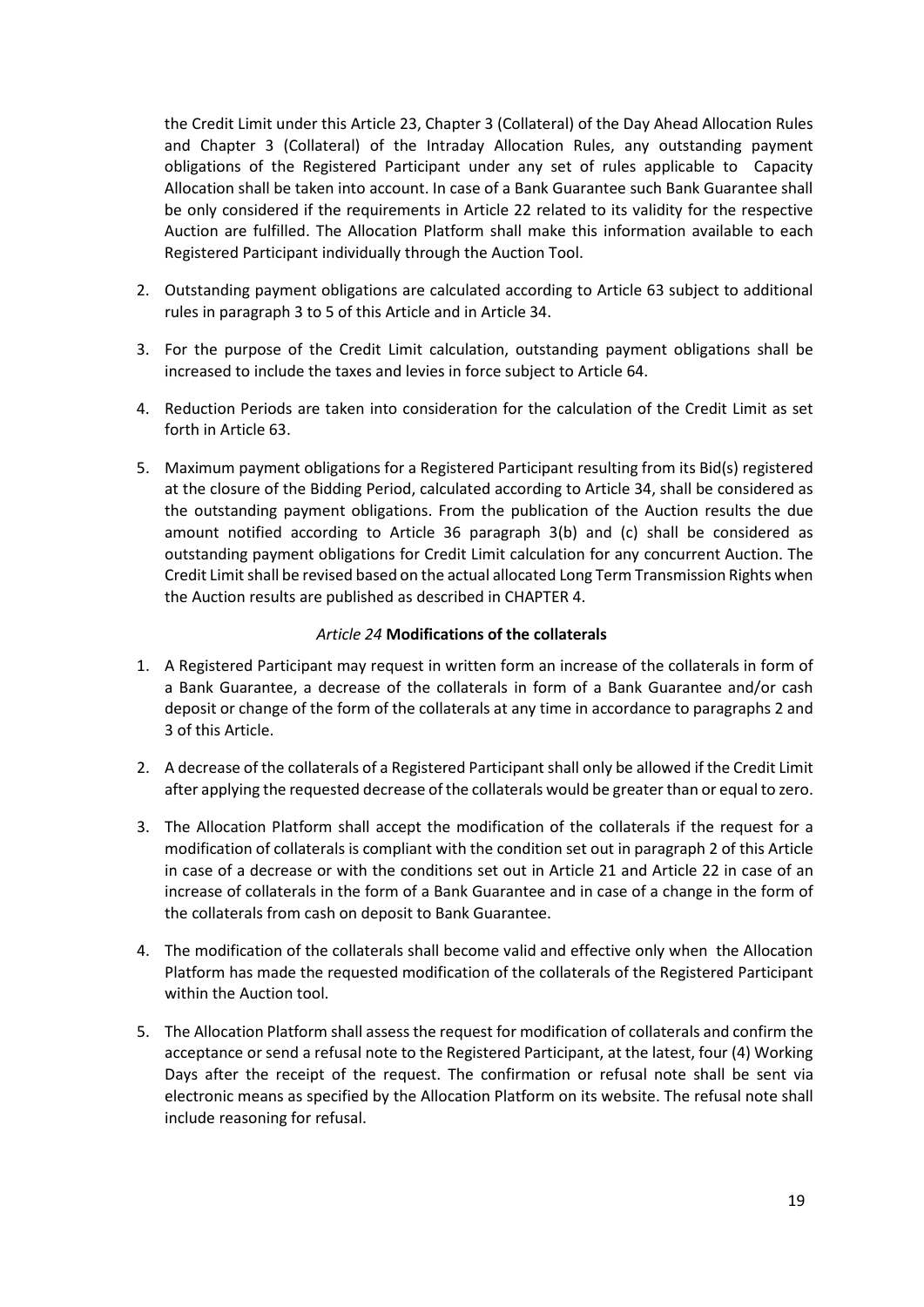# *Article 25* **Collateral incident**

- <span id="page-19-0"></span>1. A collateral incident occurs in the following cases:
	- (a) the collaterals are insufficient to secure the amount due for the Long Term Transmission Rights held by a Registered Participant on the next payment date as set forth in Article 65 considering the amount and the validity of the collaterals; or
	- (b) the collaterals are not renewed in accordance with Article 22 paragraph 2; or
	- (c) the collaterals are not restored after a payment incident in accordance with Article 26 or new collateral was provided that is not compliant with the conditions specified in Article 19(3), Article 20 and Article 21.
- <span id="page-19-1"></span>2. The Allocation Platform shall notify the collaterals incident to the Registered Participant by electronic means as specified by the Allocation Platform on its website. The Registered Participant shall increase its collaterals within two (2) Working Days from sending of the notification if this is done during Working Hours or two (2) Working Days starting from the next Working Day if sent after Working Hours. If the collaterals provided by the Registered Participant remains insufficient after this period, the Allocation Platform may suspend or terminate the Long Term Participation Agreement in accordance with Article 71 and Article 72.

### *Article 26* **Calls on collaterals**

- 1. The Allocation Platform is entitled to call upon collaterals of a Registered Participant in the event of a registered payment incident in accordance with Article 67 and in relation to any sum invoiced under any set of rules applicable to Capacity Allocation (this may include, but not limited to, the Day Ahead Allocation Rules and the Fallback Procedures methodology defined by Article 44) that a Registered Participant has failed to pay by the due date for payment. This shall include but not be limited to day-ahead explicit auctions and explicit intraday auctions.
- <span id="page-19-3"></span><span id="page-19-2"></span>2. The Registered Participant shall restore its collaterals after a payment incident or collaterals incident by following the conditions as set forth in Article 19(3), Article 20 and Article 21 unless the Long Term Participation Agreement is suspended or terminated in accordance with Article 71 and Article 72.

# **CHAPTER 4 Auctions**

# *Article 27* **General provisions for Auctions**

- 1. The Allocation Platform shall allocate Long Term Transmission Rights to Registered Participants by way of Explicit Allocation. Prior to the Auction the Allocation Platform shall publish Auction Specifications on its website.
- 2. The Auctions shall be organised via the Auction Tool. Each Registered Participant fulfilling the requirements for participating in the Auction may place Bids in the Auction Tool until the relevant deadline for placing Bids in the specific Auction expires according to the respective Auction Specification.
- 3. After the relevant deadline for placing Bids in the specific Auction has expired, the Allocation Platform shall evaluate the Bids including against the respective Credit Limits of the Registered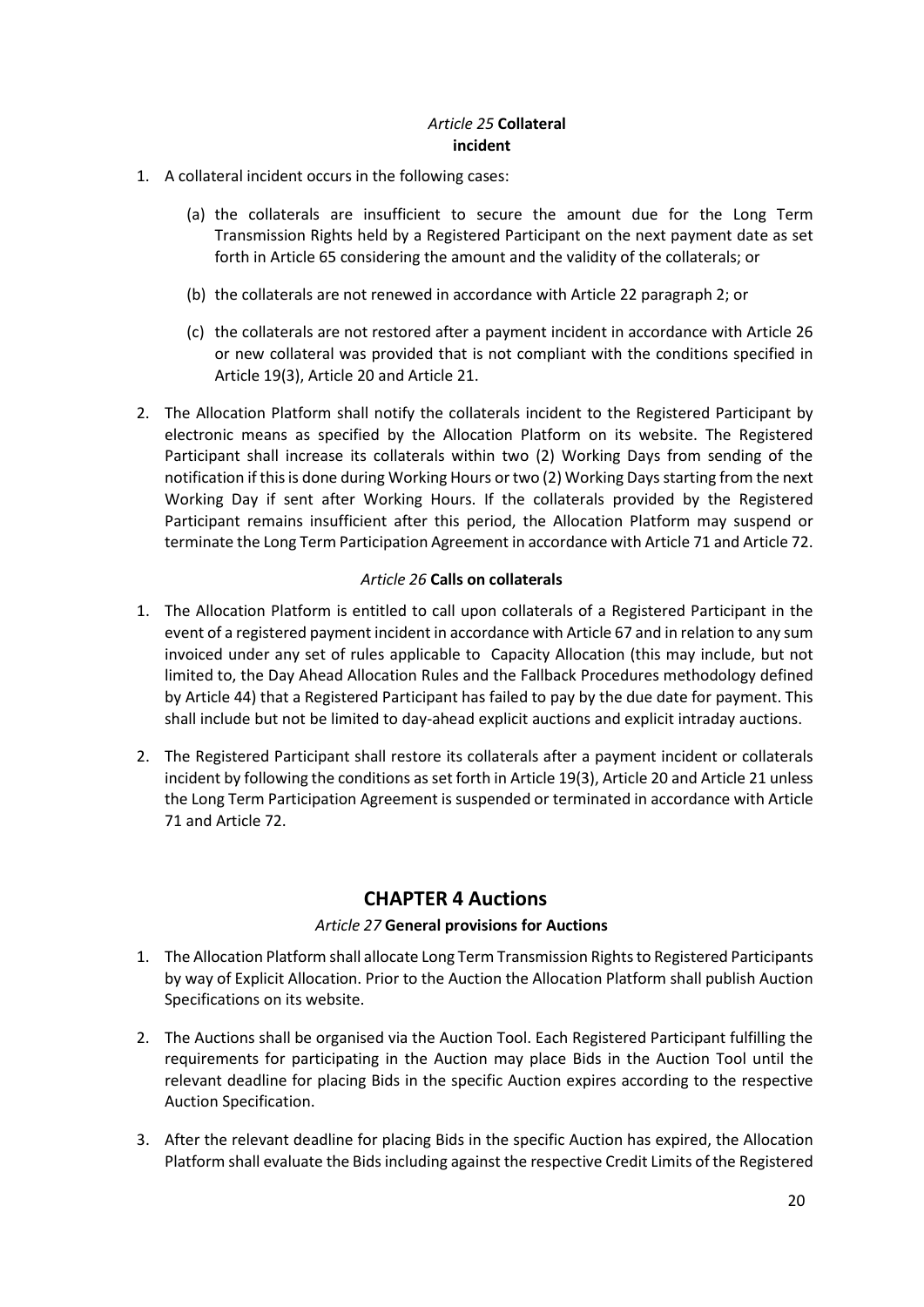Participants. The results of the Auction will be notified to Registered Participants via the Auction Tool.

<span id="page-20-0"></span>4. The Allocation Platform shall provide information on forthcoming Auctions by publishing on its website a provisional Auction calendar with the dates of Auctions reasonably in advance before the Auctions take place. A provisional Auction calendar for each calendar year shall be published no later than 1 December of the year preceding including provisional information on the form of the product, Product Period and Bidding Period.

#### *Article 28* **Capacity Allocation timeframe and form of product**

- 1. The Allocation Platform shall offer capacity on yearly and monthly timeframes, and in addition may offer capacity on other long term timeframes such as seasonal, quarterly, weekly.
- 2. [not used]
- <span id="page-20-1"></span>3. The standard form of the Auction products shall be a base product by which a fixed amount of MW throughout the Product Period is allocated subject to announced Reduction Periods. Additional products may be offered.

#### *Article 29* **Auction Specification**

- 1. The Allocation Platform shall publish a provisional version of the Auction Specification and a final version of the Auction Specification as set forth in paragraphs 2 to 3 of this Article.
- 2. For yearly Auctions the Allocation Platform shall publish the provisional and the final Auction Specification no later than one (1) week and for any other shorter Capacity Allocation timeframe no later than two (2) Working Days before the end of the Bidding Period of an Auction. The provisional Auction Specification shall state in particular:
	- (a) the code identifying the Auction in the Auction Tool;
	- (b) type of Long Term Transmission Rights;
	- (c) Capacity Allocation timeframe (e.g. yearly, monthly or other, as described in Article 28);
	- (d) form of product (e.g. base, peak, off-peak as described in Article 28);
	- (e) identification of direction covered;
	- (f) deadline for return of the Long Term Transmission Rights allocated in previous Auctions;
	- (g) the Product Period;
	- (h) Reduction Period(s) associated with the Product Period when applicable;
	- (i) the Bidding Period;
	- (j) the deadline for the publication of the Auction results;
	- (k) the contestation period in accordance with Article 37;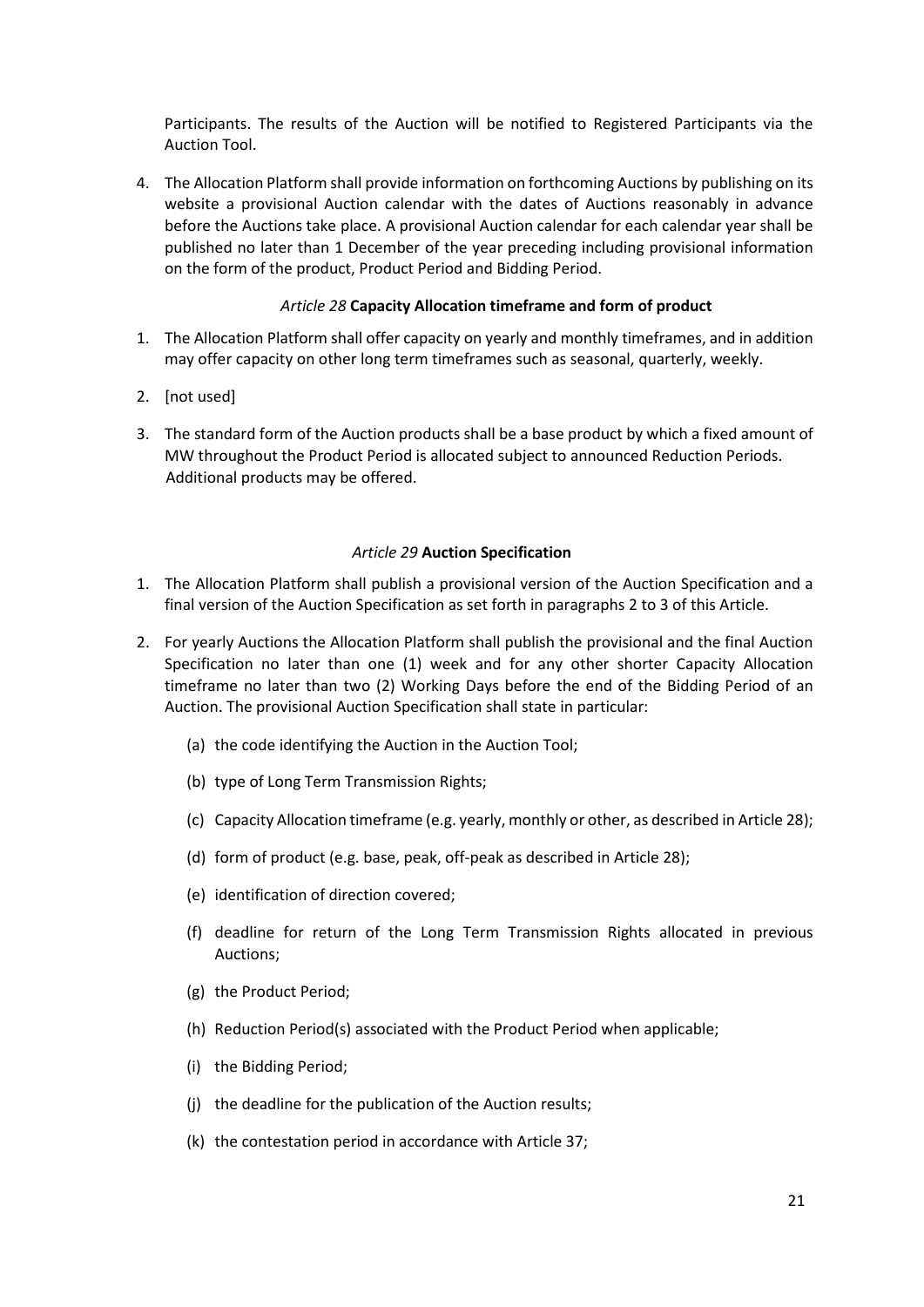- (l) the provisional Offered Capacity which shall not include Cross Zonal Capacity released via return of Long Term Transmission Rights and Cross Zonal Capacity released in accordance with Article 71 and Article 72.
- (m) any other relevant information or terms applicable to the product or the Auction.
- 3. Not earlier than four (4) hours after publication of the provisional Auction Specification, the Allocation Platform shall publish the final Auction Specification for that Auction stating the final Offered Capacity and any other update of relevant information or terms applicable to the product or the Auction
- 4. The final Offered Capacity shall consist of:
	- (a) the provisional Offered Capacity;
	- (b) the available Cross Zonal Capacity already allocated to Registered Participants for which a valid request for return of Long Term Transmission Rights has been submitted for this Auction in accordance with Article 38 and Article 39; and
	- (c) the available Cross Zonal Capacity already allocated to Registered Participants which will be reallocated as a result of suspension or termination in accordance with Article 71 and Article 72.
- <span id="page-21-0"></span>5. The Allocation Platform shall publish the format of the bids to be used.

### *Article 30* **Reduction Periods of Offered Capacity**

- 1. The Allocation Platform may announce one or more Reduction Periods in the Auction Specification. In this case, the Auction Specification shall include for each Reduction Period information on the duration of the Reduction Period and the amount of Offered Capacities.
- <span id="page-21-1"></span>2. For the avoidance of doubt, Reduction Periods do not apply to already allocated Long Term Transmission Rights and shall not be considered for any purpose including compensation as a curtailment according to CHAPTER 9.

#### *Article 31* **Bids submission**

- 1. The Registered Participant shall submit a Bid or set of Bids to the Allocation Platform in accordance with following requirements:
	- (a) it shall be submitted electronically using the Auction Tool and during the Bidding Period as specified in the Auction Specification;
	- (b) it shall identify the Auction via an identification code as specified in Article 29 paragraph 2 (a);
	- (c) it shall identify the Registered Participant submitting the Bid through its EIC code;
	- (d) it shall identify the direction for which the Bid is submitted;
	- (e) it shall state the Bid Price, which shall be different for each Bid of the same Registered Participant, exclusive of taxes and levies, in Euros per MW for one (1) hour of the Product Period, i.e. Euro/MW and hour, expressed to a maximum of two (2) decimal places, and equal to or greater than zero (0);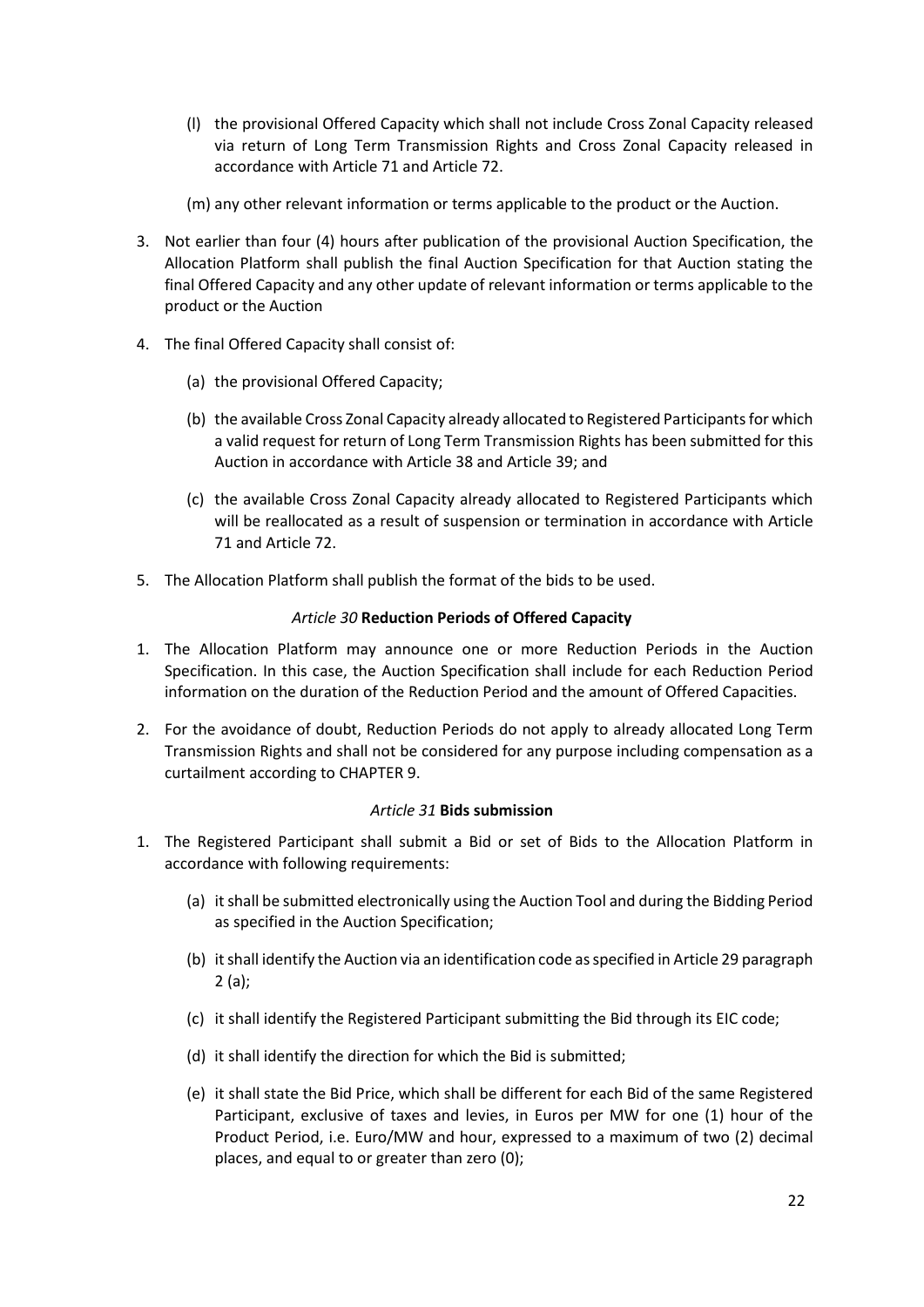- (f) it shall state the Bid Quantity in full MW which must be expressed without decimals.
- 2. The Registered Participant may modify its previously registered Bid or set of Bids at any time during the Bidding Period including its cancellation. In case the Bid has been modified only the last valid modification of the Bid or set of Bids shall be taken into account for the Auction results determination.
- 3. If a Bid Quantity, or a quantity calculated as a sum of the Bid Quantity for several Bids submitted for the same Auction, by a Registered Participant exceeds the Offered Capacity announced in the final Auction Specification, this Bid or these Bids shall be completely rejected. Where a modification of previously submitted Bids results in exceeding the Offered Capacity, the modification shall be rejected and the previously registered Bids will stand.
- 4. If a Bid Quantity or a quantity calculated as a sum of the Bid Quantity for several Bids submitted for the same Auction by a Registered Participant exceeds the Offered Capacity announced after the Bids submission, the Bids with the lowest Bid Price will be rejected one (1) by one (1) until the total allowed Bid Quantity is lower than or equal to the Offered Capacity.
- 5. The above-mentioned process shall apply to all forms of an Auction product and all Forward Capacity Allocation timeframes.
- 6. All Bid prices are deemed to be exclusive of Taxes.

#### <span id="page-22-0"></span> *Article 32* **Bid registration**

- 1. The Allocation Platform shall not register a Bid that:
	- (a) does not comply with the requirements of Article 31; or
	- (b) is submitted by a Registered Participant who is suspended in accordance with Article 71.
- 2. Provided that a Bid or a set of Bids fulfils the requirements set forth in Article 31, the Allocation Platform shall confirm to the Registered Participant that such Bid(s) have been correctly registered by an acknowledgment of receipt via the Auction Tool. If the Allocation Platform does not issue an acknowledgment of receipt for a Bid, such Bid shall be deemed not to have been registered.
- 3. The Allocation Platform shall notify a Registered Participant whose Bid is rejected as invalid and the reason for this rejection, without undue delay after the Bid is rejected.
- 4. The Allocation Platform shall maintain a record of all valid Bids received.
- <span id="page-22-1"></span>5. Each valid Bid registered at closure of the Bidding Period shall constitute an unconditional and irrevocable offer by the Registered Participant to buy Long Term Transmission Rights up to the Bid Quantity and at prices up to the Bid Price and under the terms and conditions of these Long Term Allocation Rules and the relevant Auction Specification.

#### *Article 33* **Default Bid**

- 1. The Registered Participant has the option to place default Bids for Auctions.
- 2. A default Bid, once identified as such by the Registered Participant, shall apply automatically to each subsequent relevant Auction as defined by the Registered Participant when placing the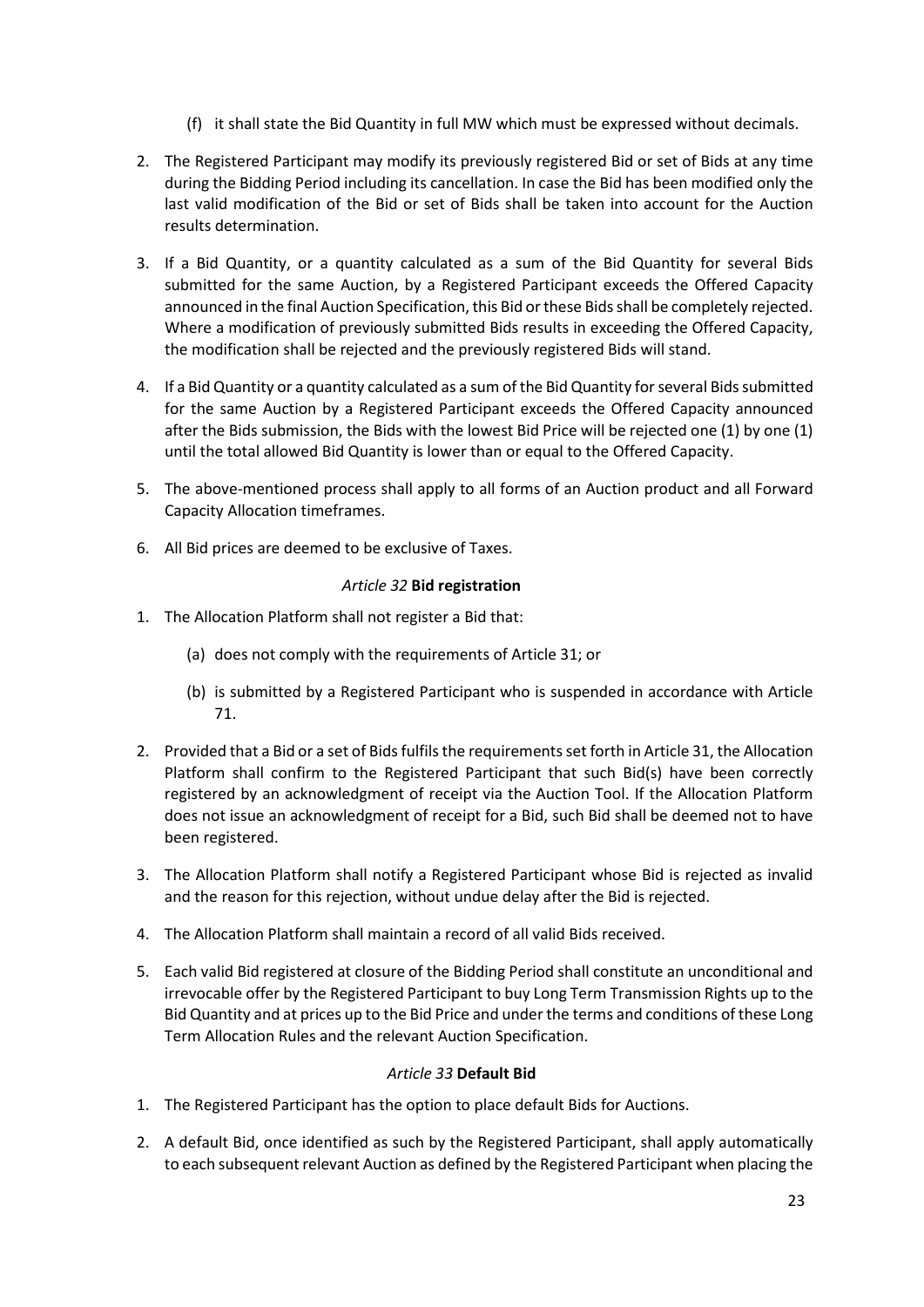default Bid. At the opening of a relevant Bidding Period, the registered default Bid shall be considered as a Bid submitted by the Registered Participant for the relevant Auction. This Bid shall be considered as a delivered when the Allocation Platform sends an acknowledgment of receipt to the Registered Participant.

- 3. If a default Bid Quantity or a quantity calculated as a sum of the Bid Quantity for several default Bids submitted for the same Auction by a Registered Participant exceeds the final Offered Capacity, the Bids with the lowest Bid Price shall be rejected one by one until the total allowed Bid Quantity is reached. The remaining Bids shall then be evaluated in accordance with Articles 34 and 35.
- 4. A Registered Participant who wants to modify a default Bid for a future Auction shall change the Bid Quantity and the Bid Price of its default Bids before the applicable Auction Bidding Period opening.
- <span id="page-23-0"></span>5. A Registered Participant not wishing to submit the default Bid on the Auction Tool for future Auctions can cancel its default Bids before the subsequent Auction Bidding Period opening.

### *Article 34* **Credit Limit verification**

- 1. Upon submission by a Registered Participant of a Bid or set of Bids to the Auction Tool the Allocation Platform shall check whether the maximum payment obligations (MPO) connected with that Registered Participant's registered Bid(s) calculated according to paragraphs 4 and 5 of this Article at the time of Bid(s) submission exceed the Credit Limit. If the maximum payment obligation connected with such registered Bids exceed the Credit Limit, the Allocation Platform shall issue automatically via the Auction Tool a warning to the Registered Participant to modify the Credit Limit. Bids shall not be rejected automatically if the maximum payment obligation attributed to registered Bids exceeds the Credit Limit at Bid submission but only after the process described in paragraph 2 of this Article.
- 2. At closure of the Bidding Period the Allocation Platform shall check again whether the maximum payment obligations connected with registered Bids calculated according to paragraph 5 of this Article exceed the Credit Limit. If the maximum payment obligations connected with these Bids exceed the Credit Limit, these Bids, starting with the Bid with the lowest Bid Price, shall be one (1) by one (1) excluded, until the maximum payment obligations are less than or equal to the Credit Limit. The Allocation Platform may apply additional criteria or rules to decide which Bid shall be rejected. Such additional criteria or rules shall be included in the information System Rules and shall be one or more from the following:
	- (a) chronological submission (time stamp); and/or
	- (b) Bid identification assigned by the Auction Tool; and/or
	- (c) rejection of all relevant Bids with the same Bid Price.
- 3. The Allocation Platform shall indicate insufficient collaterals as the reason for the Bid exclusion in the Auction results notification to the Registered Participant.
- 4. The Allocation Platform shall continuously assess all the Bids irrespectively to which Auction and with regard to which direction they are submitted. In case of Bids connected with various and overlapping Auctions the Allocation Platform shall consider all calculated maximum payment obligations as outstanding payment obligations according to Article 23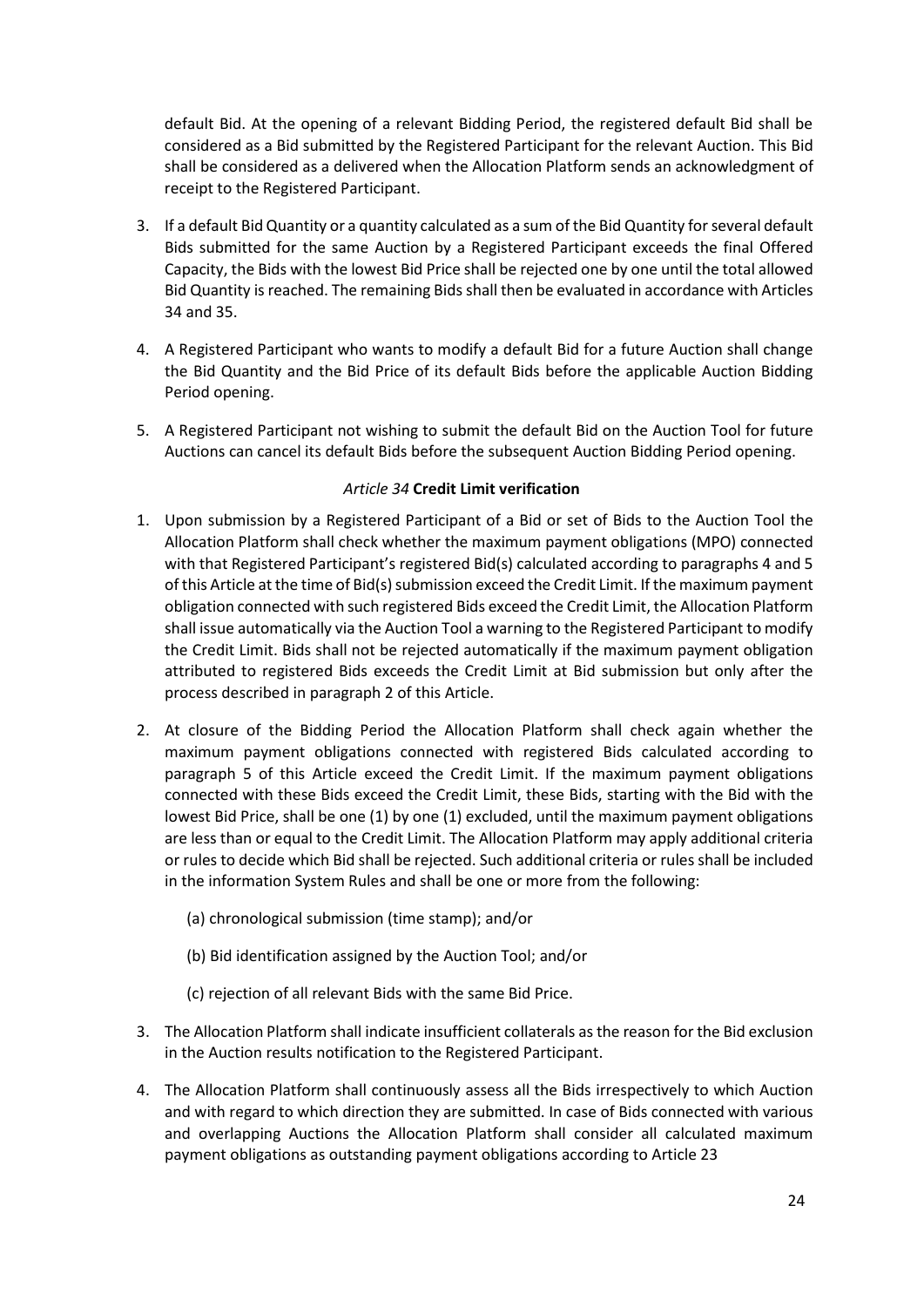5. For the calculation of the maximum payment obligations related to one direction the Allocation Platform shall sort the registered Bids of a Registered Participant by Bid Price in descending order (merit-order). Bid 1 shall be the Bid with the highest Bid Price and Bid n shall be the Bid with the lowest Bid Price. The Allocation Platform shall calculate the maximum payment obligations according to the following equation:

$$
= \sum_{hours} MPO Max [Bid Price (1) * Bid Quantity (1); Bid Price (2) * \sum_{i=1}^{2} Bid Quantity (i);
$$
  
...; Bid Price (n - 1) \*  $\sum_{i=1}^{n-1} Bid Quantity (i); Bid Price (n) * \sum_{i=1}^{n} Bid Quantity (i)]$   
...

- 6. When calculating the maximum payment obligations according to paragraph 5 of this Article, the Allocation Platform shall also take the following into account:
	- (a) if applicable, for each individual hour of the Reduction Period the maximum quantity of Long Term Transmission Rights which can be allocated to the Registered Participant during the Reduction Period;
	- (b) increase of the maximum payment obligations with applicable taxes and levies in force subject to 2; and
	- (c) in respect of Long Term Transmission Rights with a Product Period of one (1) or more months, one (1) or two (2) monthly instalments respectively should be secured in compliance with due amount calculation according to Article 63(5).

#### *Article 35* **Auction Results Determination**

- <span id="page-24-0"></span>1. After the expiration of the Bidding Period for an Auction and the Credit Limit verification pursuant to Article 34, the Allocation Platform shall determine the Auction results and allocate the Long Term Transmission Rights in accordance with this Article.
- 2. The Auction results determination shall include the following:

…

- (a) determination of the total quantity of the allocated Long Term Transmission Rights per direction;
- (b) identification of winning Bids to be fully or partially satisfied; and
- (c) determination of the Marginal Price per direction.
- 3. The Allocation Platform shall determine the Auction results using an optimisation function aiming at maximisation of the sum of the Registered Participants' surplus and the Congestion Income generated by the winning Bids while respecting the constraints of the optimisation function in form of Offered Capacities. The Allocation Platform shall publish additional explanatory information on the optimisation function of the algorithm on its website.
- 4. The Allocation Platform shall determine the Marginal Price at each direction based on the following criteria: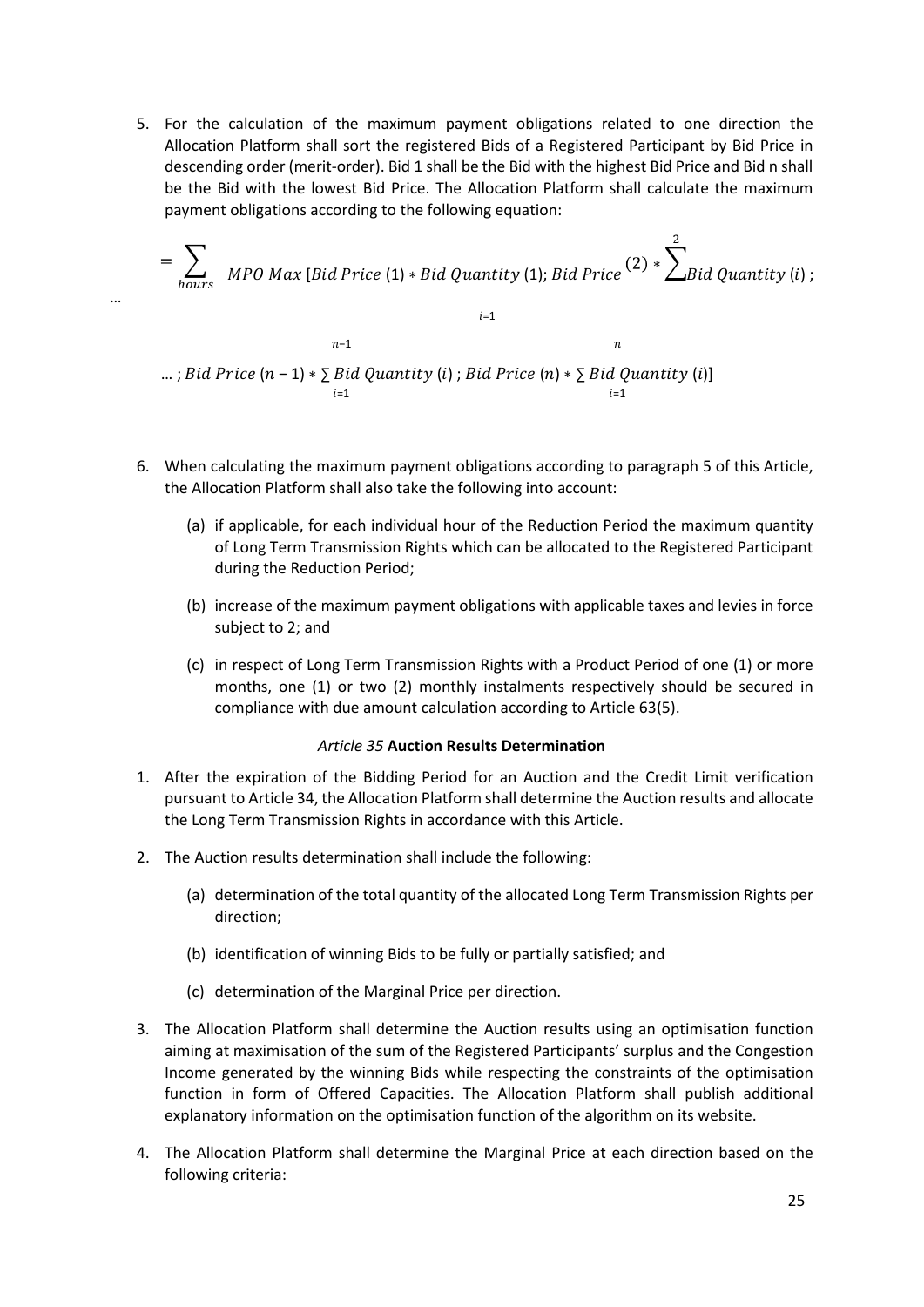- (a) if the total quantity of Cross Zonal Capacity for which valid Bids have been submitted is lower than or equal to the Offered Capacity for the relevant Auction, then the Marginal Price shall be zero;
- (b) if the total quantity of Cross Zonal Capacity for which valid Bids have been submitted exceeds the Offered Capacity for the relevant Auction, the Marginal Price shall be set at the lowest Bid(s) Price(s) allocated in full or in part using the respective Offered Capacities.
- 5. If two (2) or more Registered Participants have submitted for one direction valid Bids with the same Bid Price, that cannot be accepted in full for the total requested quantity of Long Term Transmission Rights, the Allocation Platform shall determine the winning Bids and the quantity of the allocated Long Term Transmission Rights per Registered Participant as follows:
	- (a) the Cross Zonal Capacity available for the Bids which set the Marginal Price shall be divided equally between the number of the Registered Participants which submitted these Bids;
	- (b) in case the quantity of Long Term Transmission Rights requested by a Registered Participant at Marginal Price is lower than or equal to the share calculated according to item (a) above, the request of this Registered Participant shall be fully satisfied;
	- (c) in case the requested quantity of Long Term Transmission Rights by a Registered Participant at Marginal Price exceeds the share calculated according to item (a) above, the request of this Registered Participant shall be satisfied up to the amount of the share as calculated according to item (a) above;
	- (d) any remaining Cross Zonal Capacity after the allocation according to items (b) and (c) shall be divided by the number of the Registered Participants whose requests have not been fully satisfied and allocated to them applying the process described in items (a), (b) and (c) above.
- 6. Where a Reduction Period is indicated in the Auction Specification for an Auction, the Allocation Platform shall determine the Auction Results in accordance with the provisions of paragraphs 3 to 5 of this Article, modified as follows:
	- (a) winning Bids and Marginal Prices for respective directions are determined according to paragraphs 3 to 5 of this Article;
	- (b) for each Reduction Period the quantity of Long Term Transmission Rights to be allocated to individual Registered Participants shall be calculated on a pro-rata basis taking into account the quantity of Long Term Transmission Rights corresponding to the respective winning Bids of each Registered Participant and the respective reduced Offered Capacities. The Allocation Platform shall publish on its website clarifications and examples concerning the calculation of the quantity of Long Term Transmission Rights to be allocated to individual Registered Participants in the Reduction Period.
- 7. Whenever the calculation set forth in paragraphs 3 to 6 of this Article does not result in a whole MW amount in accordance with Article 31 paragraph 1(f), the Long Term Transmission Rights shall be rounded down to the nearest full MW. The case when Long Term Transmission Rights allocated to individual Registered Participants are equal to zero after rounding shall not impact the Marginal Price determination.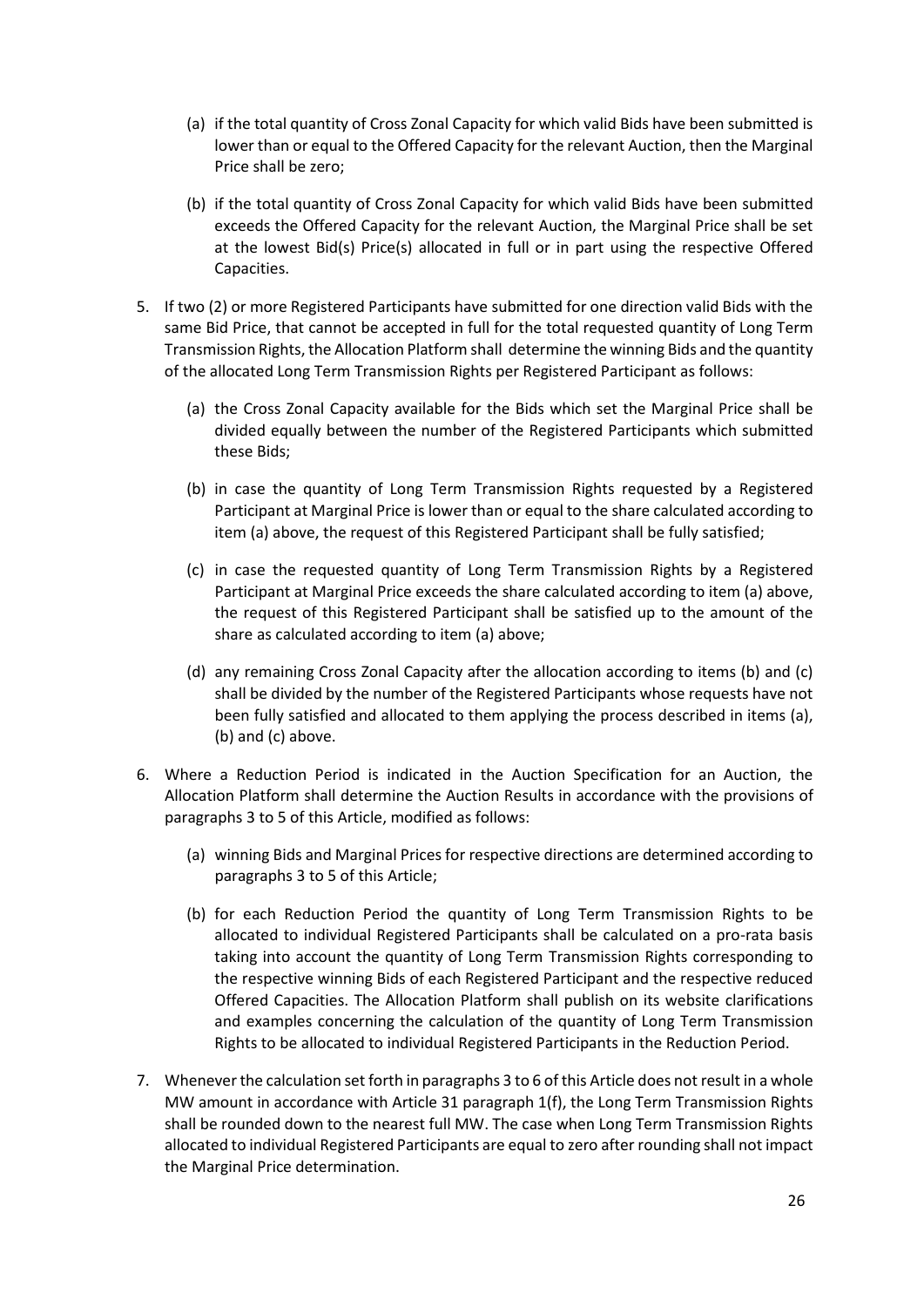<span id="page-26-0"></span>8. The Long Term Transmission Rights are deemed to have been allocated to a Registered Participant from the moment the Registered Participant has been informed of the Results and the contestation period is closed in accordance with Article 37. In the event that the Auction was not successfully performed, the fallback procedures as set forth in CHAPTER 8 shall apply.

#### *Article 36* **Notification of Auction results**

- 1. The Allocation Platform shall publish on its website the Auction results as soon as possible but not later than specified in the final Auction Specification.
- 2. The publication of the Auction results shall comprise at least the following data:
	- (a) total requested Long Term Transmission Rights in MW;
	- (b) total allocated Long Term Transmission Rights in MW;
	- (c) Marginal Price in Euros/MW per hour;
	- (d) number of Registered Participants participating in the Auction;
	- (e) list of names and number of Registered Participants who placed at least one winning Bid in the Auction;
	- (f) list of registered Bids without identification of the Registered Participants (bid curve); and
	- (g) Congestion Income.
- 3. No later than thirty (30) minutes after the publication of the Auction results the Allocation Platform shall make available via the Auction Tool to each Registered Participant who submitted a Bid to a specific Auction at least the following data:
	- (a) allocated Long Term Transmission Rights for each hour of the Product Period in MW;
	- (b) Marginal Price in Euros/MW per hour; and
	- (c) due amount for allocated Long Term Transmission Rights in Euro, rounded to two decimal places; and
	- (d) due amount for one monthly instalment for allocated Long Term Transmission Rights in Euro, rounded to two decimal places, in the event that the Product Period is longer than one month.
- <span id="page-26-1"></span>4. In the event that the Auction Tool is unavailable, the Allocation Platform shall inform the Registered Participants of the Auction Results in accordance with CHAPTER 8.

#### *Article 37* **Contestation of Auction Results**

1. Registered Participants shall check the Auction results and, where reasonably appropriate, may contest Auction results within the contestation period set out in paragraph 2 of this Article. The Allocation Platform shall only consider a contestation where the Registered Participant is able to demonstrate an error by the Allocation Platform in the Auction results.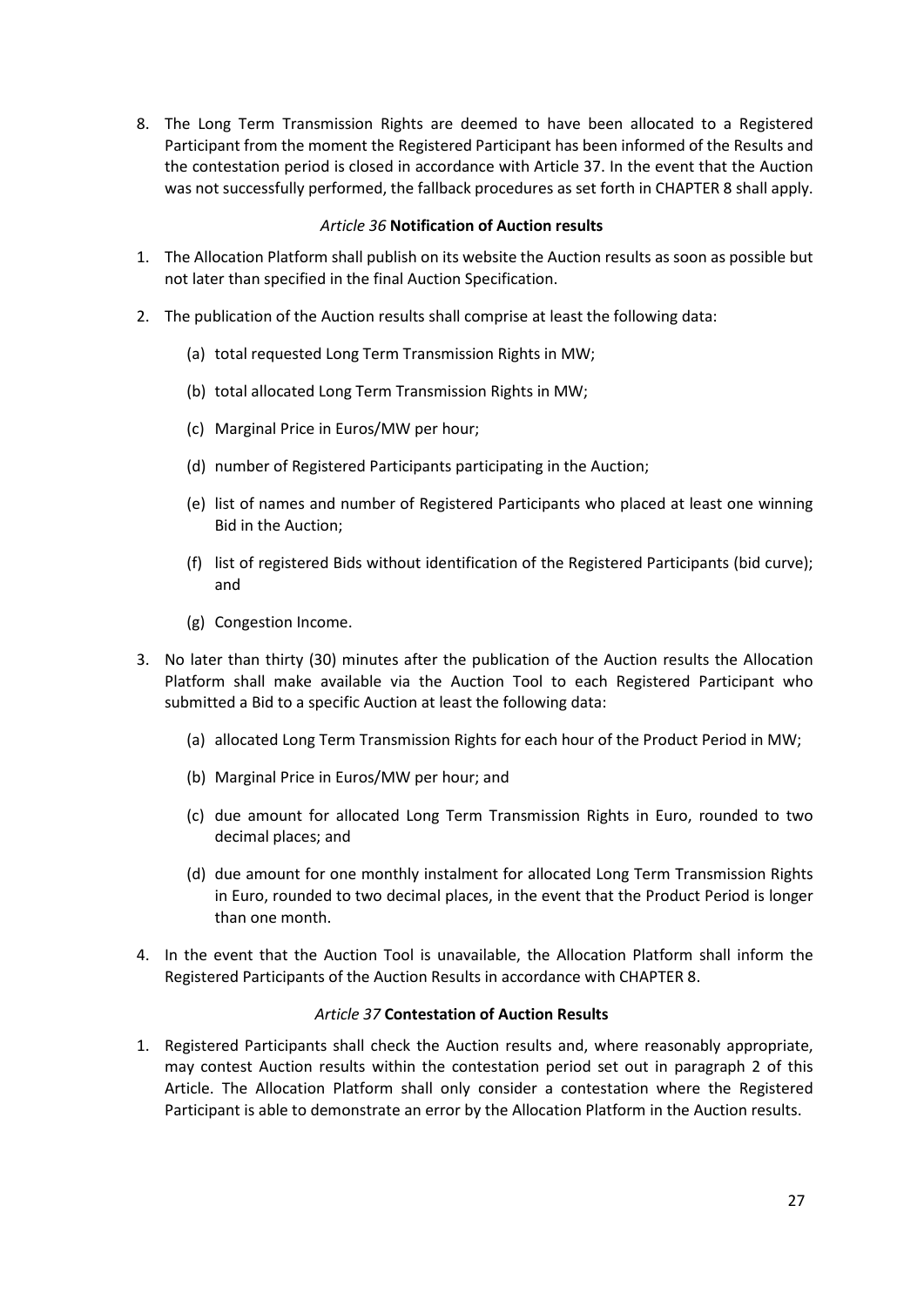- 2. The Registered Participant may contest the Auction results within the deadline set out in the relevant Auction Specification but no later than two (2) Working Days after the Auction results have been notified to the Registered Participant.
- 3. The contestation shall be notified to the Allocation Platform and headed as "contestation".
- 4. Any contestation shall contain the following:
	- (a) Date of contestation;
	- (b) identification of contested Auction;
	- (c) identification of the Registered Participant;
	- (d) name, e-mail address and telephone number of the Registered Participant;
	- (e) detailed description of the facts and the reason for contestation; and
	- (f) evidence of erroneous Auction results.
- 5. The Allocation Platform shall notify its decision on the contestation to the Registered Participant no later than four (4) Working Days after the Auction results have been notified to the Registered Participant.
- <span id="page-27-1"></span><span id="page-27-0"></span>6. At the end of the fourth (4th) Working Day after the publication of the Auction Results and unless an Auction is cancelled, the Auction results shall be considered binding with no further notification.

# **CHAPTER 5 Return of Long Term Transmission Rights**

#### *Article 38* **General Provision**

- 1. Long Term Transmission Right holder(s) may return some or all of their Long Term Transmission Rights to the Allocation Platform for reallocation at any subsequent long term Auction once the Auction results are published.
- 2. Returned Long Term Transmission Rights shall be a constant band of whole MW(s) over the specific timeframe of the subsequent Auction. The Auction at which the Long Term Transmission Rights were allocated and the subsequent Auction to which the Long Term Transmission Rights are to be returned shall be for the same form of products.
- 3. The minimum volume for a returned Long Term Transmission Right shall be one (1) MW over the specific timeframe of the subsequent Auction.
- 4. The Allocation Platform shall make the volumes of returned Long Term Transmission Rights available at the subsequent long term Auction, increasing the Offered Capacity announced in the provisional Auction Specification accordingly and equally for each hour of the Product Period. The same applies for where the Offered Capacity announced in the provisional Auction Specification for the subsequent long term Auction contains a Reduction Period.
- 5. If the returned Long Term Transmission Rights are rounded down in accordance with the process described in Article 35(7), the Allocation Platform shall remunerate the Market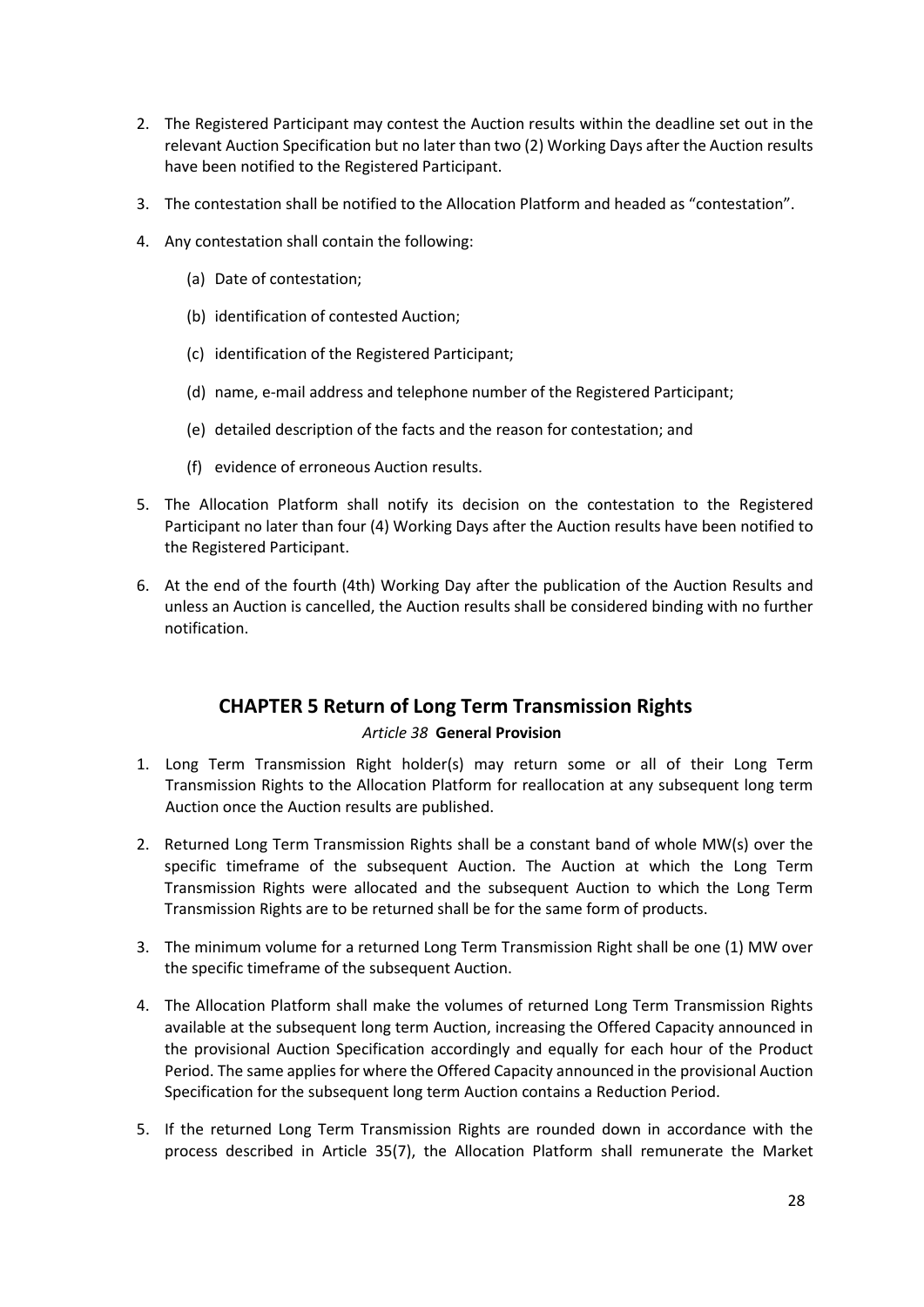<span id="page-28-0"></span>Participant for the full amount of the returned Long Term Transmission Rights in accordance with Article 40.

#### *Article 39* **Process of the return**

- 1. Long Term Transmission Right holder(s) wishing to return their Long Term Transmission Rights shall send a notification, directly via the Auction Tool to the Allocation Platform in line with the corresponding Information System Rules no later than the deadline specified in the provisional Auction Specification for the subsequent Auction to which the Long Term Transmission Right is to be returned. For the avoidance of doubt the sending of a notification indirectly through a third party will not be accepted.
- 2. A valid notification of the return pursuant to paragraph 1 of this Article shall contain the following information:
	- (a) EIC code of the Long Term Transmission Right holder;
	- (b) identity of the subsequent Auction to which the Long Term Transmission Right is returned; and
	- (c) the volume of the Long Term Transmission Rights for return.
- 3. In order to be able to return Long Term Transmission Rights the Registered Participant shall:
	- (a) have a valid and effective Long Term Participation Agreement with the Allocation Platform;
	- (b) hold the relevant Long Term Transmission Rights at the time of the notification of the return;
	- (c) send the notification before the deadline pursuant to paragraph 1 of this Article; and
	- (d) fulfil or secure its financial obligations pursuant to these Long Term Allocation Rules.
- 4. If the requirements set forth in paragraph 3 of this Article are fulfilled, the Allocation Platform shall send without undue delay a notification to the Registered Participant via the Auction Tool containing:
	- (a) a message confirming the acceptance of the return subject to paragraph 7 of this Article; or
	- (b) a message rejecting the return including the reasons for rejection subject to paragraph 7.
- 5. If the return is accepted, the Allocation Platform shall decrease the total volume of the Long Term Transmission Rights held by the respective Long Term Transmission Right holder by the amount returned.
- 6. Long Term Transmission Right holder(s) wishing to modify their return as notified in accordance with paragraphs 1 and 2 of this Article, shall send a notification via the Auction Tool with the adjusted volume of the Long Term Transmission Rights to be returned before the deadline for return of Long Term Transmission Rights pursuant to paragraph 1 expires. Where the volume of the Long Term Transmission Rights to be returned is adjusted to zero (0) MW, the related return shall be deemed as cancelled.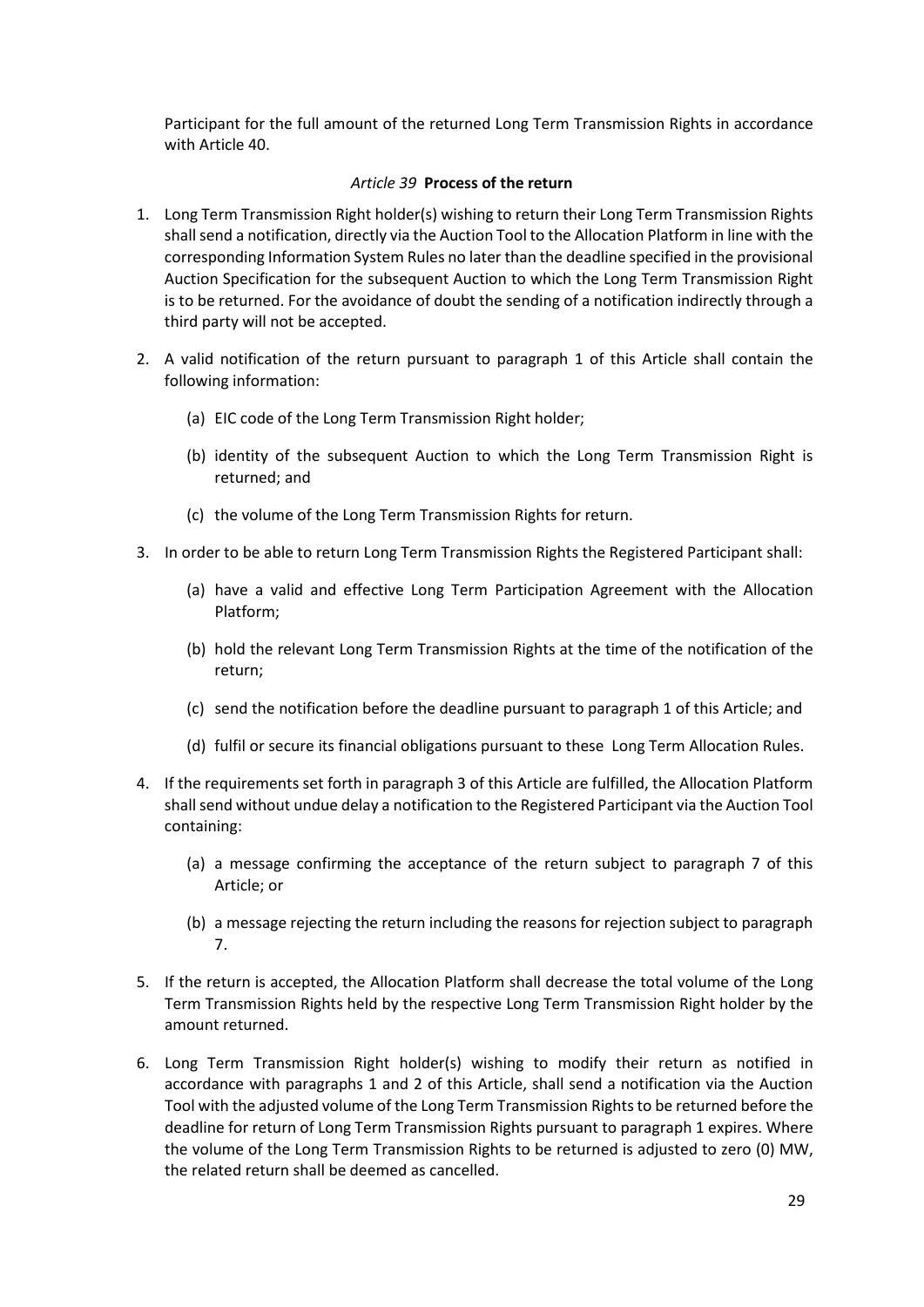<span id="page-29-0"></span>7. If the Allocation Platform is unable to register a return as set forth in this Chapter, the Allocation Platform may apply a fallback procedure for data exchange pursuant to Article 53. If no fallback procedure for return is technically possible, no financial compensation may be claimed by the Registered Participants.

## *Article 40* **Remuneration of Long Term Transmission Right holders**

- 1. Registered Participants who returned Long Term Transmission Right are entitled to receive a remuneration equal to the value of the returned Long Term Transmission Rights set during the relevant subsequent Auction(s) calculated for each hour as follows:
	- (a) the Marginal Price of the Auction at which the returned Long Term Transmission Right was reallocated in Euros/MW per hour multiplied by
	- (b) the amount of MW which was reallocated.
- <span id="page-29-1"></span>2. On return the Registered Participant ceases to be holder of Long Term Transmission Right for the returned amount of Long Term Transmission Right. This means that all rights and obligations of the Registered Participant connected to the returned amount of Long Term Transmission Right will cease except those connected to its payments obligations pursuant to CHAPTER 10 and the remuneration set forth in this CHAPTER 5. All rights and obligations of the Registered Participant related to the not returned proportion of Long Term Transmission Right will remain unaffected.

# **CHAPTER 6 Transfer of Long Term Transmission Rights**

# *Article 41* **General provisions**

- <span id="page-29-2"></span>1. Long Term Transmission Right holder(s) may transfer some or all of their Long Term Transmission Rights to another Registered Participant once the Auction results in respect of those rights are final. Regardless of how the transfer was concluded, it shall be notified to the Allocation Platform following the process pursuant to Article 42 and via the Auction Tool according to a format specified on the Allocation Platform's website.
- <span id="page-29-3"></span>2. The minimum volume of Long Term Transmission Rights that may be transferred shall be one (1) MW over one (1) hour.

# *Article 42* **Process of the transfer**

- 1. The transferor shall send a notification, directly (for the avoidance of doubt the sending of a notification indirectly through a third party will not be accepted) of the transfer to the Allocation Platform via the Auction Tool with the following information:
	- (a) the EIC codes of the transferor and transferee;
	- (b) the time period of the transfer including the start and end dates and hours; and
	- (c) the volume (MW) of the transferred Long Term Transmission Right in whole MW(s) defined per hour.
- 2. The notification of the transfer shall be delivered to the Allocation Platform no later than at 12:00 p.m. on the second  $(2^{nd})$  day preceding the day of delivery.
- 3. In order to be able to transfer the Long Term Transmission Rights the following requirements shall be fulfilled: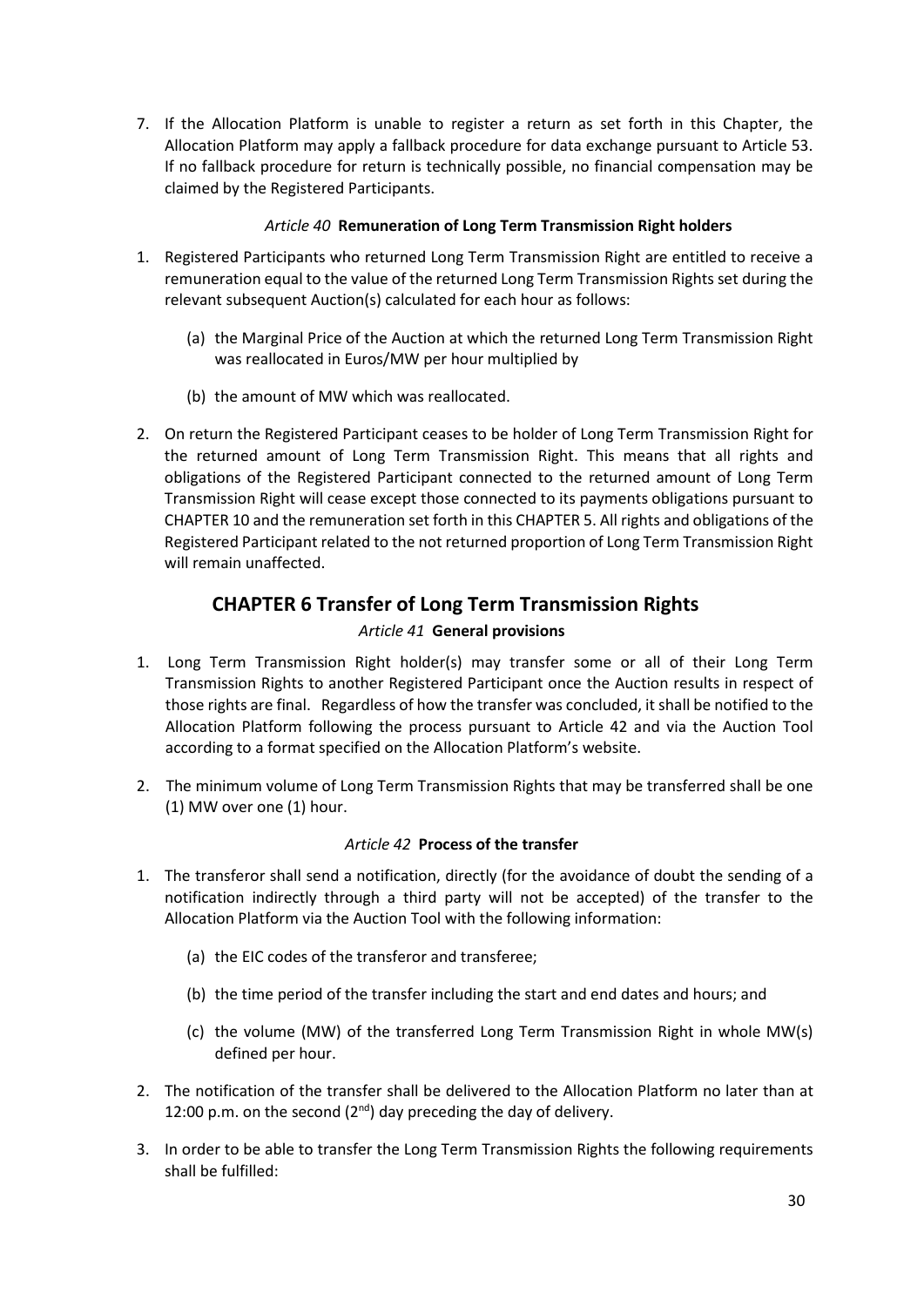- (a) the transferor and transferee have a valid and effective Long Term Participation Agreement with the Allocation Platform at least for transfer of Long Term Transmission Rights; the transferor holds the concerned Long Term Transmission Rights at the time of the notification of the transfer;
- (b) the transferor has fulfilled or secured its financial obligations pursuant to these Long Term Allocation Rules regardless whether the transferor transfers all or only part of its Long Term Transmission Rights and even in the case of multiple transfers among several Registered Participants; and
- (c) the transferor has delivered the notification of the transfer before the deadline pursuant to paragraph 2 of this Article.
- 4. The Allocation Platform shall issue without undue delay an acknowledgement of receipt of the notification to the transferor. Where the notification fulfils the requirements pursuant to paragraph 3 of this Article the Allocation Platform shall inform the transferee about the notification of the transfer.
- 5. In the event that the acknowledgement is not sent by the Allocation Platform, the concerned notification shall be deemed not to have been submitted.
- 6. The notification of transfer shall be confirmed by the transferee within four (4) hours upon receiving the transfer information from the Allocation Platform and no later than at 12:00 p.m. the second  $(2^{nd})$  day preceding the day of delivery
- 7. In the event that the transferee does not confirm the transfer by the deadline pursuant to paragraph 6, the Allocation Platform shall automatically cancel the process of the transfer notification.
- 8. The Allocation Platform shall then issue without undue delay to the transferor and the transferee a second acknowledgement via the Auction Tool stating either:
	- (a) that the transfer notification has been accepted and is effective; or
	- (b) that the transfer notification has been rejected including the reason(s).
- 9. If for any technical reason the acknowledgement is not sent by the Allocation Platform, the concerned transfer is deemed not to have been submitted.
- 10. The Transferor shall not be entitled to withdraw the transfer notification once the transferee has accepted it. The transferee may initiate another transfer to transfer the Long Term Transmission Rights further.
- <span id="page-30-0"></span>11. In the event of Auction Tool failure, a fallback procedure pursuant to CHAPTER 8 shall apply. If the process of the transfer notification cannot be completed in accordance with this Article due to an IT system and/or fallback procedure failure, Registered Participants shall not be entitled to claim any financial compensation from the Allocation Platform.

#### *Article 43* **Legal consequences of the transfer**

All rights and obligations resulting from these Long Term Allocation Rules, with exception of the payment obligation of the original Long Term Transmission Right holder regarding the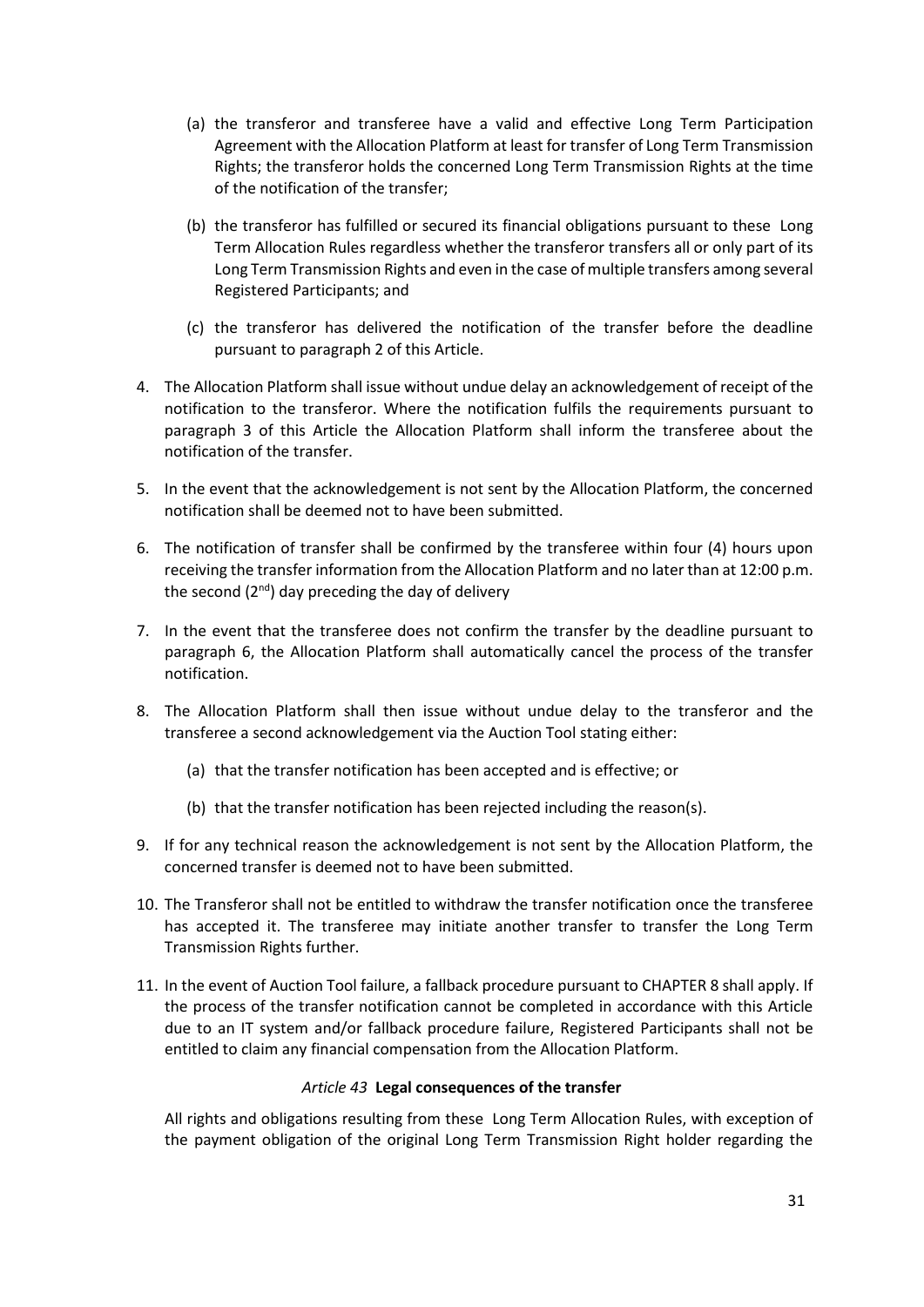<span id="page-31-0"></span>allocation of Long Term Transmission Right pursuant to Article 62(1), shall be transferred together with the Long Term Transmission Right.

#### *Article 44* **Notice board**

- 1. The notice board shall facilitate only the exchange of information between the Registered Participants regarding their interest in buying and/or selling Long Term Transmission Rights. No agreements may be concluded via this notice board. Use of the notice board is free of charge.
- 2. Any notices published via the notice board by the Registered Participants shall not be considered as an evidence for a valid and effective contract for the transfer of Long Term Transmission Rights.
- 3. The Allocation Platform shall not be held liable for the accuracy and completeness of the information published by a Registered Participant on the notice board.
- <span id="page-31-2"></span><span id="page-31-1"></span>4. The Allocation Platform may delete from the notice board any information it considers not relevant for the purpose of the notice board. In case of such a deletion, the Allocation Platform shall provide the reasons for the deletion to the respective Registered Participant.

# **CHAPTER 7 Use and remuneration of Long Term Transmission**

# **Rights**

# *Article 45* **General principles**

- 1. Physical Transmission Rights shall be subject to the Use it or Sell it principle.
- 2. The holder of allocated Physical Transmission Rights may nominate the Physical Transmission Rights for its physical use in accordance with Article 46.
- 3. In case the Registered Participant does not nominate its Physical Transmission Rights, the Allocation Platform shall make the underlying Cross Zonal Capacity of the non-nominated Physical Transmission Rights available for the relevant daily allocation. The Physical Transmission Right holders who do not nominate their Physical Transmission Rights for physical use of their rights shall be entitled to receive remuneration in accordance with Article 48.
- <span id="page-31-3"></span>4. In case the Long Term Transmission Rights holder reserves its Long term Transmission Rights for the balancing services, such Cross Zonal Capacity shall be excluded from the application of the remuneration processes as detailed in Chapter 7. The process of notification of such reservation shall be subject to the relevant rules entered into force in accordance with the applicable national regulatory regime and published by the responsible Allocation Platform.

# *Article 46* **Nomination of Physical Transmission Rights**

- 1. Persons eligible to nominate Physical Transmission Rights shall fulfil the requirement described in applicable Nomination Rules. Eligible persons may be the following:
	- (a) the Physical Transmission Rights' holder; or
	- (b) the person notified by the Physical Transmission Rights' holder during the Nomination process to the respective TSOs in line with the relevant Nomination Rules; or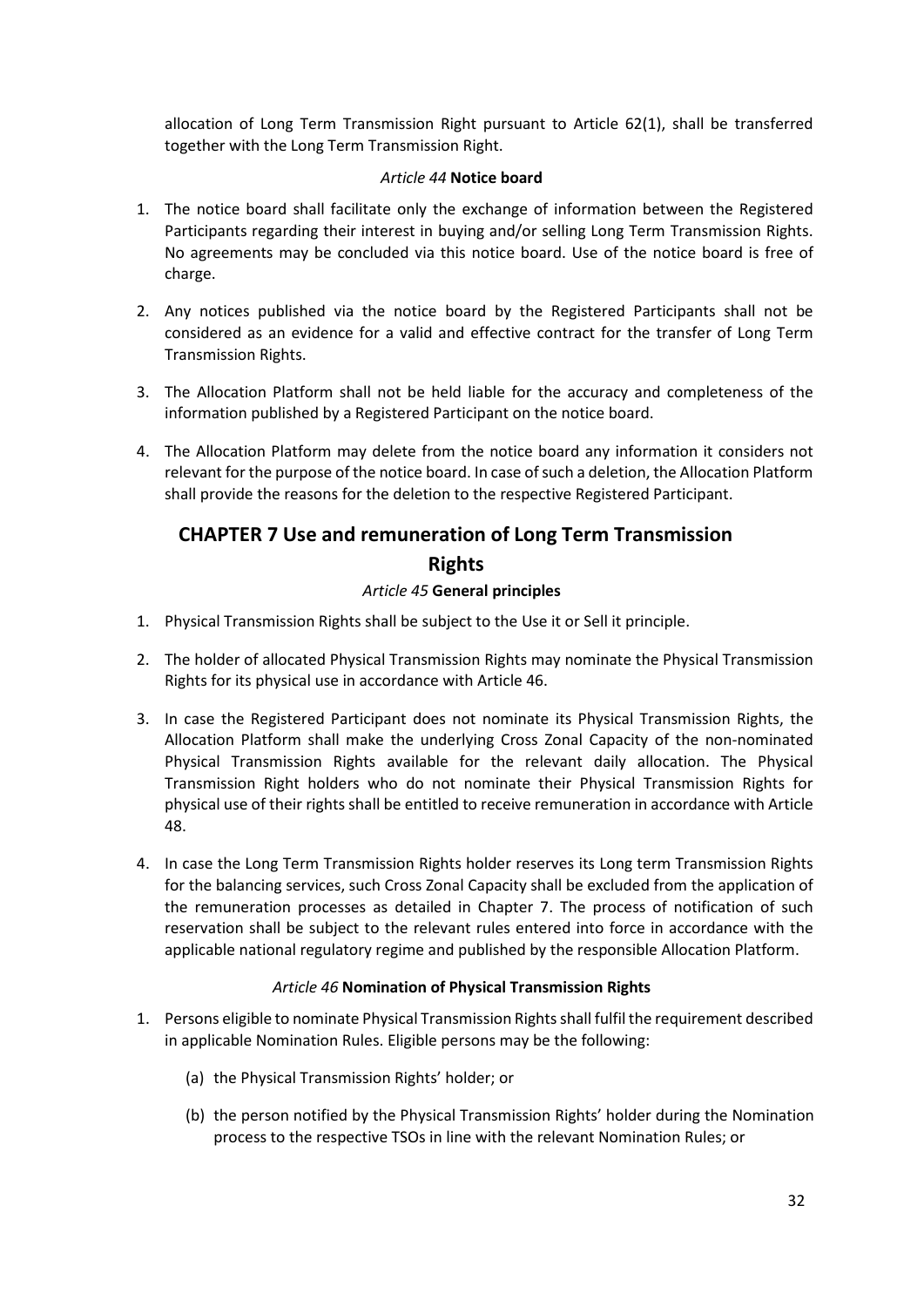- (c) the person authorised by the Physical Transmission Rights' holder to nominate in line with the relevant Nomination Rules and notified to the Allocation Platform.
- 2. The Allocation Platform shall provide on its website an overview of the options listed in paragraph 1 of this Article which are applicable.
- 3. For the process of the notification of the eligible persons to the Allocation Platform in accordance with paragraph  $1(c)$  of this Article the following criteria should be met:
	- (a) the eligible person shall have an EIC Code in order to allow its identification in the Rights Document; and
	- (b) the Physical Transmission Rights' holder shall notify the eligible person to the Allocation Platform via the Auction Tool in accordance with the Information System Rules and at the latest one (1) hour before the sending of the Rights Document for a specific day.
- 4. The Allocation Platform shall not take into account notifications of eligible persons which do not meet the criteria in accordance with paragraph 3 of this Article when sending the Rights Document in respect of a day of delivery of electricity.
- 5. The Nomination shall be done in compliance with the Rights Document.
- 6. The Allocation Platform shall publish a list with the relevant Nomination Rules on its website.
- <span id="page-32-0"></span>7. The long term nomination deadlines are set forth in the relevant Nomination Rules. The Allocation Platform shall publish information on its website on the long term nomination deadlines on . In case of any discrepancy between the deadlines published by the Allocation Platform and those of the valid and legally binding relevant Nomination Rules, the latter shall prevail and the Allocation Platform shall not be held liable for any damages due to such a discrepancy.

#### *Article 47* **Rights Document**

- 1. The Rights Document shall contain the information about the volume in MW that eligible persons are entitled to nominate on and directions and for hourly periods in case of Physical Transmission Rights.
- <span id="page-32-1"></span>2. The Allocation Platform shall send the Rights Document daily and no later than at 16:15 on the second (2nd) day preceding the delivery day via the Auction Tool to the Registered Participant in accordance with Article 46(1).

*Article 48* Remuneration of Long Term Transmission Rights holders for non-nominated Physical Transmission Rights

1. The Allocation Platform shall remunerate the Long Term Transmission Rights holder for the Long Term Transmission Rights which are reallocated at the daily allocation. The Allocation Platform shall remunerate the Long Term Transmission Rights holder for each MW which was non-nominated for the relevant hourly period. The remuneration shall be calculated as the difference between the volumes stated in the Rights Document and the final volumes nominated and accepted by the relevant TSO, multiplied by the Marginal Price of the daily Auction at which that Physical Transmission Right was reallocated, for the concerned hourly period.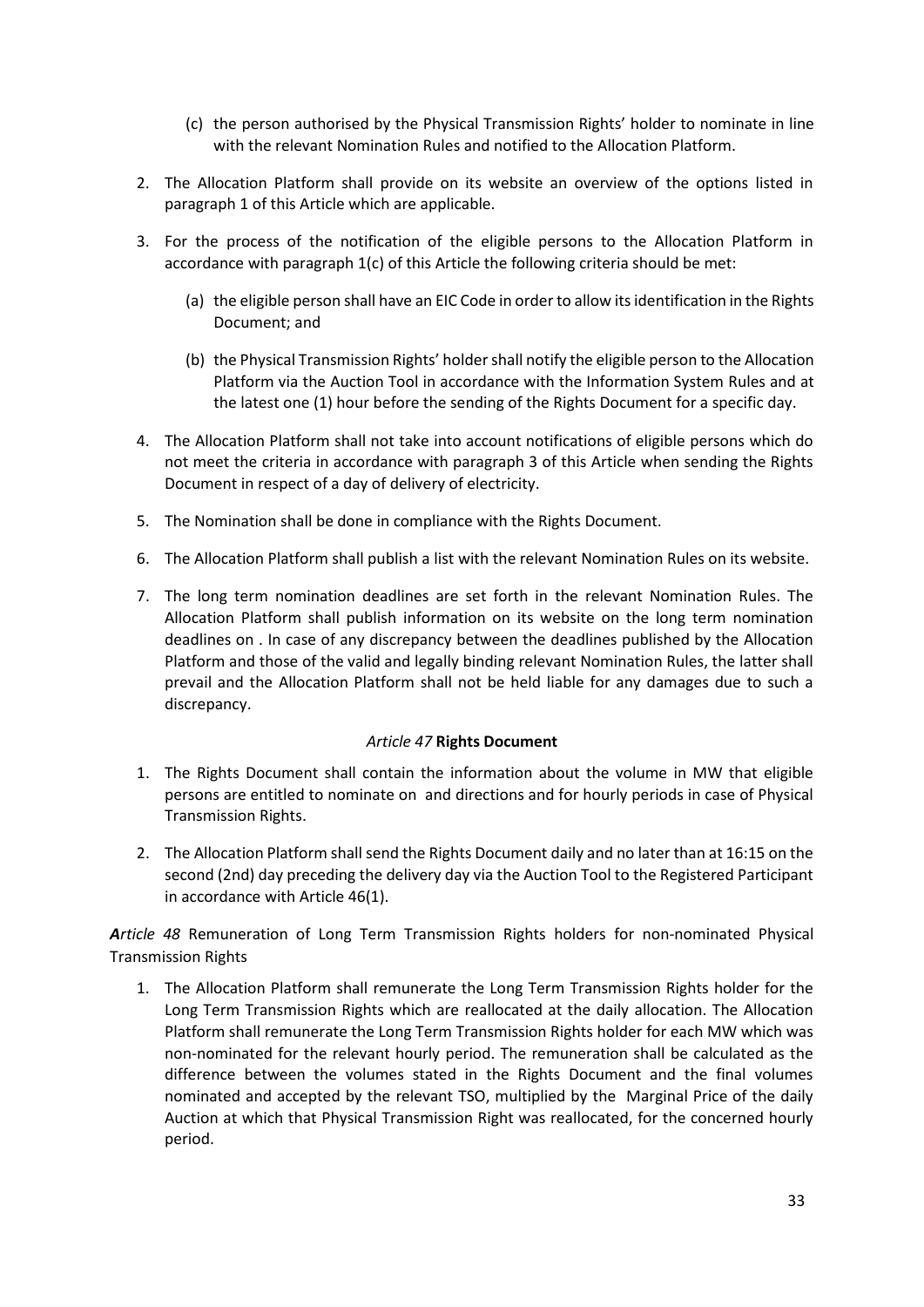- 2. The Allocation Platform shall compensate the Long Term Transmission Rights holder for non nominated Physical Transmission Rights which are not reallocated at the relevant daily allocation in accordance with CHAPTER 9 in case of the triggering event listed in Article 56.
- <span id="page-33-0"></span>3. The Allocation Platform shall compensate the Long Term Transmission Rights holder in accordance with Article 59(1) non-nominated Physical Transmission Rights which are not reallocated at the relevant daily allocation for other reasons than these mentioned in paragraph 2 of this Article.

#### *Article 48A* **Cancellation of a Long Term Nomination Gate**

<span id="page-33-1"></span>The Allocation Platform shall inform the Registered Participants as soon as practicable of cancellation of a Long Term Nomination Gate. Physical Transmission Rights will be considered as non-nominated by the Allocation Platform, and the holder shall therefore be entitled to receive remuneration in accordance with Article 48. For the avoidance of doubt the remuneration described in this Article 48A shall be included in the calculation of the monthly compensation cap pursuant to Article 59(2).

#### *Article 48B* **Deemed Metered Volumes**

<span id="page-33-3"></span><span id="page-33-2"></span>When a Registered Participant submits a valid Mid-Interconnector Nomination, then the Nomination Platform will ensure that a corresponding Deemed Metered Volume, adjusted for losses on the relevant interconnector and for any reductions in Mid Channel Nominations as a result of curtailment, is allocated to the relevant Registered Participant using the Deemed Metered Volume Rules set out in Annex 2: "Deemed Metered Volumes Allocation" of the Day Ahead and Intraday Nomination Rules.

# **CHAPTER 8 Fallback Procedures**

#### *Article 49* **General provisions**

- 1. The Allocation Platform shall, to the extent reasonably practicable, organize a fallback procedure in the following cases of failure of a standard process:
	- (a) if it is technically not possible to hold an Auction following the process set forth in CHAPTER 4;
	- (b) if it is technically not possible to register a return of Long Term Transmission Rights following the process as set forth in CHAPTER 5;
	- (c) if it is technically not possible to register a notification of transfer of Long Term Transmission Rights following the process as set forth in CHAPTER 6; and
	- (d) if it is technically not possible to register a notification of an eligible person in following the process as set forth in CHAPTER 7.
- 2. The Allocation Platform may use one or all of the following fallback procedures:
	- (a) introduction of a fallback procedure for data exchange according to Article 50;
	- (b) postponement of the Auction to a later date/time;
	- (c) another ad hoc fallback procedure if considered appropriate by the Allocation Platform to overcome any technical obstacles.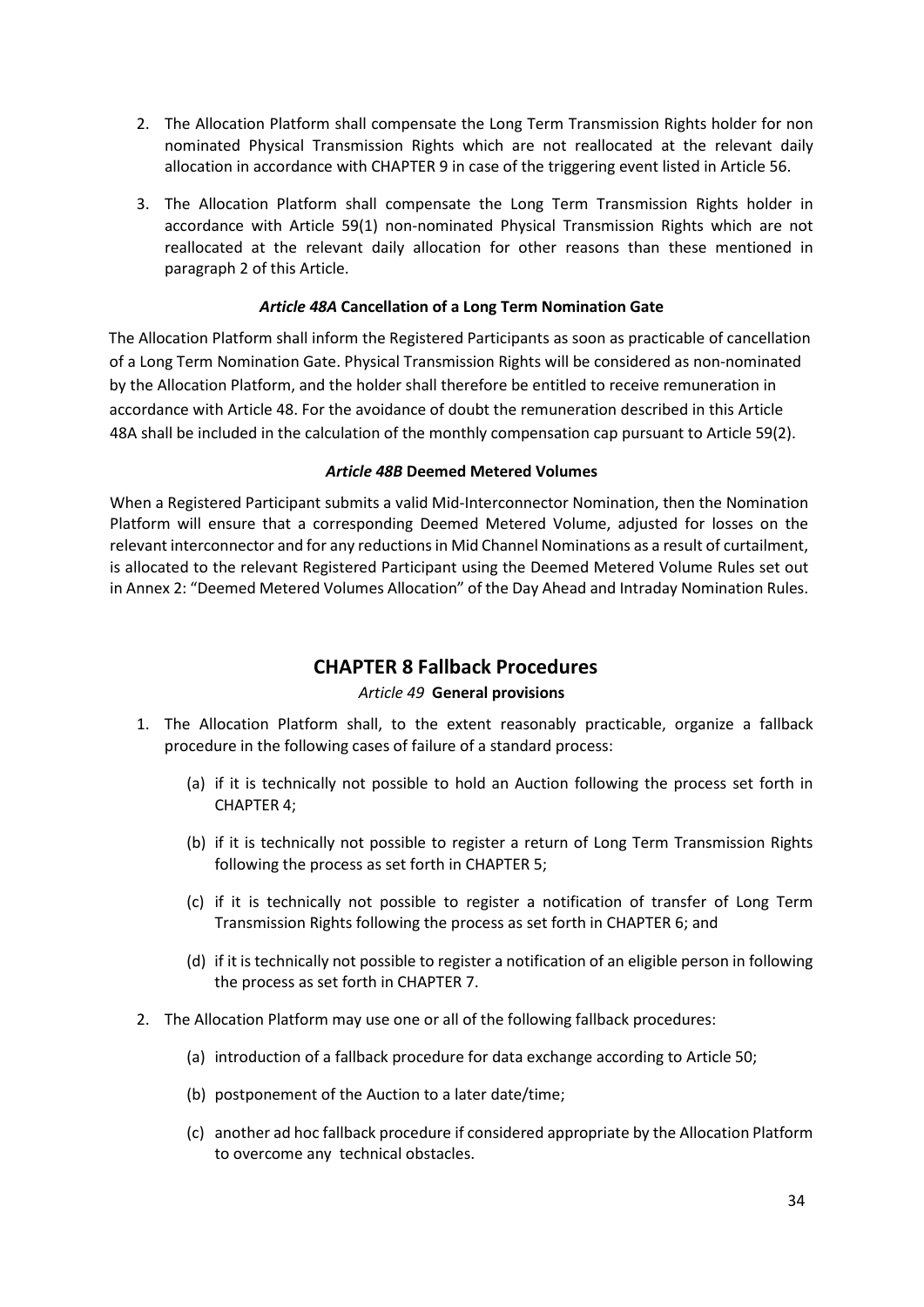- 3. The Allocation Platform shall, to the extent practicable and without undue delay, inform Registered Participants of possible deviations from the standard processes and the application of a fallback procedure via electronic means as specified by the Allocation Platform on its website and using the Auction Tool.
- <span id="page-34-0"></span>4. Registered Participants shall immediately inform the Allocation Platform of any observed problems with the use of the Auction Tool and all potential consequences via electronic means as specified by the Allocation Platform on its website. In case of an urgent problem, which shall be solved immediately and which is identified during Working Hours, the Registered Participant shall immediately contact the Allocation Platform by phone at the telephone number indicated on the website of the Allocation Platform for this type of problems.

### *Article 50* **Fallback procedure for data exchange**

- 1. In case of a failure at the site of the Allocation Platform of the standard processes for data exchange via the Auction Tool as described in these Long Term Allocation Rules, the Allocation Platform may inform Registered Participants that a fallback procedure for data exchange may be used as follows:
	- (a) by the applicable deadlines unless otherwise announced by the Allocation Platform the Registered Participant shall request the Allocation Platform by electronic means as specified by the Allocation Platform on its website to enter the relevant data into the Auction Tool by using this fallback procedure for data exchange;
	- (b) with the request the Registered Participant shall provide to the Allocation Platform in the format specified in the Information System Rules the relevant data to be entered in the Auction Tool;
	- (c) the Allocation Platform shall enter the submitted data into the Auction Tool;
	- (d) the Allocation Platform may set in Information System Rules an identification process for the Registered Participant at the moment when the Registered Participant submits the relevant operational or commercial data and requests the Allocation Platform to enter this data into the Auction Tool on its behalf by means of the fallback procedure. If the Registered Participant or the person authorized by the Registered Participant for this purpose does not clearly identify itself, the Allocation Platform shall be entitled not to perform the data entry;
	- (e) the Registered Participant shall provide the Allocation Platform with a telephone number, which can be used in case of a necessary communication;
	- (f) once the Allocation Platform has entered the provided data into the Auction Tool on behalf of the Registered Participant, the Allocation Platform shall inform, without undue delay, the Registered Participant by telephone and/or via electronic means as specified by the Allocation Platform on its website; and
	- (g) the Allocation Platform shall under no circumstances be held responsible if it fails to reach the Registered Participant through the means of communication above.
- 2. In case of application of the fallback procedure for data exchange , all necessary information which is made available via the Auction Tool during the standard processes may be distributed to the Registered Participants by the Allocation Platform, by electronic means as specified by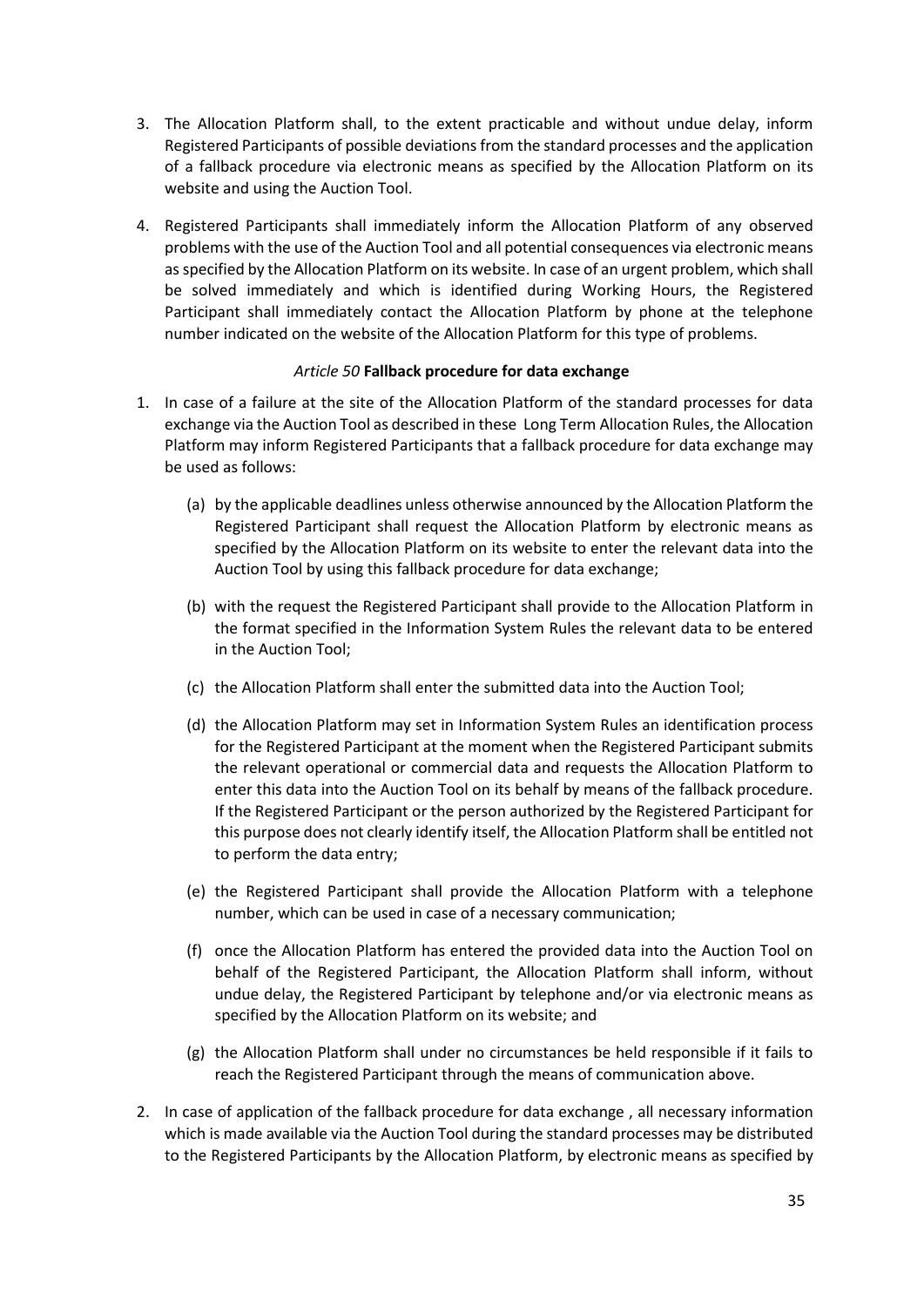<span id="page-35-0"></span>the Allocation Platform on its website or where appropriate published on the website of the Allocation Platform.

#### *Article 51* **Fallback procedures for Auction**

- 1. The postponement of the Auction shall be the default fallback procedure for Auctions before the Bidding Period has opened. The Allocation Platform may postpone an Auction by notifying Registered Participants of the revised date and/or time of the new Auction.
- 2. After the Bidding Period has opened, the Allocation Platform shall:
	- (a) where reasonably practicable postpone the end of the Bidding Period by notifying Registered Participants about the revised deadlines in the Auction Specification; or
	- (b) cancel the initial Auction according to Article 52 and organise a new Auction for the same Product Period.
- 3. If the fallback procedure described in paragraph 1 and 2 of this Article cannot be implemented for the same Product Period, the respective Cross Zonal Capacities shall be offered in subsequent Capacity Allocation process.
- <span id="page-35-1"></span>4. The Allocation Platform shall inform all Registered Participants, without undue delay, of the postponement by notification published in the Auction Tool and/or on the webpage of the Allocation Platform and/or by electronic means as specified by the Allocation Platform on its website.

#### *Article 52* **Auction cancellation**

- 1. In case the Allocation Platform cancels an Auction, all Bids already submitted, all returns already accepted and any results of the respective Auction shall be deemed null and void.
- 2. The Allocation Platform shall inform all Registered Participants without undue delay, of the Auction cancellation by notification published in the Auction Tool or on webpage of Allocation Platform and by electronic means as specified by the Allocation Platform on its website.
- 3. An Auction cancellation may be announced in the following cases:
	- (a) before the end of the contestation period in case the Allocation Platform faces technical obstacles during the Auction process like a failure of standard processes and fallback procedures in the event of erroneous results due to incorrect Marginal Price calculation or in the event of incorrect allocation of Long Term Transmission Rights to Registered Participants or similar reasons; and
	- (b) after the end of the contestation period, in the event of erroneous results due to incorrect Marginal Price calculation or incorrect allocation of Long Term Transmission Rights to Registered Participants or similar reasons.
- 4. In case of Auction cancellation before the contestation period elapses, no compensation shall be paid to the Registered Participants.
- 5. The Allocation Platform shall publish on its website, without undue delay, the reasons for the Auction cancellation.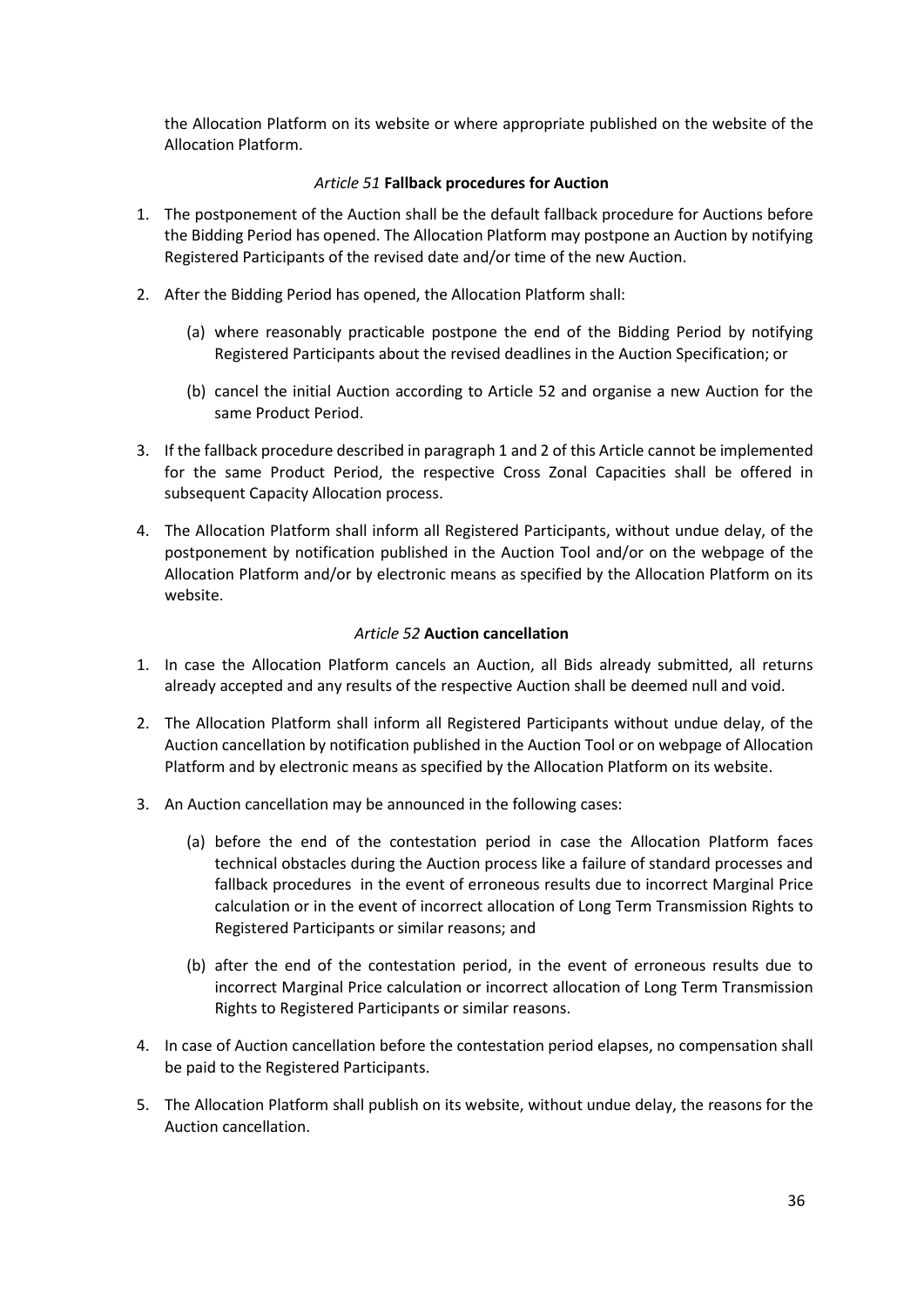### *Article 53* **Fallback procedure for return of Long Term Transmission Rights**

- <span id="page-36-0"></span>1. In case of failure in the standard process for the registration of the return of Long Term Transmission Rights via the Auction Tool as set forth in CHAPTER 5, the Allocation Platform may apply the fallback procedure for data exchange in accordance with Article 50.
- 2. The Allocation Platform shall publish information about the possibility to use the fallback procedure for data exchange in due time before the expiration of the deadline for Long Term Transmission Rights return.
- <span id="page-36-1"></span>3. In case the fallback procedure for data exchange cannot be executed as necessary to enable the registration of the return of Long Term Transmission Rights, all requests for Long Term Transmission Rights return already submitted that cannot be registered in the Auction Tool shall be automatically cancelled.

### *Article 54* **Fallback procedure for transfer of Long Term Transmission Rights**

- 1. In case of failure in the standard process for the registration of the transfer of Long Term Transmission Rights organised via the Auction Tool as set forth in CHAPTER 6 the Allocation Platform may apply the fallback procedure for data exchange in accordance with Article 50.
- 2. The Allocation Platform shall publish information about the possibility to use the fallback procedure for data exchange in due time before the expiration of the deadline for Long Term Transmission Rights transfer.
- <span id="page-36-2"></span>3. In case the fallback procedure for data exchange cannot be executed as necessary to enable the registration of the transfer of Long Term Transmission Rights, all requests for Long Term Transmission Rights transfer already submitted and not confirmed by transferee shall be automatically cancelled.

# *Article 55* **Fallback procedure for eligible person notification**

- 1. In case of failure in the standard process of eligible person notification to the Allocation Platform via the Auction Tool as set forth in CHAPTER 6, the Allocation Platform may apply the fallback procedure for data exchange in accordance with Article 50.
- 2. The Allocation Platform shall publish information about the possibility to use the fallback procedure for data exchange in due time before the expiration of the deadline for eligible person notification.
- <span id="page-36-4"></span><span id="page-36-3"></span>3. In case the fallback procedure for data exchange cannot be executed as necessary to enable the registration of the eligible person, the eligible person shall be deemed notified as set forth in Information System Rules.

# **CHAPTER 9 Curtailment**

# *Article 56* **Triggering events and consequences of curtailment on Long Term Transmission Rights**

1. Long Term Transmission Rights irrespectively of the Product Period may be curtailed in the event of Force Majeure, or to ensure operation remains within Operational Security Limits before the Firmness Deadline specified in Article 58. For the avoidance of doubt a Capacity Shortage shall be automatically deemed by the Allocation Platform as requiring a curtailment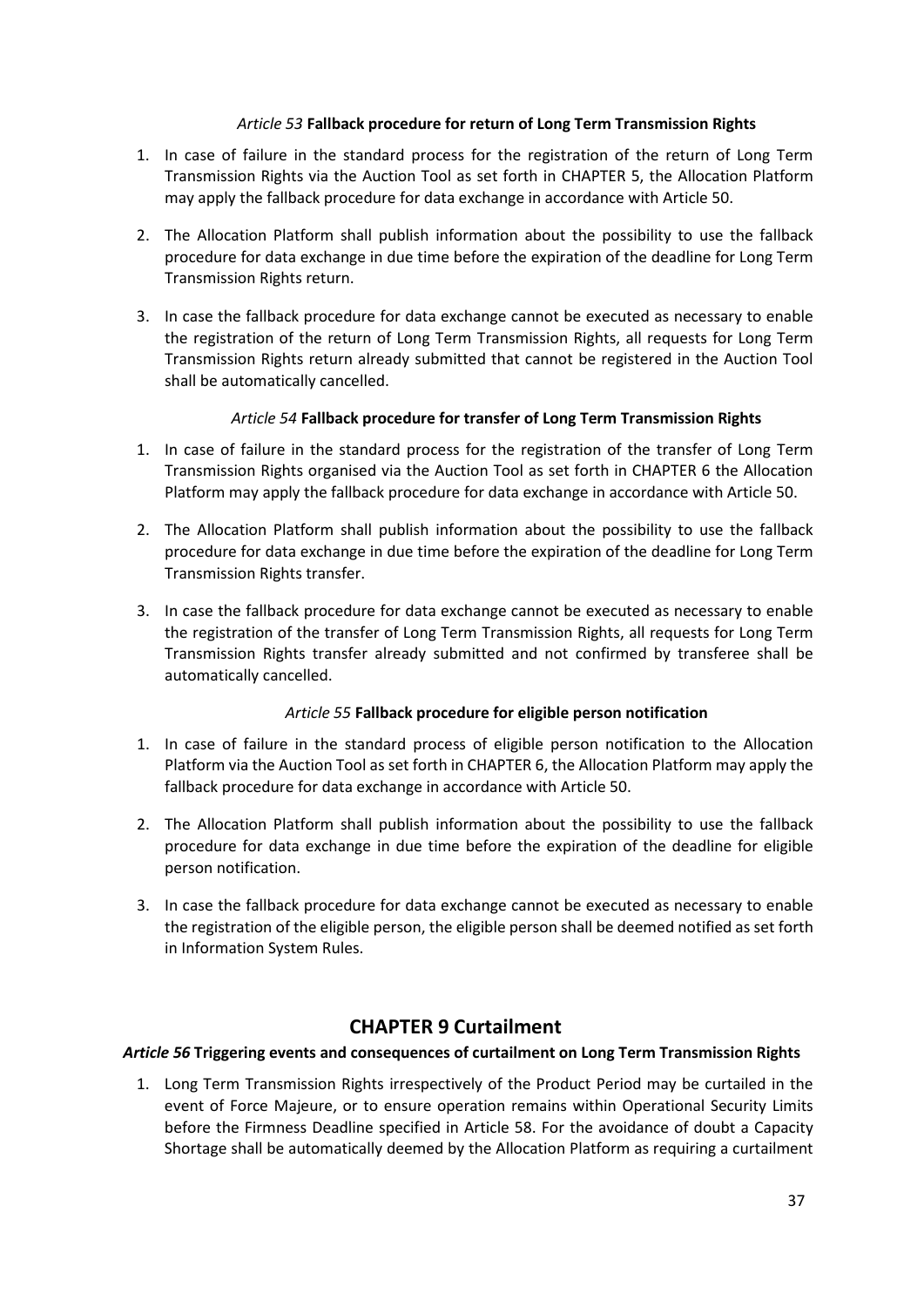to ensure operation remains within the applicable operational security limits to the extent it occurs before the Firmness Deadline.

- 2. Curtailment may be applied on allocated Long Term Transmission Rights including, where the case may be, on nominated Physical Transmission Rights.
- 3. Long Term Transmission Rights may be curtailed after the Firmness Deadline in the case of Force Majeure or emergency situation according to Applicable Law. For the avoidance of doubt, Long Term Transmission Rights when curtailed after the Firmness Deadlines shall be curtailed in the same way as day-ahead and intraday capacity.
- 4. Long Term MCNs may be curtailed ex-post after Long Term Nomination Gate Closure whether before or after the Firmness Deadline in accordance with these Long Term Allocation Rules.
- 5. Each Registered Participant affected by curtailment shall lose its right to transfer, return or nominate for physical use the concerned Physical Transmission Rights or to receive remuneration based on the Use-It-Or-Sell-It principle.
- <span id="page-37-0"></span>6. This Chapter 9 should be read in conjunction with Chapter 7 (Curtailment) of the Day Ahead Allocation Rules, and Chapter 6 (Curtailment) of the Intraday Allocation Rules published on the websites of NGIC and RTE which respectively cover the curtailment of Daily and Intraday interconnector Capacity and Daily and Intraday MCNs.

### *Article 56A* **Capacity Shortage**

1. A Capacity Shortage occurs on the relevant interconnector for any minute in a direction if:

ICdir < Σ CapaGNCdir + Σ MCNGCdir – Σ MCNGC opp

#### Where:

- a. ICdir is the value of the interconnector Capability at that time in that direction; and
- b. Σ Capa<sup>GNC</sup><sub>dir</sub> is the sum of the interconnector Capacity rights across all Registered Participants in that direction, including Daily and Intraday rights allocated under the Daily and Intraday Allocation Rules, for any Timescale for which Nomination Gate Closure has not yet occurred, (before curtailment of these rights in respect of the relevant Capacity Shortage); and
- c. Σ MCN<sup>GC</sup>dir is the sum of the MCN values across all Registered Participants in that direction for all Timescales for which Nomination Gate Closure has occurred, (before curtailment of that MCN in respect of the relevant Capacity Shortage in accordance with these Long Term Allocation Rules or the Daily and Intraday Allocation Rules); and
- d. Σ MCN<sup>GC</sup> opp is the sum of the MCN values across all Registered Participants in the opposite direction for all Timescales, for which Nomination Gate Closure has occurred, (before curtailment of that MCN in respect of the relevant Capacity Shortage in accordance with these Long Term Allocation Rules or the Daily and Intraday Allocation Rules),

And the "Curtailment Quantity" is the positive number equal to the difference between

ICdir in such direction and (ΣCapaGNCdir+ ΣMCNGCdir- ΣMCNGCopp)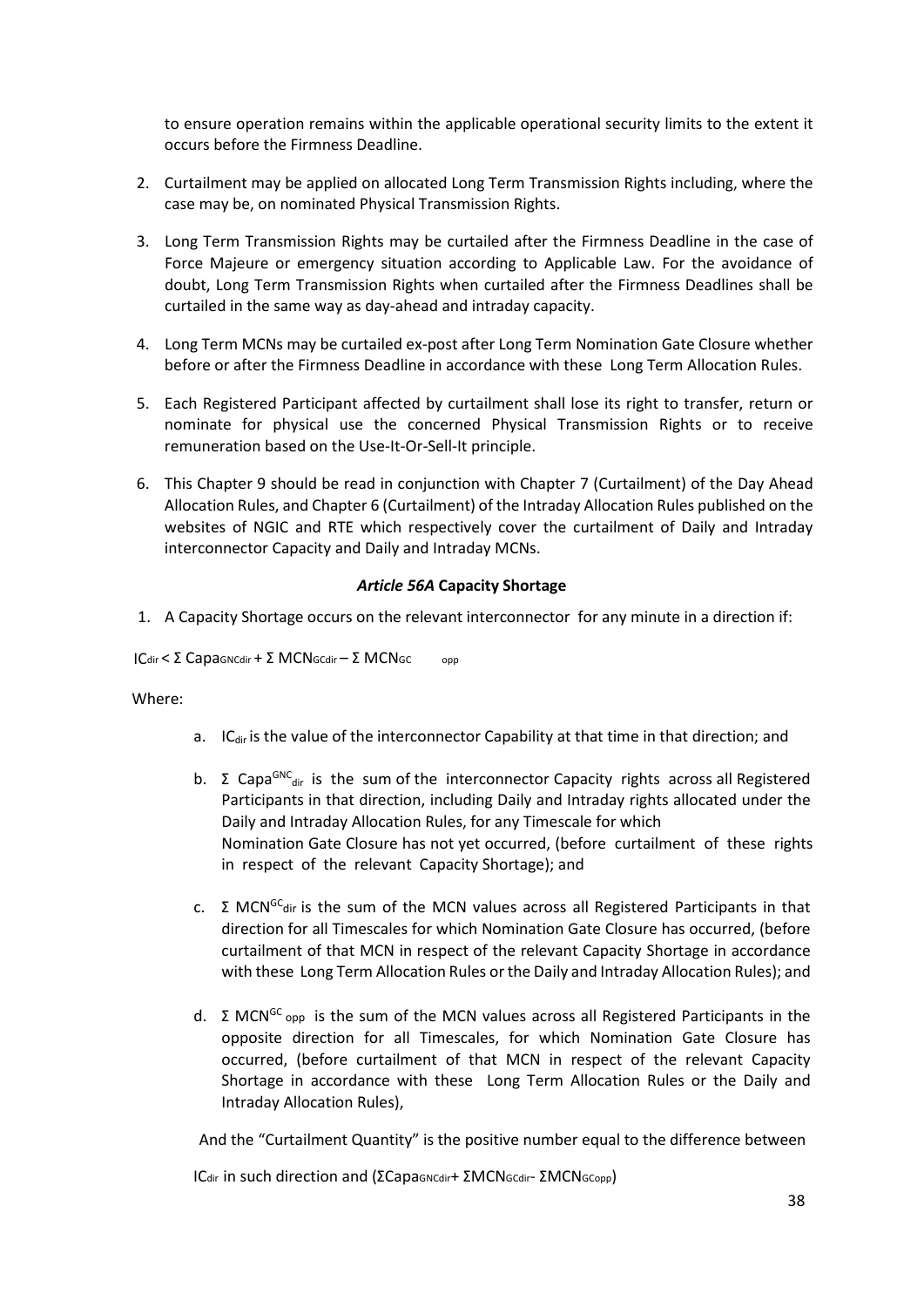#### *Article 57* **Process and notification of curtailment**

- <span id="page-38-0"></span>1. In all cases curtailment shall be carried out by the Allocation Platform based on a request by one or more TSO(s) where Long Term Transmission Rights have been allocated.
- 2. The Allocation Platform shall notify the affected holders of Long Term Transmission Rights as soon as possible of a curtailment of Long Term Transmission Rights including the triggering event via electronic means as specified by the Allocation Platform on its website and on the webpage of the Allocation Platform. The notification shall identify the affected Long Term Transmission Rights, the affected volume in MW per hour for each concerned period, the triggering events for curtailment as described in Article 56 and the amount of Long Term Transmission Rights that remain after the curtailment.
- 3. The Allocation Platform shall publish the triggering events for curtailment in accordance with Article 56 including their estimated duration on its website as soon as possible.
- 4. Compensation rules according to Article 59 to Article 60 and where applicable Article 61 and Article 61A also apply if offered day-ahead Cross Zonal Capacities are lower than the amount of non-nominated Long Term Transmission Rights.
- 5. For each affected Registered Participant, remaining Long Term Transmission Rights which have not been curtailed shall be rounded down to the nearest MW. The same rounding applies for the curtailment of both nominated and non-nominated Physical Transmission Rights.
- 6. In cases of curtailment, any transfer of Long Term Transmission Rights to be curtailed, which is not yet accepted by the transferee, shall be automatically cancelled and the transferor shall remain the holder of the Long Term Transmission Rights. If the transfer has already been notified to the Allocation Platform and accepted by the transferee, the compensation or reimbursement for curtailed Long Term Transmission Rights shall be paid to the transferee.
- <span id="page-38-1"></span>7. The Allocation Platform shall cancel all notifications for return of Long Term Transmission Rights that have been accepted for a subsequent long term Auction for which curtailment is necessary and for which the final Auction Specifications have not yet been published. By this cancellation, the Long Term Transmission Rights are given back to the Long Term Transmission Right holders that have requested the return. If the final Auction Specification has already been published the return shall not be cancelled and the compensation or reimbursement for curtailed Long Term Transmission Rights shall be paid to the holder who returned the Long Term Transmission Rights.

#### *Article 58* **Firmness Deadline**

<span id="page-38-2"></span>The Allocation Platform shall take into account for the calculation of compensation for curtailed Long Term Transmission Rights the following Firmness Deadline of : 09:00 a.m. on the first (1st) day preceding the delivery day, unless otherwise specified by the Allocation Platform on its website.

# *Article 58A* **Curtailment of Long Term Transmission Rights to ensure operation remains within Operational Security Limits before the Firmness Deadline**

1. In order to ensure operation remains within applicable Operational Security Limits in any Settlement Period, the Long Term Transmission Rights of all Registered Participants in that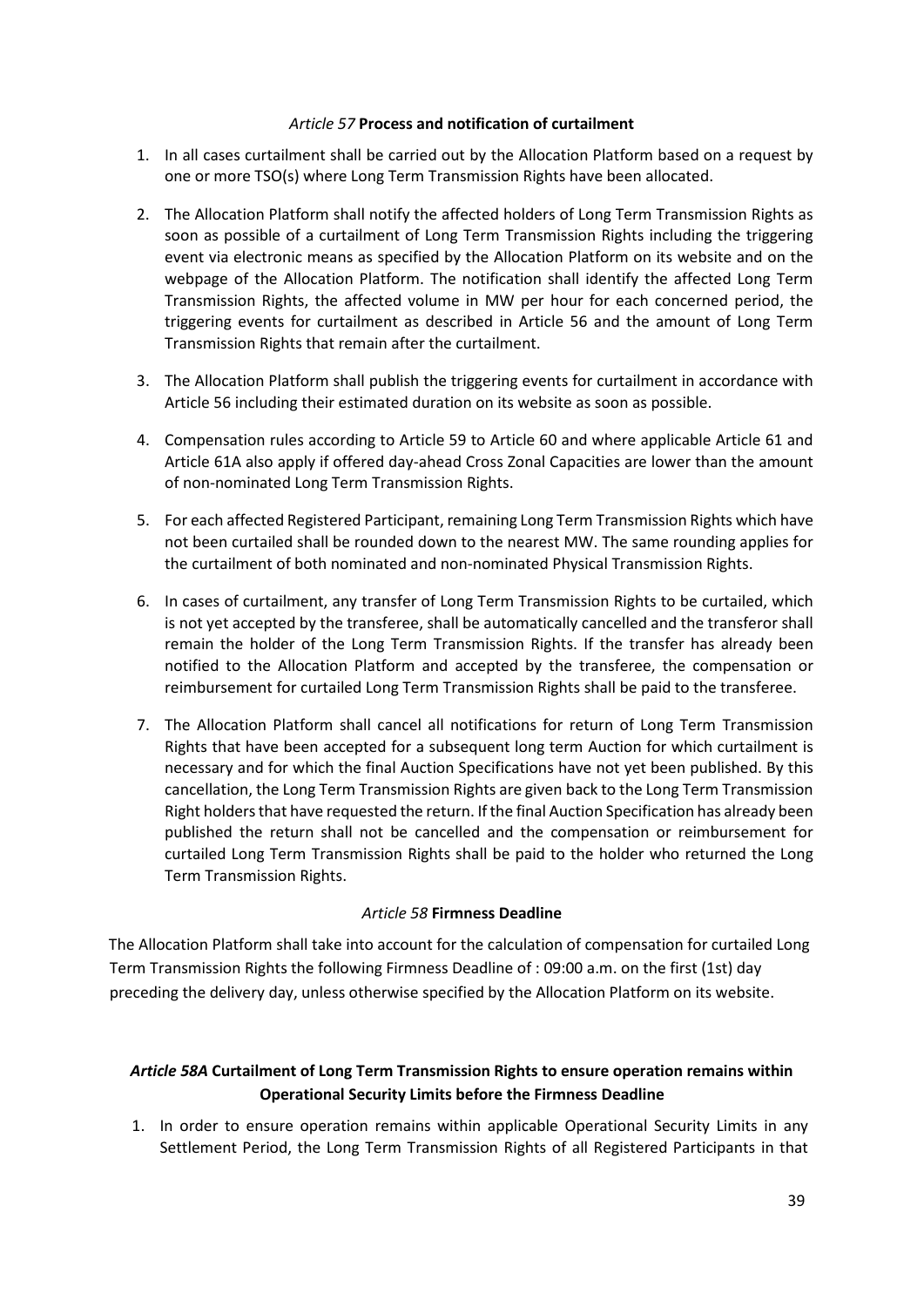Settlement Period in the required direction may be curtailed by the Allocation Platform in accordance with these Long Term Allocation Rules.

- 2. Further to paragraph 1, the Long Term Transmission Rights, in respect of which Long Term Nomination gate has not closed at the time of the curtailment incident being recorded on the Auction Tool, in that Settlement Period and in that direction, shall be curtailed pro rata for all Registered Participants. Each relevant Registered Participant shall lose its entitlement to use such curtailed Long Term Transmission Rights.
- 3. In the event of a need of curtailment in order to ensure operation remains within Operational Security Limits between Long Term Nomination Gate Closure and the Firmness Deadline, Long Term Transmission Rights shall be curtailed on a pro rata basis between nominated and nonnominated rights and on a pro rata basis for all Registered Participants.
- <span id="page-39-0"></span>4. In the event of a need of curtailment in order to ensure operation remains within Operational Security Limits between Rights Documents publication and Long Term Nomination GateClosure, the curtailment process, in that Settlement Period and in that direction, is deferred until such Long Term Nomination Gate-Closure, following which the curtailment provisions described in Article 60B.

# *Article 59* **Compensation for curtailments to ensure operation remains within Operational Security Limits before the Firmness Deadline**

- 1. In cases of curtailment to ensure operation remains within Operational Security Limits before the Firmness Deadline the compensation for each affected hour and Registered Participant shall be calculated. Holders of curtailed Long Term Transmission Rights shall be entitled to receive reimbursement per hour equal to
	- a) the Marginal Price of the initial auction; multiplied by;

b) the volume in MW per hour corresponding to the difference between the Long TermTranmission rights held by the Registered Participant before and after the curtailment.

- 2. A cap shall be applied to the compensations calculated by the interconnector according to this Article. The cap shall be determined as the total amount of Congestion Income collected by the interconnector in the relevant month, deducting all remunerations paid according to Article 40 and Article 48 and compensations paid according to Articles 60 and where applicable Article 61 for the considered month. The total amount of Congestion Income in one month is defined as the sum of a twelfth of the revenues raised at yearly Auction and the revenues generated by the monthly Auction and congestion income from other timeframes which occurred during this month.
- 3. If, before application of the relevant cap described in paragraph 2 of this Article, the total calculated compensations of curtailed Long Term Transmission Rights exceed the relevant cap, the compensations of curtailed Long Term Transmission Rights shall be reduced on a pro rata basis. This will be based on the proportion of uncapped compensation of allocated Long Term Transmission Rights due to each Registered Participant in the relevant period (calendar month or calendar year). The compensations due to each Registered Participant will be calculated as follows: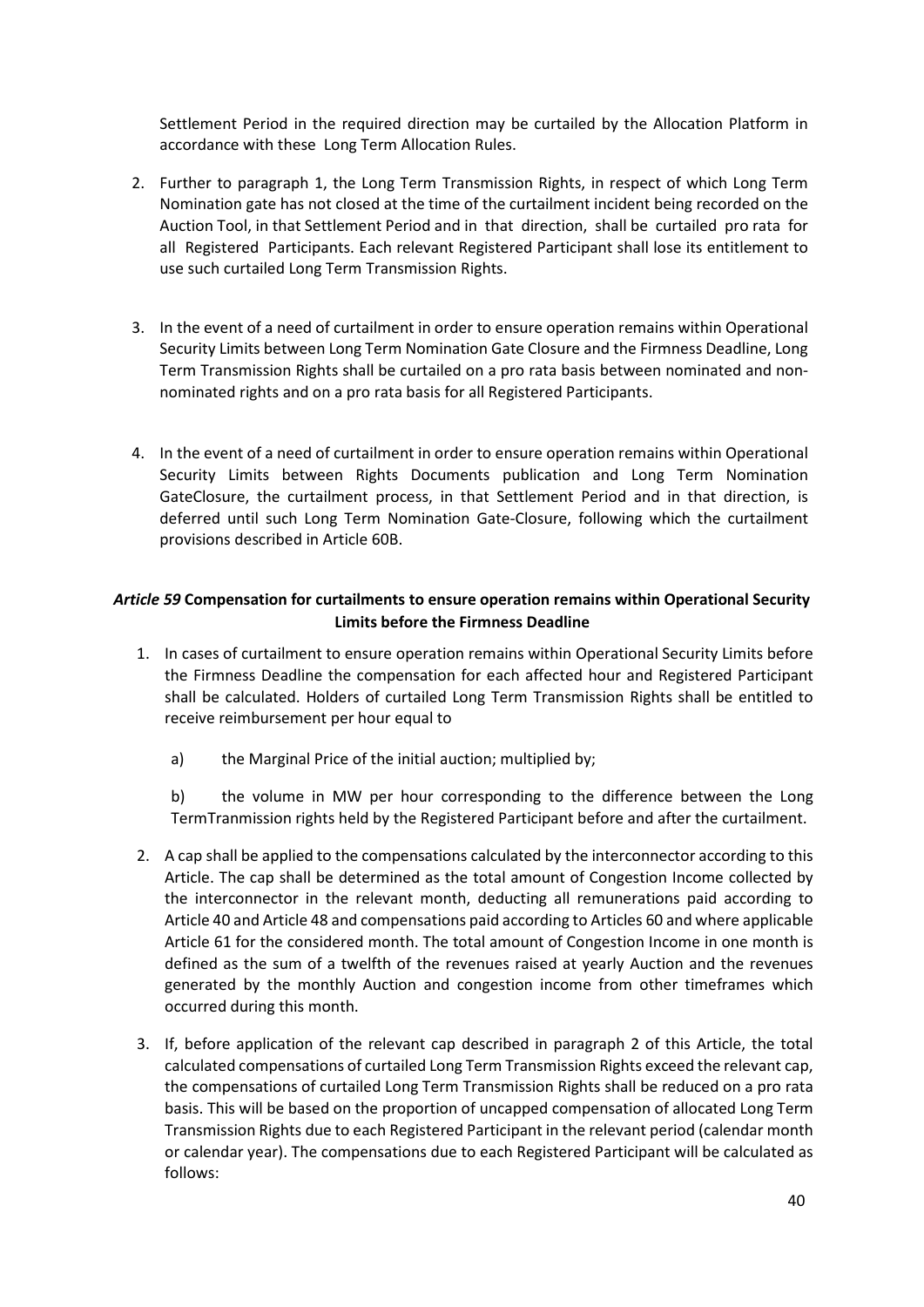[(Uncapped compensations of curtailed Long Term Transmission Rights due to Registered Participant)/(Total uncapped compensations of curtailed Long Term Transmission Rights due to all Registered Participants)] x (Relevant Cap as described in paragraph 2 of this Article)]

# <span id="page-40-0"></span>*Article 60* **Reimbursement for curtailments due to Force Majeure before the Firmness Deadline**

- 1. In the case of Force Majeure before the Firmness Deadline, holders of curtailed Long Term Transmission Rights shall be entitled to receive a reimbursement equal to the price of the Long Term Transmission Rights set during the Long Term Transmission Rights Allocation Process, which for each affected hour and Registered Participant shall be calculated as:
	- (a) the Marginal Price of the initial auction; or
	- (b) in case the Marginal Price of the initial Auction cannot be identified, the weighted average of Marginal Prices of all the Auctions for which the Registered Participant holds Long Term Transmission Rights where the weight is given by Long Term Transmission Rights which the Registered Participant holds before the curtailment; multiplied by
	- (c) the volume in MW per hour corresponding to the difference between the Long Term Transmission Rights held by the Registered Participant before and after the curtailment.

# <span id="page-40-1"></span>*Article 60A* **Curtailment of non-nominated Physical Transmission Rights due to an emergency situation after the Firmness Deadline**

1. If curtailment is required due to an emergency situation, the non-nominated and nominated Physical Transmission Rights for that interconnector, in that Settlement Period and in that direction, for which Nomination Gate Closure has occurred, are curtailed on a pro-rata basis

for all relevant Registered Participants. When calculating each Registered Participant's share of the Curtailment Quantity, netting of its Nominations across the two directions is applied.

<span id="page-40-2"></span>2. Should an Explicit Daily Auction be cancelled, leading to the curtailment of all nonnominated Physical Transmission Rights, the Registered Participant will be compensated by the Allocation Platform for the corresponding curtailed Physical Transmission Rights in accordance with Article 61A.

#### *Article 60B* **Curtailment due to Force Majeure**

In the event of curtailment of Long Term Transmission Rights under Force Majeure circumstances, the rights will be curtailed in the order defined under Article 60A for curtailment after the Firmness Deadline and curtailed in the order defined in Article 59 for curtailment before the Firmness Deadline.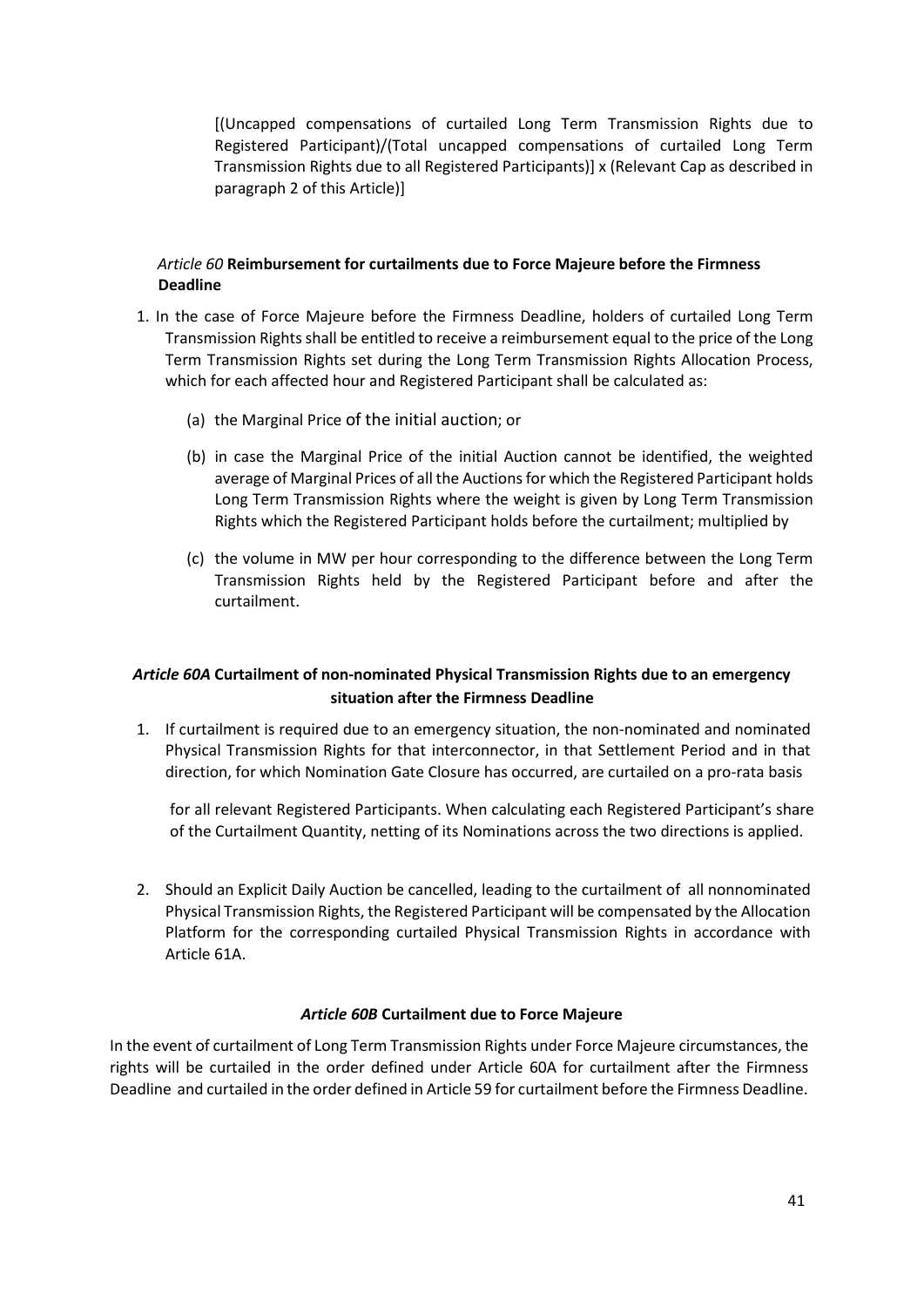# <span id="page-41-0"></span>*Article 61* **Reimbursement or compensation for curtailments due to Force Majeure after the Firmness Deadline**

In the event of Force Majeure after the Firmness Deadline, holders of curtailed Long Term Transmission Rights shall be entitled to receive reimbursement per hour equal to:

a) the Marginal Price of the initial auction; multiplied by;

<span id="page-41-1"></span>b) the volume in MW per hour corresponding to the difference between the Long TermTranmission rights held by the Registered Participant before and after the curtailment.

## *Article 61A* **Reimbursement or compensation for curtailments due to an emergency situation after the Firmness Deadline**

<span id="page-41-3"></span><span id="page-41-2"></span>Holders of curtailed Long Term nominated and non-nominated Physical Transmission Rights under Article 60A shall be entitled to receive reimbursement for the corresponding curtailed Physical Transmission Rights, based on the number of curtailed units multiplied by either (i) the Marginal Price of the relevant Day Ahead auction if such an auction is held, or (ii) the Marginal Price of the initial auction.

# **CHAPTER 10 Invoicing and Payment**

### *Article 62* **General principles**

- 1. A Registered Participant shall pay the amounts due as calculated in accordance with Article 63 for all Long Term Transmission Rights allocated to him. This obligation shall be fulfilled irrespective of any return or transfer or curtailment of all or some of these Long Term Transmission Rights in accordance with these Long Term Allocation Rules.
- 2. The Registered Participant may upon payment use the Cross Zonal Capacity connected with the allocated Long Term Transmission Rights as described in these Long Term Allocation Rules only. Any right for physical use of the transmission system in case of a Physical Transmission Rights may be subject to separate agreements between the Registered Participant and the concerned TSOs.
- 3. All financial information, prices and amounts due shall be expressed in Euros ( $\epsilon$ ), except if deviations are required by Applicable Law or regulations.
- 4. The payment shall be settled on the date upon which the given amount is credited to the account of the beneficiary. Any interest for late payment shall be considered as settled on the date when the payment was credited from the account of the payer.
- 5. Payments shall be done in Euros  $(\epsilon)$ .
- 6. The Allocation Platform shall consider taxes and levies at the rate and to the extent applicable when assessing payment obligations and issuing invoices under these Long Term Allocation Rules subject to Article 64.
- 7. The Registered Participant shall provide the Allocation Platform with relevant information for justifying whether or not respective taxes and levies are applicable when signing the Long Term Participation Agreement as well as any changes in this respect without undue delay. Therefore, the Registered Participant agrees to inform the Allocation Platform of any local, intra-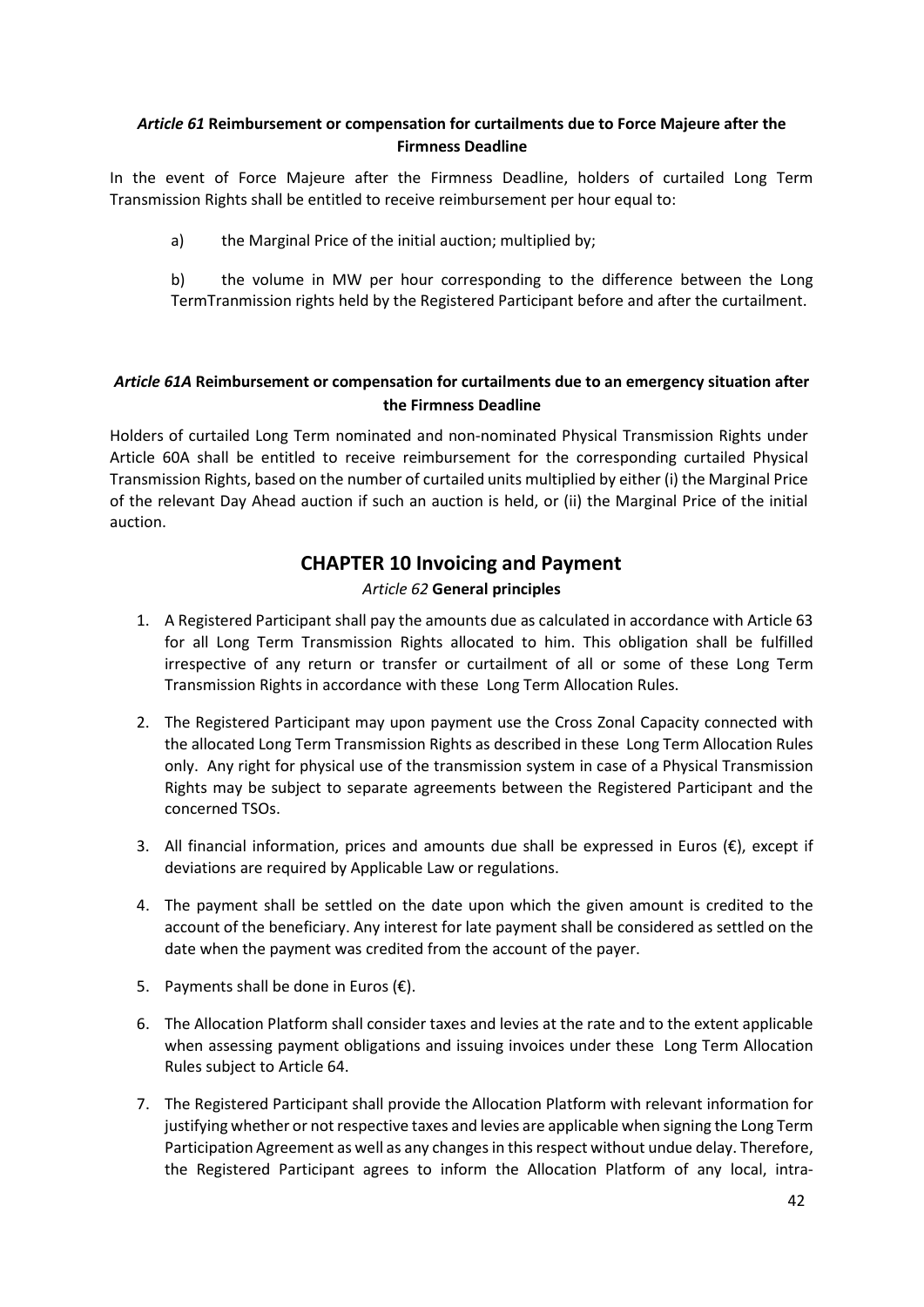<span id="page-42-0"></span>community or extra-community taxes and levies which are in line with the legislation of the Registered Participant's country of establishment.

#### *Article 63* **Calculation of due amounts**

- 1. Registered Participants shall pay for each of the Long Term Transmission Rights allocated to them an amount equal to:
	- (a) the Marginal Price (per MW per hour); multiplied by
	- (b) the sum of Long Term Transmission Rights in MW allocated in individual hours of the Product Period incorporating any Reduction Period where relevant in accordance with Article 35.
- 2. The amount due plus any applicable taxes and levies, duties or other charges subject to Article 64, shall be rounded to two decimal places.
- 3. The Allocation Platform shall calculate the due payments in monthly instalments when the Cross Zonal Capacity product has a duration of more than a month.
- 4. Monthly instalments shall be equal for each month and determined by dividing the amount due as set forth in paragraph 1 of this Article by the duration of the Cross Zonal Capacity products expressed in months and rounded to two decimal places. The last instalment shall in addition include the balance due to the rounding down applied in the other monthly instalments.
- <span id="page-42-1"></span>5. If the first payment date of the Cross Zonal Capacity product with a duration of more than one (1) month occurs after the start of the Product Period, then the first payment shall include two (2) monthly instalments.

#### *Article 64* **Tax Gross-up**

- 1. Each Registered Participant must settle all payments with respect to the Long Term Allocation Rules without any tax deduction, unless a tax deduction is required by law.
- 2. If a tax deduction is required by law to be made by a Registered Participant, the amount of the payment due from the Registered Participant to the Allocation Platform will be increased to an amount which (after making the tax deduction) leaves an amount equal to the payment which would have been due if no tax deduction had been required.
- 3. Paragraph 2 of this Article does not apply with respect to any tax assessed on the Allocation Platform on any payment received in connection with the Long Term Allocation Rules under the laws of the jurisdiction in which the Allocation Platform is incorporated or, if different, the jurisdiction (or jurisdictions) in which the Allocation Platform is treated as resident for tax purposes or has or is deemed for tax purposes to have a permanent establishment or a fixed place of business to which any payment under the Long Term Allocation Rules is attributable. Paragraph 2 of this Article does not apply to value added tax as provided for under Applicable Law and/or any other applicable national legislation as amended from time to time and any other tax of a similar nature.

#### *Article 65* **Invoicing and payment conditions**

<span id="page-42-2"></span>1. Payments shall be settled before the start of the Product Period if the Auction timeline allows so. If the Cross Zonal Capacity product has a duration of more than one (1) month, each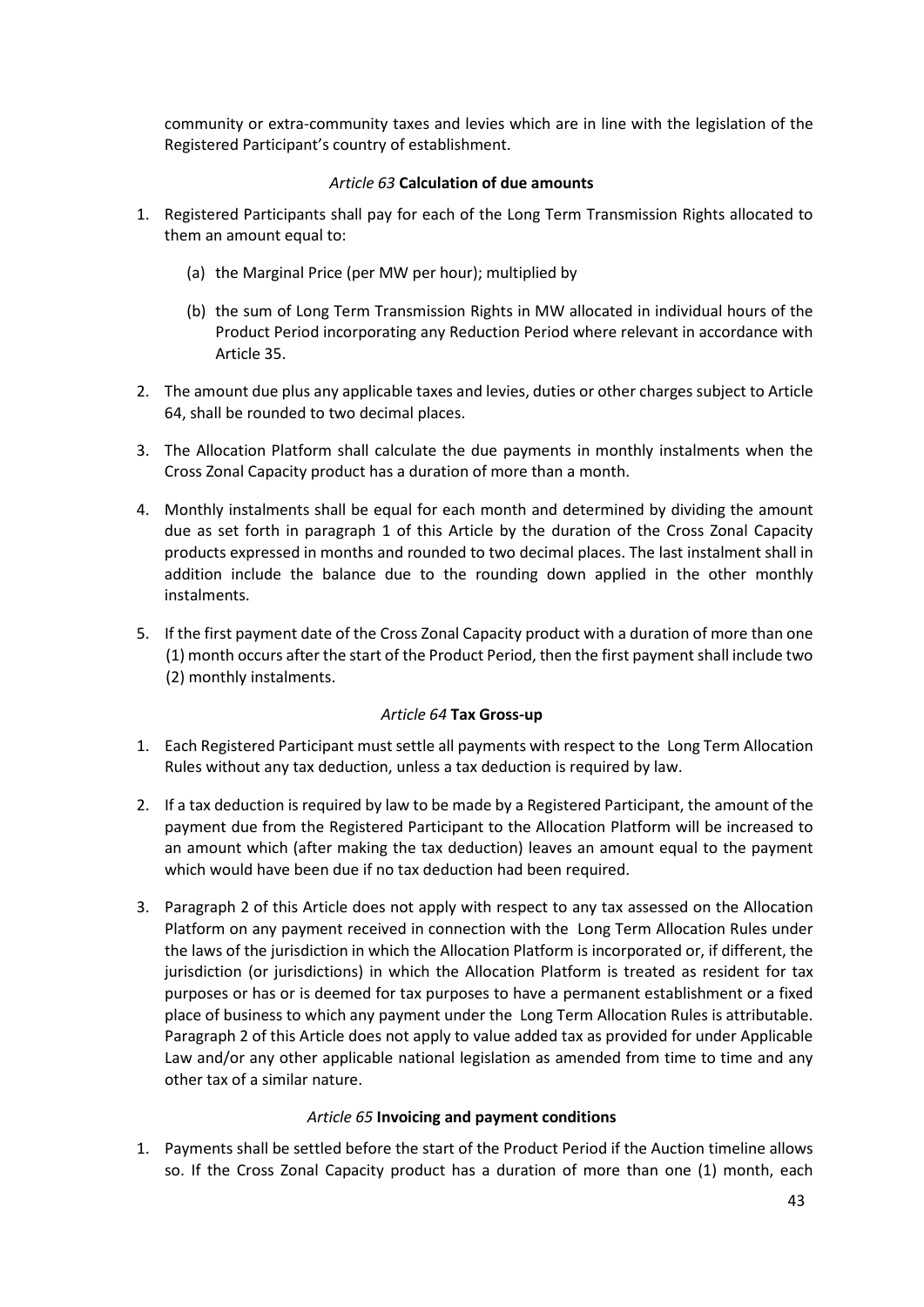monthly instalment shall be settled before the start of each respective month if the Auction timeline allows so. If the settlement of an amount due for allocated Long Term Transmission Rights is not possible before the start of the Product Period then the payment will be settled at the next fixed invoice date.

- 2. The Allocation Platform shall issue invoices for payments for all Long Term Transmission Rights acquired on a monthly basis and no later than then tenth  $(10<sup>th</sup>)$  Working Day of each month (M).
- 3. The Allocation Platform will send via electronic means as specified by the Allocation Platform on its website (or by any other means as indicated from time to time by the Allocation Platform) to the Registered Participant an invoice and credit note stating:
	- (a) the monthly instalments payable by the Registered Participant in respect of the portion related to month M+1 of Long Term Transmission Rights, the Product Period of which is equal or greater than one month, and the allocation of which will have taken place before the third (3rd) Working Day of month M; the monthly instalments payable by the Registered Participant in respect of the portion related to month M of Long Term Transmission Rights, the Product Period of which is equal to or greater than one month, and the allocation of which will have taken place after or on the third  $(3<sup>rd</sup>)$  Working Day of month M-1;
	- (b) the amount payable by the Registered Participant in respect of Long Term Transmission Rights, the Product Period of which is less than one (1) month and starts in month M-1;the monthly instalments payable by the Allocation Platform to the Registered Participant in respect of the portion related to month M+1 of Long Term Transmission Rights reallocated in Auctions, the Product Period of which is equal or greater than one month, and the allocation of which will have taken place before the 3rd Working Day of month M;
	- (c) the monthly instalments payable by the Allocation Platform to the Registered Participant in respect of the portion related to month M of Long Term Transmission Rights reallocated in Auctions, the Product Period of which is equal to or greater than one month, and the reallocation of which will have taken place after or on the third (3rd) Working Day of month M-1;
	- (d) the amount payable by the Allocation Platform in respect of the Long Term Transmission Rights returned for reallocation in Auctions in accordance with Chapter 5 (Return of Long Term Transmission Rights), the Product Period of which is less than one (1) month and starts M-1
	- (e) the amount payable by the Allocation Platform in respect of non-nominated Long Term Transmission Rights;
	- (f) where practicable, the notification of the portion related to month M-1 of the Long Term Transmission Rights subject to transfer in accordance with Chapter 6 (*Transfer of Long Term Transmission Rights*) by or to the Registered Participant;
	- (g) any amounts payable or credits due to the Registered Participant by the Allocation Platform under Chapter 9 (Curtailment);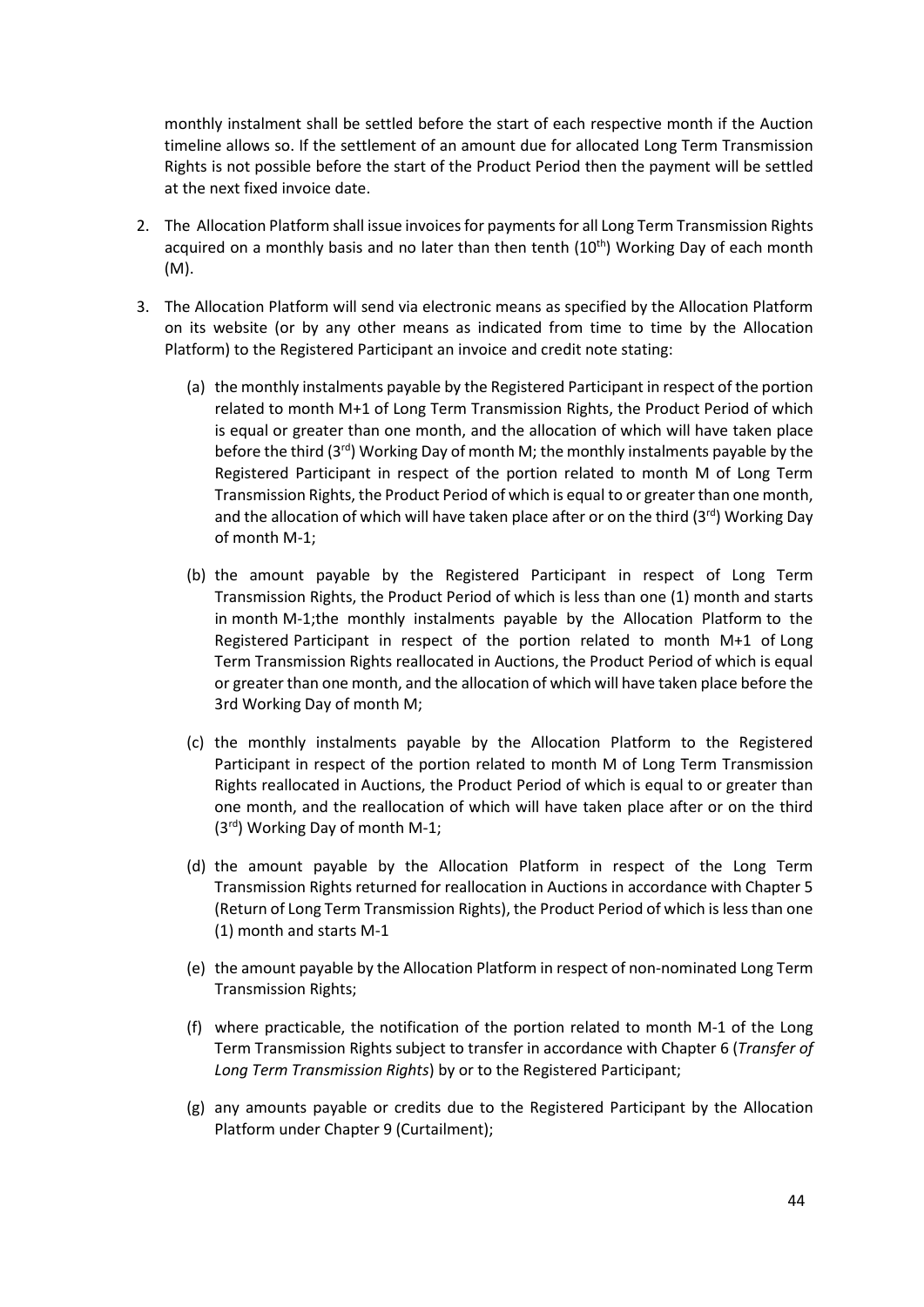- (h) any taxes payable by the Registered Participant or the Allocation Platform in respect of amounts in the invoice;
- (i) the total amounts payable by the Registered Participant to the Allocation Platform under that invoice (or receivable by the Registered Participant from the Allocation Platform under that credit note); and
- (j) any other information required to be included in the invoice under English or French law.
- 4. Where an invoice issued by the Allocation Platform does not contain full background data for the derivation of invoice summary amounts, then the Registered Participant may consult the Auction Tool to obtain such background data.
- 5. The invoice may include other payment obligations of the Registered Participant under any set of rules applicable to Capacity Allocation (this may include, but not limited to, the Daily and Intraday Allocation Rules and the Fallback Procedures methodology).
- 6. Payments by the Registered Participant under this Article shall be made as follows:
	- (a) based on standard procedure, the Allocation Platform shall collect the payment automatically from the dedicated Business Account of the Registered Participant on the respective due date of the invoice; or
	- (b) alternatively, the Registered Participant shall ensure payment through a nonautomated transaction to the account of the Allocation Platform specified on the invoice by indicating the invoice reference.

The alternative procedure set out in sub-paragraph (b) may only be used upon request of the Registered Participant and with the consent of the Allocation Platform. The Registered Participant may request the Allocation Platform to use the alternative procedure via electronic means as specified by the Allocation Platform on its website at least two (2) Working Days before the date of issuing of the next invoice under paragraph 2 of this Article. Once the alternative procedure is agreed, it shall be deemed to be valid until otherwise agreed between the Registered Participant and the Allocation Platform

- 7. If the balance of the payments as set forth in paragraph 3 and 5 of this Article results in a net payment from the Registered Participant to the Allocation Platform, the Registered Participant shall settle this balance within five (5) Working Days after the date of issuance of the invoice.
- 8. If the balance of the payments as set forth in paragraph 3 and 5 of this Article results in a net payment from the Allocation Platform to the Registered Participant, the Allocation Platform shall pay this balance within seven (7) Working Days after the date of issuance of the invoice to the bank account as announced during the accession process in accordance with Article 9 paragraph 1(g) by the Registered Participant who is entitled to the payments at the due date.
- 9. Upon the collection of the payment as set forth in paragraph 8 of this Article, the Allocation Platform shall update the Credit Limit accordingly.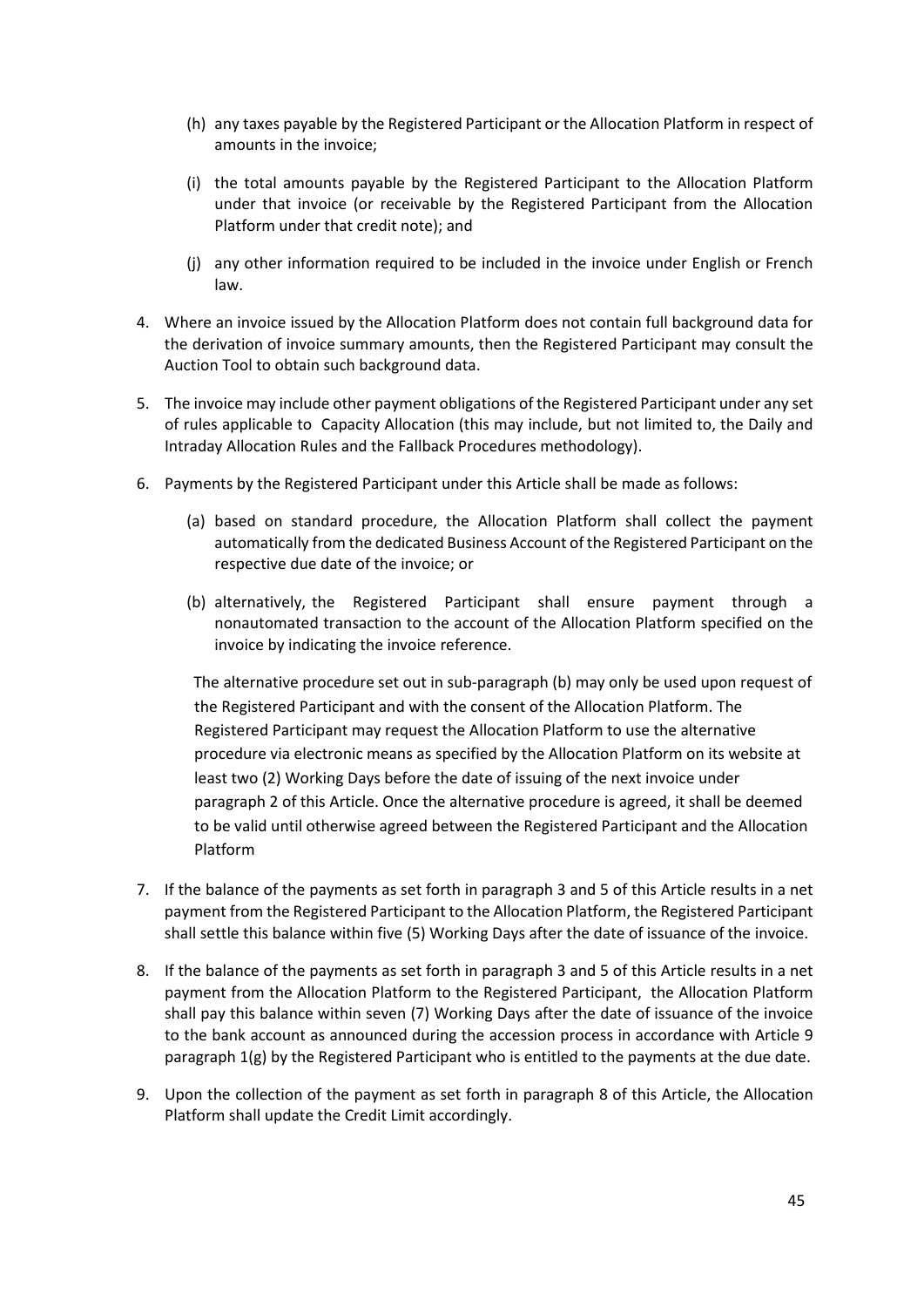- 10. In case of an erroneous invoice resulting in an additional payment of the Allocation Platform or the Registered Participant the Allocation Platform shall correct the invoice and any due amount shall be settled as soon as they have been notified to Registered Participant.
- 11. Bank fees of the payer's bank shall be covered by the payer. Bank fees of the receiving bank shall be covered by the beneficiary. Bank fees of any intermediary bank, shall be covered by the Registered Participant.
- <span id="page-45-0"></span>12. The Registered Participant shall not be entitled to offset any amount, or withhold any debts arising in connection with obligations resulting from an Auction, against any claims towards the Allocation Platform, whether or not arising out of an Auction. Nevertheless, the right to offset and the right to withhold are not excluded in case the Registered Participant's claim against Allocation Platform is established by a legally binding judgement or is uncontested.

### *Article 66* **Payment disputes**

- 1. A Registered Participant may dispute the amount of an invoice, including any amounts to be credited to the Registered Participant. In this case, the Registered Participant shall notify the nature of the dispute and the amount in dispute to the Allocation Platform as soon as practicable and in any event within fifteen (15) Working Days after the date of issuance of the invoice or credit note by registered mail and electronic means as specified by the Allocation Platform on its website. Beyond this period, the invoice shall be deemed to have been accepted by the Registered Participant.
- 2. If the Registered Participant and the Allocation Platform are unable to resolve the difference within ten (10) Working days after the notification, the procedure for the dispute resolution in accordance with Article 70 shall apply.
- 3. A dispute shall in no way relieve the Party from the obligation to pay the amounts due as set forth in Article 65.
- 4. If it is agreed or determined based upon the dispute resolution procedure as set forth in Article 70 that an amount paid or received by the Registered Participant was not properly payable, the following process shall apply:
	- (a) the Allocation Platform shall refund any amount including interest to be calculated according Article 62(4) to the Registered Participant in case that the amount paid by the Registered Participant as set forth in Article 65(3) and (6) was higher or the amount paid by the Allocation Platform was lower than the due amount. The Allocation Platform shall make the payment to the bank account indicated by the Registered Participant for this reimbursement in accordance with Article 9 paragraph 1 (g).
	- (b) the Registered Participant shall pay any amount including interest to be calculated according to Article 62(4) to the Allocation Platform in case that the amount paid by the Registered Party as set forth in Article 65(3) and (6) was lower or the amount paid by the Allocation Platform was higher than the due amount. The Registered Participant shall make the payment in accordance with the procedure set forth in Article 65(8). Upon such payment the Allocation Platform shall update the Credit Limit of the Registered Participant as set forth in Article 65(10).
- 5. The interest paid in case of a payment in accordance with paragraph 4 of this Article shall be applied from the first (1st) day following the date on which the payment was due up to the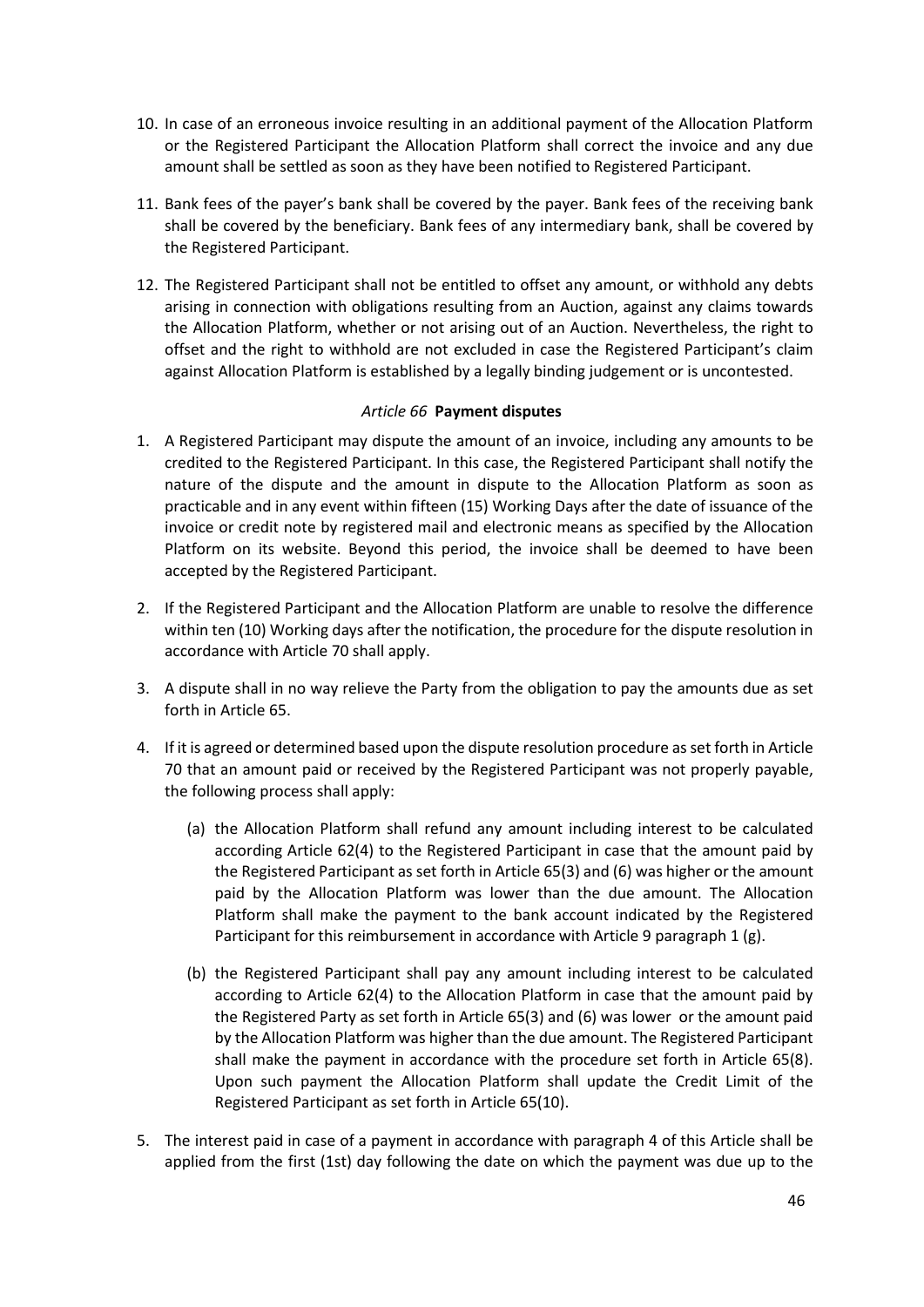<span id="page-46-0"></span>date on which the disputed amount was refunded and it shall apply also to all taxes and levies required by law.

#### *Article 67* **Late payment and payment incident**

- 1. In case the Registered Participant has not fully paid an invoice by the due date specified on the invoice, the Allocation Platform shall notify the Registered Participant that a payment incident will be registered if the amount including applicable interest due is not received within three (3) Working Days upon sending of the notification. In case of no payment within the deadline, the Allocation Platform shall notify the Registered Participant that the payment incident was registered.
- 2. Immediately after registration of the payment incident the Allocation Platform may invoke the collaterals.
- 3. The Allocation Platform may suspend or terminate the Long Term Participation Agreement in case of registered payment incident in accordance with Article 71 and Article 72.
- <span id="page-46-1"></span>4. In case of late payment or refund, the Parties shall pay interest on the amount due including taxes and levies from the first  $(1<sup>st</sup>)$  day following the date on which the payment was due until the date on which the payment is done. The interest shall be equal to the highest amount of:
	- (a) a flat rate of one hundred (100)  $\varepsilon$ ; or
	- (b) eight (8) percentage points per annum above the reference interest rate as officially published by the national authorities of the country in which the Allocation Platform is located and round up to the nearest half percentage point.

# **CHAPTER 11 Miscellaneous**

# *Article 68* **Duration and amendment of Long Term Allocation Rules**

- <span id="page-46-2"></span>1. The Long Term Allocation Rules are of indefinite duration and are subject to amendment in accordance with this Article. These Long Term Allocation Rules and any amendments thereof shall be consulted upon subject to paragraph 7 of this Article, proposed by the relevant TSOs and enter into force in accordance with the applicable national regulatory regimes. The Allocation Platform shall publish the amended Long Term Allocation Rules and send an amendment notice to Registered Participants.
- 2. Subject to paragraph 7 of this Article, an amendment shall enter into force at the date and time specified in the amendment notice but no less than twenty eight (28) calendar days after the amendment notice is sent to Registered Participants by the Allocation Platform.
- 3. Each amendment shall apply to all aspects of these Long Term Allocation Rules, including but not limited to all Auctions conducted after the date on which the amendment takes effect.
- 4. Unless expressly stated otherwise by the Allocation Platform the amended Long Term Allocation Rules shall govern all rights and obligations in connection with these Long Term Allocation Rules including those acquired before the date of amendment but with the delivery date after the amendment takes effect.
- 5. Any amendment of these Long Term Allocation Rules shall apply automatically to the Long Term Participation Agreement in force between the Allocation Platform and the Registered Participant, without the need for the Registered Participant to sign a new Long Term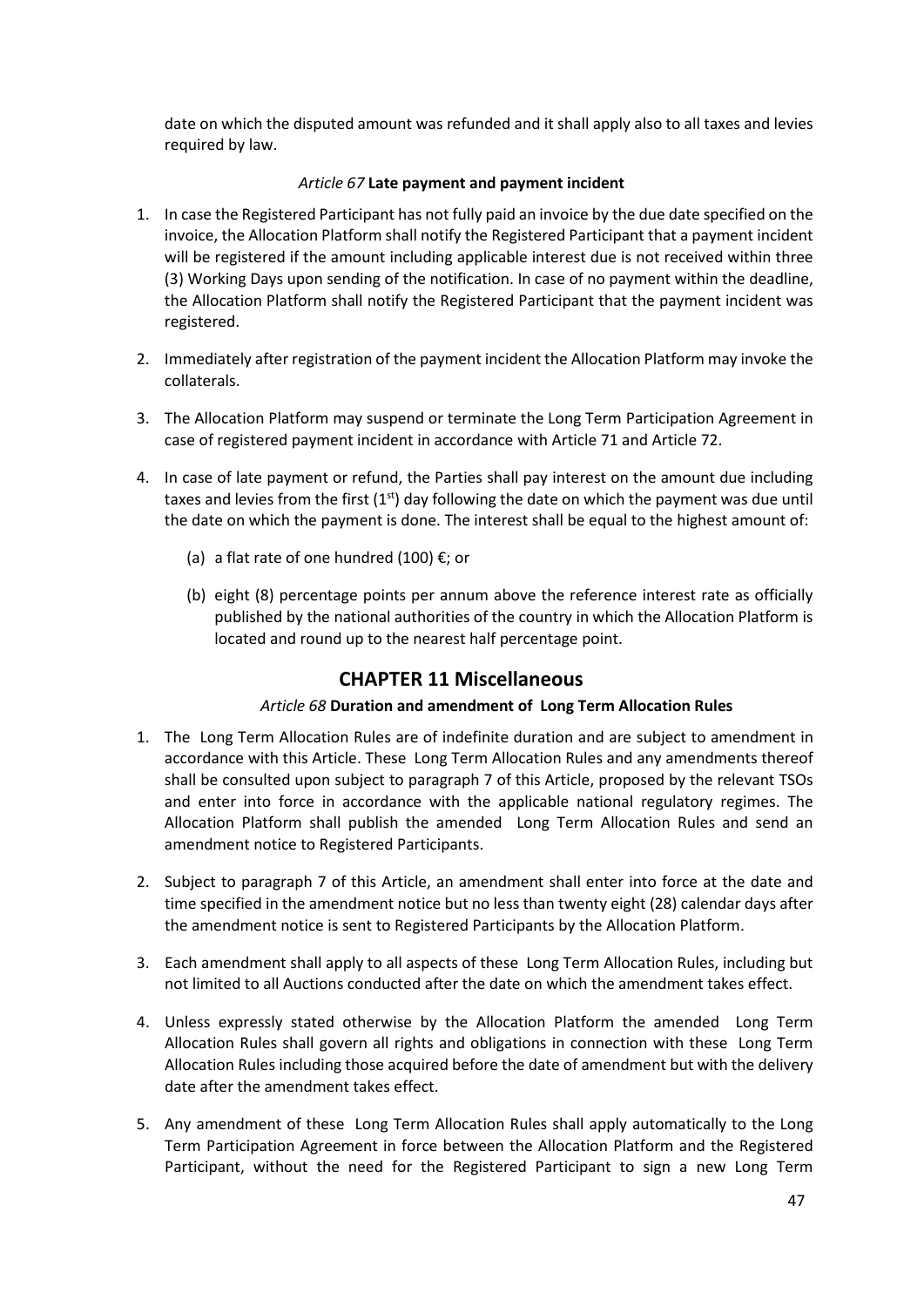Participation Agreement but without prejudice to the Registered Participant's right to request the termination of its Long Term Participation Agreement in accordance with Article 72(1). By participating in the Auction after the Registered Participant was informed about the changes and/or adaptations of the Long Term Allocation Rules and after these changes and/or adaptations of the Long Term Allocation Rules entered into force, it is deemed that the Registered Participant has accepted the changed, i.e. the valid and effective version of the Long Term Allocation Rules.

- 6. The Long Term Allocation Rules shall be periodically reviewed by the Allocation Platform and/or the relevant TSOs at least every two years involving the Registered Participants. In case the relevant TSOs consider the amendment of these Long Term Allocation Rules as a result of this review, the procedure described in this Article shall apply. This biennial review is without prejudice of the competence of National Regulatory Authorities to request at any time amendments of the Long Term Allocation Rules and the annexes included thereto in accordance with the existing legislation and for the avoidance of doubt the biennial review shall be treated as satisfied to the extent that any such review is undertaken in accordance with the requirements of competent National Regulatory Authorities.
- 7. These Long Term Allocation Rules are subject to the legislation prevailing at the time at which they take effect. In the event that there is a change in legislation or any action by competent authorities at national level which have an effect on these Long Term Allocation Rules and/or their annexes then, notwithstanding any other provision of these Long Term Allocation Rules, the Long Term Allocation Rules shall be amended accordingly and pursuant to this Article.
- <span id="page-47-0"></span>8. Registered Participants may request in writing amendments to these Access Rules and the Allocation Platform shall consider such requested amendments as appropriate. In this event the Allocation Platform shall, within 5 Business Days, confirm receipt of the proposed amendment and provide timescales for consideration of the proposal.

#### *Article 69* **Liability**

- 1. The Allocation Platform and the Registered Participants are solely responsible for the fulfilment of any obligation they undertake or are subject to and which arises from or is in connection with the Long Term Allocation Rules and the Long Term Participation Agreement.
- 2. Subject to any other provisions of these Long Term Allocation Rules the Allocation Platform shall only be liable for damages caused by:
	- (a) fraud, gross negligence or wilful misconduct;
	- (b) death or personal injury arising from its negligence or that of its employees, agents or subcontractors.
- 3. A Registered Participant shall indemnify and keep indemnified the Allocation Platform and its officers, employees and agents from and against any and all loss or liability (including legal costs) related to a damage that it has caused, which any of them may suffer or incur by reason of any claim by any third party on account of any and all loss (whether direct or indirect) suffered by the claimant or any of the claimant's officers, agents, subcontractors or employees in connection with these Long Term Allocation Rules.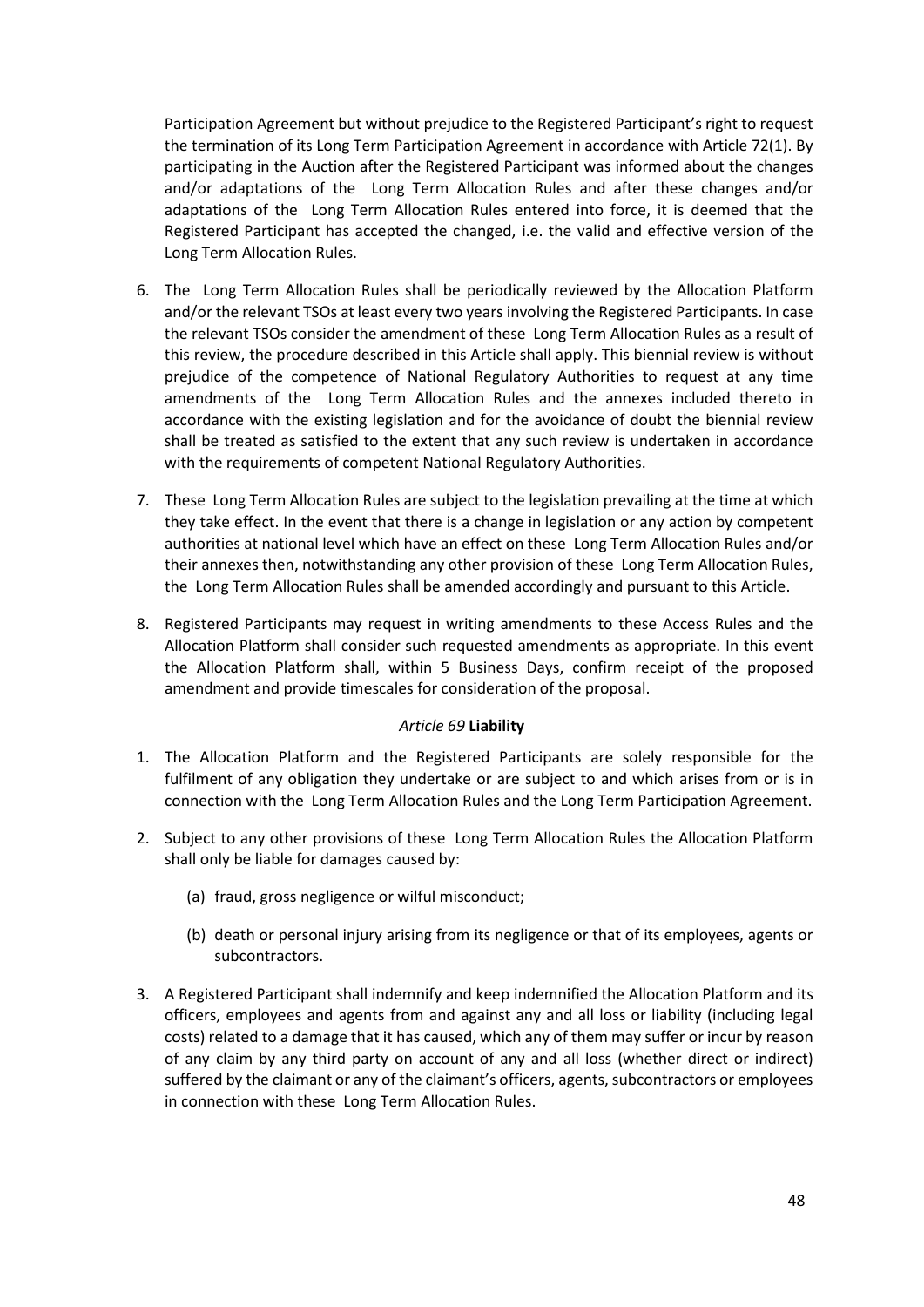- 4. The Allocation Platform and each Registered Participant acknowledges and agrees that it holds the benefit of paragraph 3 of this Article for itself and as trustee and agent for its officers, employees and agents.
- 5. The Registered Participant shall be solely responsible for its participation in Auctions including but not limited to the following cases:
	- (a) the timely arrival of Bids and transfer and return notifications by the Registered Participant;
	- (b) technical failure of the information system on the side of the Registered Participant preventing the communication via the channels foreseen in accordance with these Long Term Allocation Rules.
- 6. In case of remuneration in accordance with Article 48 or curtailment compensation due to Force Majeure or in order to ensure operation remains within Operational Security Limits or in Emergency Situation in accordance with Article 59 and Article 60 and Article 61 Registered Participants shall not be entitled to other compensation than the compensation described in these Long Term Allocation Rules.
- 7. The Registered Participant shall be liable with respect to any sanctions, penalties, or charges that may be imposed by financial authorities on the Allocation Platform for incorrect tax treatment due to wrong or incomplete information provided by the Registered Participant.
- <span id="page-48-0"></span>8. This Article survives the termination of the Registered Participant's Long Term Participation Agreement.

# *Article 70* **Dispute resolution**

- 1. Without prejudice to paragraphs 6 and 8 of this Article, where there is a dispute the Allocation Platform and the Registered Participant shall first seek amicable settlement through mutual consultation pursuant to paragraph 2. For this purpose, the Party raising the dispute shall send a notification to the other party indicating:
	- (a) the existence of a Long Term Participation Agreement between the Parties;
	- (b) the reason for the dispute; and
	- (c) a proposal for a future meeting, physical or not, with a view to settle the dispute amicably.
- 2. The Parties shall meet within twenty (20) Working Days after the matter has been referred to them and seek to resolve the dispute. If no agreement is reached or no response received within a period of thirty (30) Working Days from the date of the aforementioned notification, either Party may refer the matter to the senior management of the Parties to resolve the dispute pursuant to paragraph 3.
- 3. The senior representative of each of the Allocation Platform and the Registered Participant with authority to resolve the dispute shall meet within twenty (20) Working Days of a request to meet and seek to resolve the dispute. If the representatives are unable to resolve the dispute within twenty (20) Working Days of the meeting or such longer time as may be agreed then the dispute shall be determined by arbitration in accordance with paragraph 4.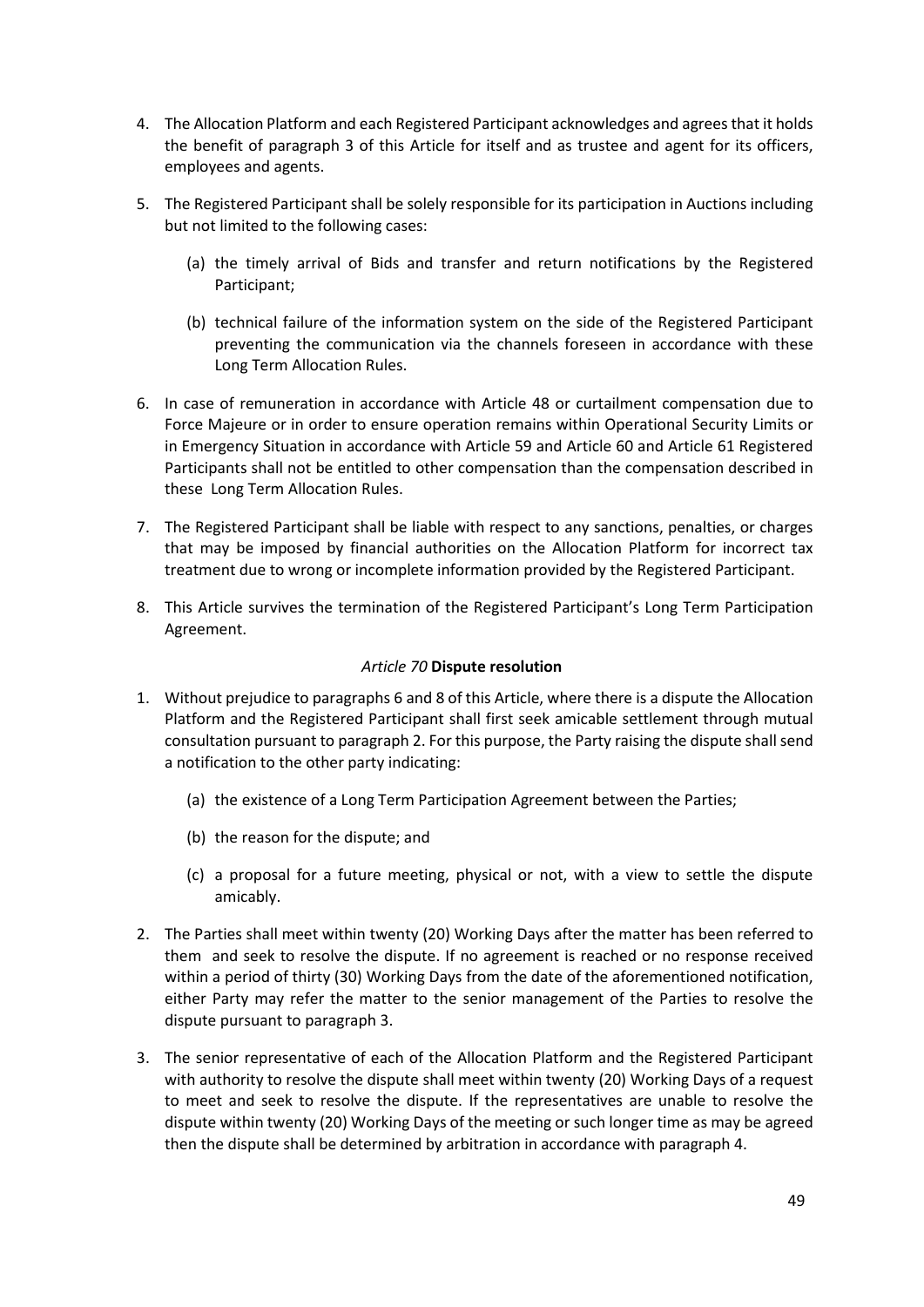- 4. Where a dispute is to be referred to arbitration under paragraph 3, either the Allocation Platform or the Registered Participant may give notice to the other stating the nature of the dispute and referring the dispute to arbitration. Arbitration shall be conducted in accordance with the Rules of Arbitration of the Chamber of Commerce (ICC). The arbitration shall be conducted before one (1) arbitrator to be nominated upon agreement of the Parties unless a Party requests the appointment of three (3) arbitrators. In case of one (1) arbitrator, the Parties shall agree on the nomination of the arbitrator within two (2) months after the notice was given by the Party referring the dispute to arbitration. If no agreement can be found, the arbitrator shall be appointed by the ICC Court. In case of three (3) arbitrators the claimant shall nominate one (1) arbitrator and the respondent shall nominate one (1) arbitrator. The arbitrators nominated by each Party shall then nominate the chairman of the arbitral tribunal within three (3) Working Days from the confirmation of the appointment of the second arbitrator by the respondent. If the arbitrators nominated by each party cannot agree on the appointment of the chairman, the chairman shall be appointed by the ICC Court. The arbitration shall take place in the location of the Allocation Platform unless otherwise defined in the Long Term Participation Agreement and in accordance with the governing law of these Long Term Allocation Rules while the language of the arbitration proceedings shall be English. The emergency arbitrator provisions according to the Rules of Arbitration of the Chamber of Commerce shall not apply but the interim or injunctive relief measures under the governing law shall apply.
- 5. Arbitration awards shall be final and binding on the Allocation Platform and the relevant Registered Participant as from the date that they are made. The Allocation Platform and the Registered Participant shall carry out any award of an arbitration relating to any dispute without delay and each waive their right to any form of appeal or recourse to a court of law or other judicial authority, in so far as such waiver may validly be made.
- 6. Notwithstanding paragraphs 3 and 4 of this Article, the Parties may jointly agree to apply court proceedings instead of arbitration to settle a dispute arisen in connection with these Long Term Allocation Rules.
- 7. In cases of late payment and notwithstanding Article 67 and paragraphs 1 to 4 of this Article, a Party may bring court proceedings against the other Party for any amount due under or in connection with these Long Term Allocation Rules and unpaid for more than twenty (20) Working Days after the date the amounts were due.
- 8. The Parties agree that proceedings referred to in paragraph 6 or paragraph 7 may be brought in any competent court to hear such claim. The Registered Participant irrevocably waives any objection which it may have now or hereafter regarding the venue of such proceedings in any competent court and any claim that any such proceedings have been brought in an inconvenient forum.
- 9. Notwithstanding any reference to amicable settlement, expert resolution or arbitration under this Article, the Allocation Platform and the Registered Participant shall continue to perform their respective obligations under these Long Term Allocation Rules and the Registered Participant's Long Term Participation Agreement.
- 10. This Article survives the termination of the Registered Participant's Long Term Participation Agreement.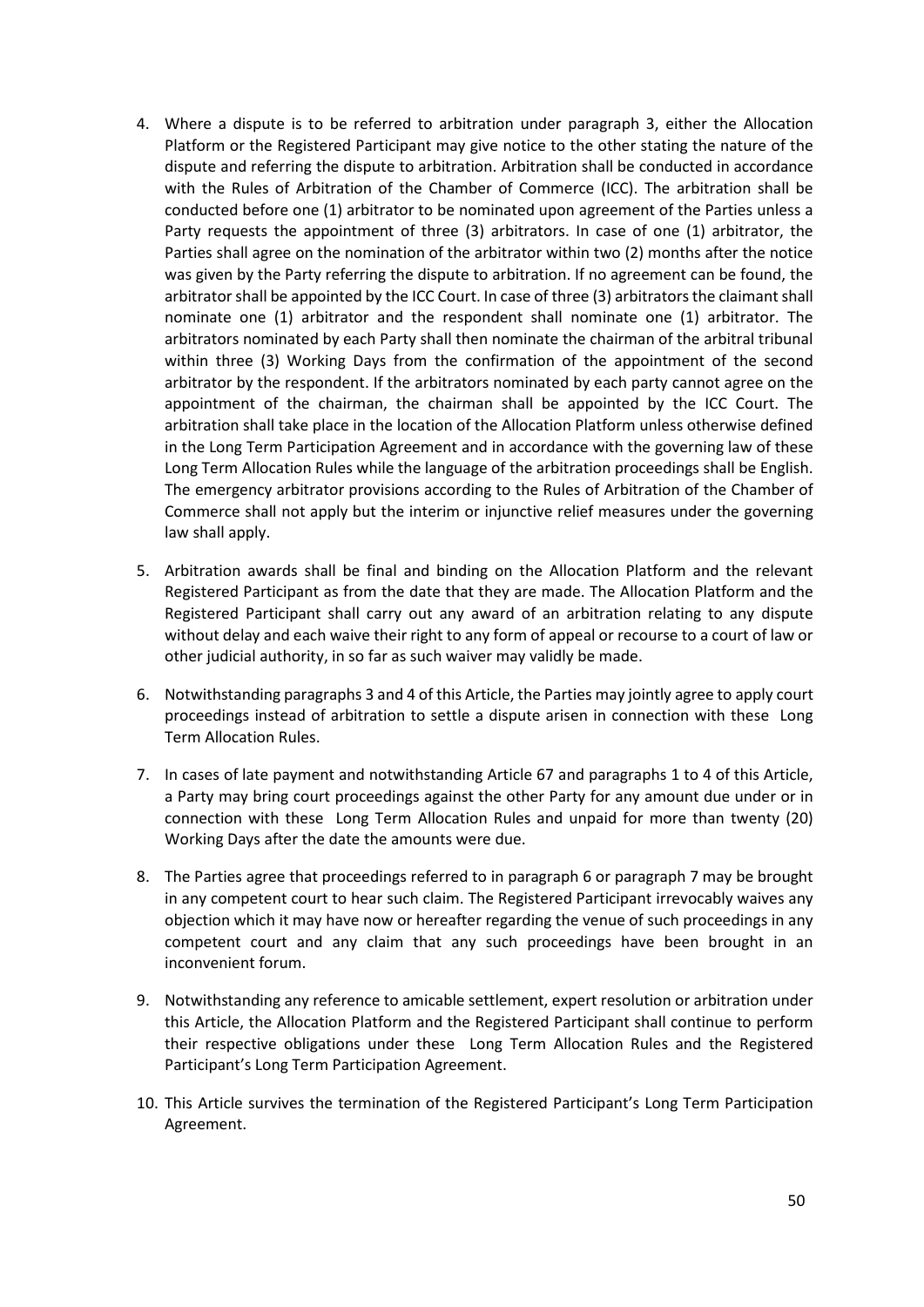#### *Article 71* **Suspension of the Long Term Participation Agreement**

- <span id="page-50-0"></span>1. The Allocation Platform may by notice to the Registered Participant suspend temporarily the Registered Participant's rights in connection with these Long Term Allocation Rules with immediate effect if the Registered Participant commits a major breach of an obligation in connection with these Long Term Allocation Rules which may have a significant impact to the Allocation Platform as follows:
	- (a) if a Registered Participant fails to pay any amount properly due and owing to the Allocation Platform pursuant to Article 67;
	- (b) if a Registered Participant fails to provide and maintain collaterals in accordance with Article 25;
	- (c) any breach which may have a significant financial impact to the Allocation Platform;
	- (d) the Allocation Platform has reasonable grounds to believe that the Registered Participant no longer satisfies one or more of any other conditions to participate in Auctions according to these Long Term Allocation Rules unless termination applies according to Article 72; and
	- (e) if the Registered Participant is under economic and trade sanctions which may have a significant impact to the Allocation Platform.
- 2. In any case of a minor breach in relation to these Long Term Allocation Rules such as but not limited to the failure of the Registered Participant to notify a change in the submitted information in accordance with Article 9, the Allocation Platform may by notice to the Registered Participant inform the Registered Participant's that its rights in connection with these Long Term Allocation Rules may be suspended unless the Registered Participant remedies the suspension event in the time period specified in the notice. The suspension shall take effect when the period specified for remedy has elapsed without that such remedy has taken place. After the suspension takes effect in accordance with paragraphs 1 and 2 of this Article, the suspended Registered Participant may no longer participate in an Auction or in the transfer or return of Long Term Transmission Rights and unless the payment of the Long Term Transmission Right is fully settled or fully secured by collaterals by the suspended Registered Participant, the suspended Registered Participant shall not be entitled to use Long Term Transmission Rights according to CHAPTER 7. For the avoidance of doubt, the Long Term Transmission Rights which the Registered Participant is prohibited from using as a result of such suspension may be offered by the Allocation Platform in subsequent Auctions and the Allocation Platform shall not return the remuneration for Long Term Transmission Rights in accordance with Article 48.
- 3. The Allocation Platform may withdraw a notice under paragraphs 1 or 2 of this Article at any time. Having given a notice under paragraphs 1 or 2 of this Article, the Allocation Platform may give a further or other notice at any time in respect of the same or a different suspension event.
- 4. Once the Registered Participant has fulfilled or remedied the suspension event as notified to it in the notice sent by the Allocation Platform, the Allocation Platform shall reinstate as soon as reasonably practicable the Registered Participant's rights in relation to use of its allocated Long Term Transmission Rights and its ability to participate in Auctions and/or the transfer and return of Long Term Transmission Rights by written notice to the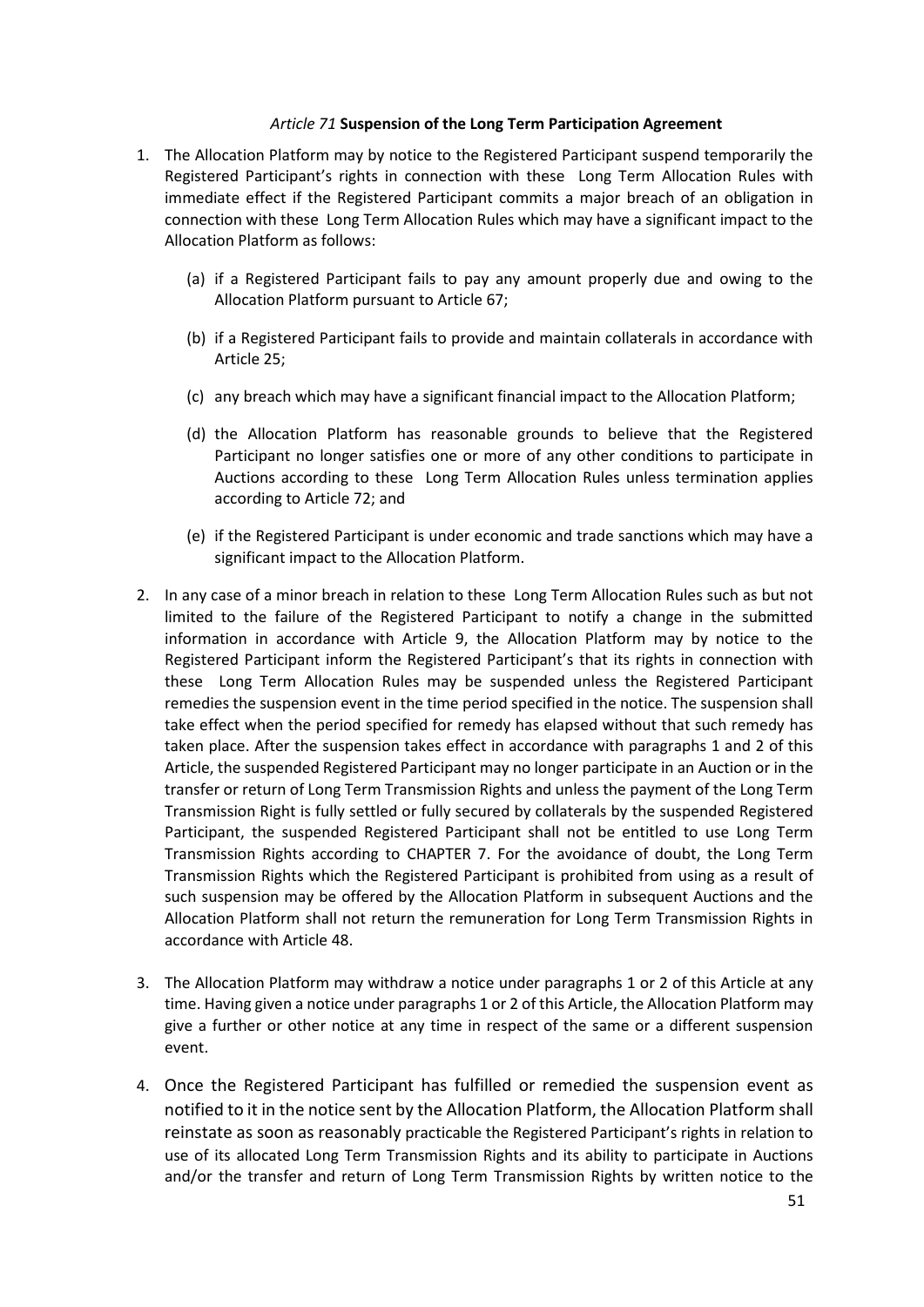Registered Participant. As from the date of effect of the reinstatement, the Long Term Transmission Rights allocated prior to the suspension and which remain unused may be nominated in the case of Physical Transmission Rights and the Registered Participant may participate in Auctions and/or the transfer and return of Long Term Transmission Rights and is entitled to receive remuneration for Long Term Transmission Rights in accordance with Article 48.

<span id="page-51-0"></span>5. If the Allocation Platform gives a notice to a Registered Participant under paragraph 1 or 2 of this Article, such notice of suspension does not relieve the Registered Participant from its payment obligations under CHAPTER 10, including its payment obligations in relation to the Long Term Transmission Rights for which the Registered Participant loses the right of use pursuant to paragraph 2.

### *Article 72* **Termination of the Long Term Participation Agreement**

- 1. A Registered Participant may at any time request the Allocation Platform to terminate the Long Term Participation Agreement to which the Registered Participant is a Party. The termination shall take effect after thirty (30) Working Days upon receipt of the termination request by the Allocation Platform and if all outstanding payment obligations are settled.
- 2. A Registered Participant may terminate the Long Term Participation Agreement to which the Registered Participant is a Party for good cause when the Allocation Platform has committed a major breach of an obligation connected with these Long Term Allocation Rules or the Long Term Participation Agreement in the following cases:
	- (a) where the Allocation Platform repeatedly fails to pay any amount properly due and owing to the Registered Participant with a significant financial impact;
	- (b) where there is a significant breach of the confidentiality obligations in accordance with Article 75.

The Registered Participant shall send a notice to the Allocation Platform stating the reason for termination and giving the Allocation Platform twenty (20) Working Days to remedy the breach. Unless the Allocation Platform remedies the breach within the abovementioned deadline, the termination shall take effect immediately upon expiration of such deadline. A holder of Long Term Transmission Rights whose Long Term Participation Agreement is terminated under this paragraph is under no obligation to pay remaining instalments for the Long Term Transmission Rights' and is entitled to a refund to the extent that any instalment includes an amount in respect of use after the date of termination, to be calculated pro-rata from the date termination takes effect.

- 3. If any of the termination events in paragraph 4 occurs in relation to a Registered Participant, the Allocation Platform may by notice to the Registered Participant terminate the Long Term Participation Agreement, including the Registered Participant's rights connected with these Long Term Allocation Rules. A termination under this paragraph takes effect from the time of the notice or any later time specified in it. The Registered Participant may not at a later stage enter into the Long Term Participation Agreement with the Allocation Platform until the circumstances of termination continue to exist or it is not sufficiently guaranteed that the breach may not occur again.
- 4. The termination events referred to in paragraph 3 shall be the following: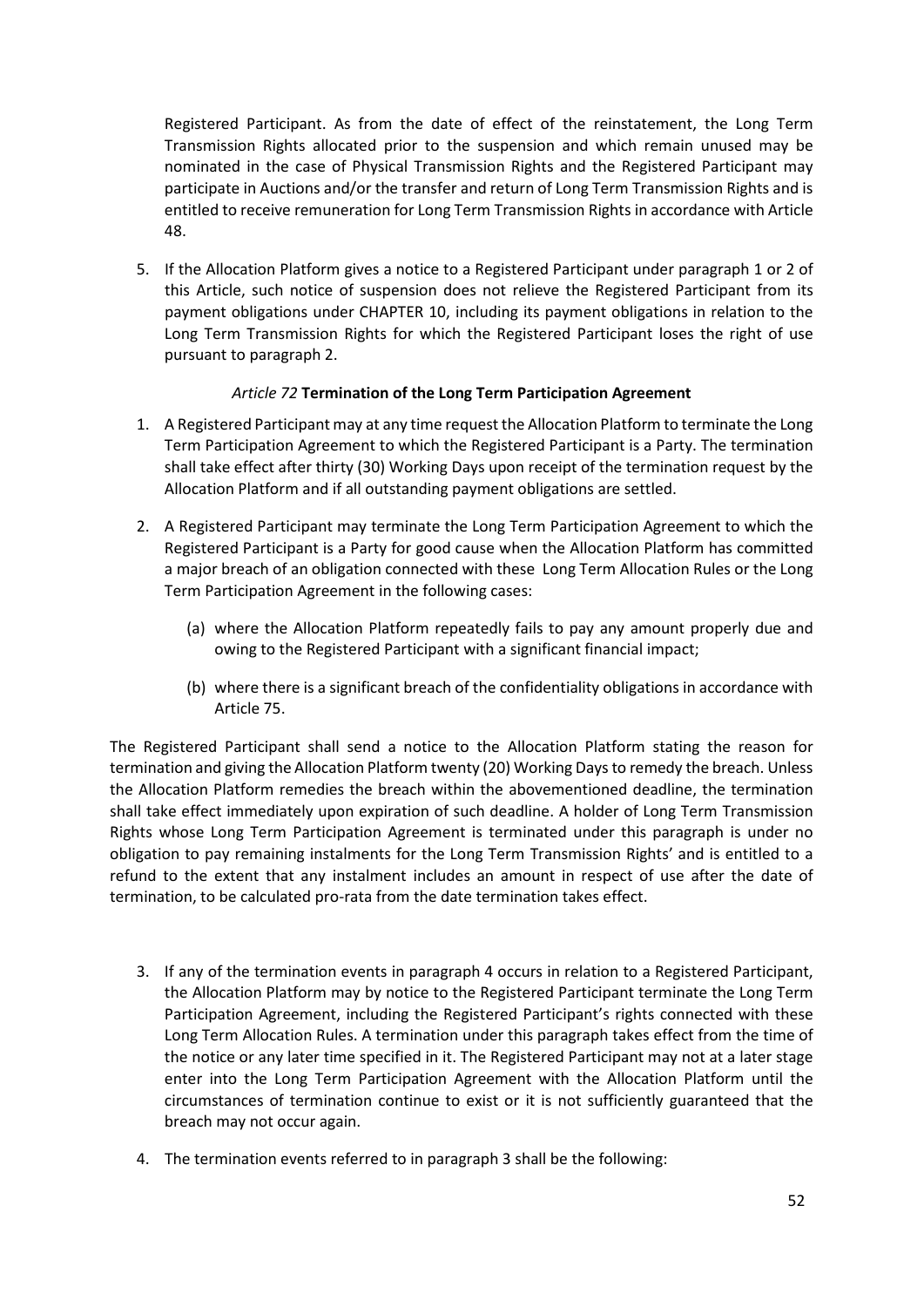- (a) if the rights of the Registered Participant are suspended for longer than thirty (30) Working Days;
- (b) if a Registered Participant does not qualify for the participation in the Auction as set forth in Article 10;
- (c) if a Registered Participant repeatedly breaches these Long Term Allocation Rules or a Long Term Participation Agreement, whether or not the breach is capable of remedy;
- (d) if a competent authority (i) determines that the Registered Participant has committed a misuse or fraudulent act and (ii) requests the Allocation Platform to terminate the Long Term Participation Agreement to which such Registered Participant is a Party or (iii) agrees that the Allocation Platform has reasonable grounds to believe that the Registered Participant has committed a misuse or fraudulent act in participating in Auctions and transfer/return of Long Term Transmission Rights; or
- (e) if the Registered Participant has taken any action which may lead to the damaging or reduction in effectiveness of the Auction Tool (it being understood that such an action is deemed to happen in case of any behaviour that can be assimilated to an attack on the information system such as, but not limited to, deny of service, spam, virus, brute forcing, Trojan horse attack).
- 5. After the termination takes effect in accordance with paragraphs 1 to 3 of this Article and from that time, the Registered Participant may no longer participate in an Auction or in the transfer or return of Long Term Transmission Rights it has acquired. CHAPTERS 5,6 and 7 shall not apply to such acquired Long Term Transmission Rights. For the avoidance of doubt, the Long Term Transmission Rights, which the Registered Participant is prohibited from using as a result of termination, may be offered by the Allocation Platform in subsequent Auctions and the Allocation Platform shall not return the remuneration for Long Term Transmission Rights in accordance with Article 48.
- <span id="page-52-0"></span>6. Termination of a Long Term Participation Agreement does not affect any rights and obligations under or in connection with the Long Term Participation Agreement and these Long Term Allocation Rules which arose prior to that termination unless otherwise specified in this Article. Accordingly, any Registered Participant whose Long Term Participation Agreement is terminated will remain liable, subject to and in accordance with the Long Term Allocation Rules, in respect of all such rights and liabilities. This paragraph shall apply without prejudice to other remedies available to the Allocation Platform under these Long Term Allocation Rules.

#### *Article 73* **Force Majeure**

- 1. The Allocation Platform or a Registered Participant, which invokes Force Majeure, shall promptly send to the other Party a notification describing the nature of Force Majeure and its probable duration and shall continue to furnish reports with respect thereto with reasonable frequency during the period of Force Majeure. The Party invoking the Force Majeure shall make every possible effort to limit the consequences of the Force Majeure.
- 2. The affected obligations, duties and rights of a Party subject to Force Majeure shall be suspended from the beginning of Force Majeure, with the exception of the confidentiality provisions in accordance with Article 75.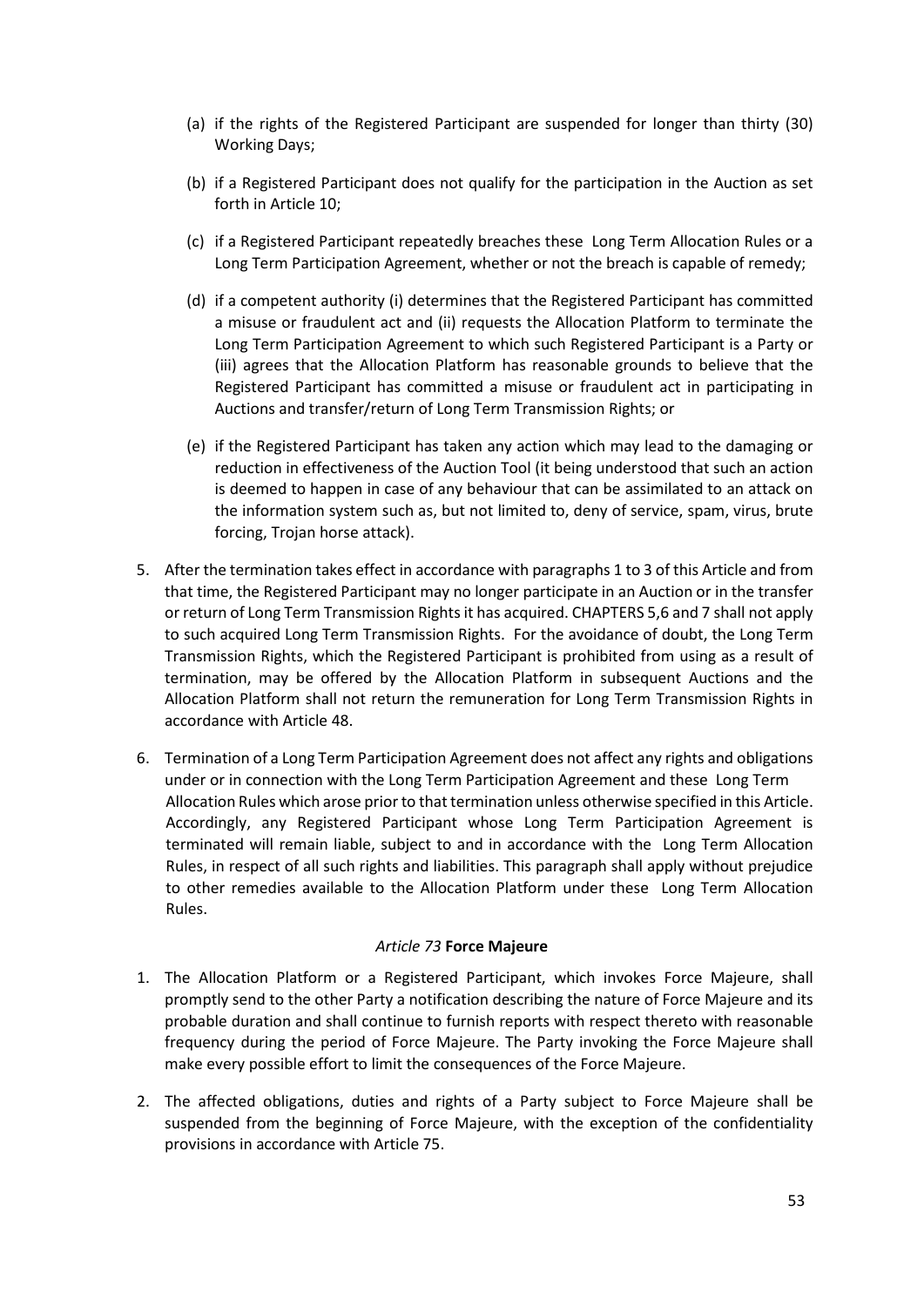- 3. Suspension under paragraph 2 is subject to the following:
	- (a) suspension will be of no greater scope and of no longer duration than is required by the Force Majeure;
	- (b) the suspension applies only for so long as the Party invoking to Force Majeure is using reasonable efforts to remedy their inability to perform.
- 4. The consequences of a Force Majeure event, which is not subject to any discussion or litigation between the Allocation Platform and the Registered Participant, are:
	- (a) the Party invoking Force Majeure cannot be held responsible to pay compensation for any damage suffered, due to the non-performance or partial performance of all or any of its obligations during the Force Majeure and when such non-performance or partial performance is due directly to Force Majeure;
	- (b) the acquired Long Term Transmission Rights which have been entirely paid and become subject to Force Majeure are reimbursed for the duration of the Force Majeure in accordance with any applicable legislation and these Long Term Allocation Rules; and
	- (c) where the Long Term Transmission Rights' holder is the party claiming the Force Majeure event, the Allocation Platform may, for its own benefit, reallocate the holder's Long Term Transmission Rights to the subsequent Auctions and for the duration of the Force Majeure event.
- 5. If the Force Majeure continues for a period longer than six (6) months, the Allocation Platform or each Registered Participant may, by notice to the other given at any time while the Force Majeure continues beyond that period, unilaterally terminate the Long Term Participation Agreement. The termination shall take effect ten (10) Working Days after the notice is given or any later date specified in the notice. A holder of Long Term Transmission Rights whose Long Term Participation Agreement is terminated under this paragraph is under no obligation to pay remaining instalments for the Long Term Transmission Rights' and is entitled to a refund to the extent that any instalment includes an amount in respect of use after the date of termination, to be calculated pro-rata from the date termination takes effect.
- <span id="page-53-0"></span>6. For avoidance of doubt this Article is without prejudice to the provisions of CHAPTER 9 regarding the curtailment of Long Term Transmission Rights.

#### *Article 74* **Notices**

- 1. Any notice or other communication to be given under or in connection with these Long Term Allocation Rules shall be in English.
- 2. Unless otherwise expressly provided in these Long Term Allocation Rules, all notices or other communications shall be in writing and shall be sent by electronic means as specified by the Allocation Platform on its website and marked for the attention of the other Party's representative as set out in the Long Term Participation Agreement or as notified by the Registered Participant from time to time in accordance with Article 9.
- 3. All notices or other communications shall be given by letter delivered by hand against receipt or sent by registered mail or courier in the following cases:
	- (a) the conclusion of the Long Term Participation Agreement in accordance with Article 6;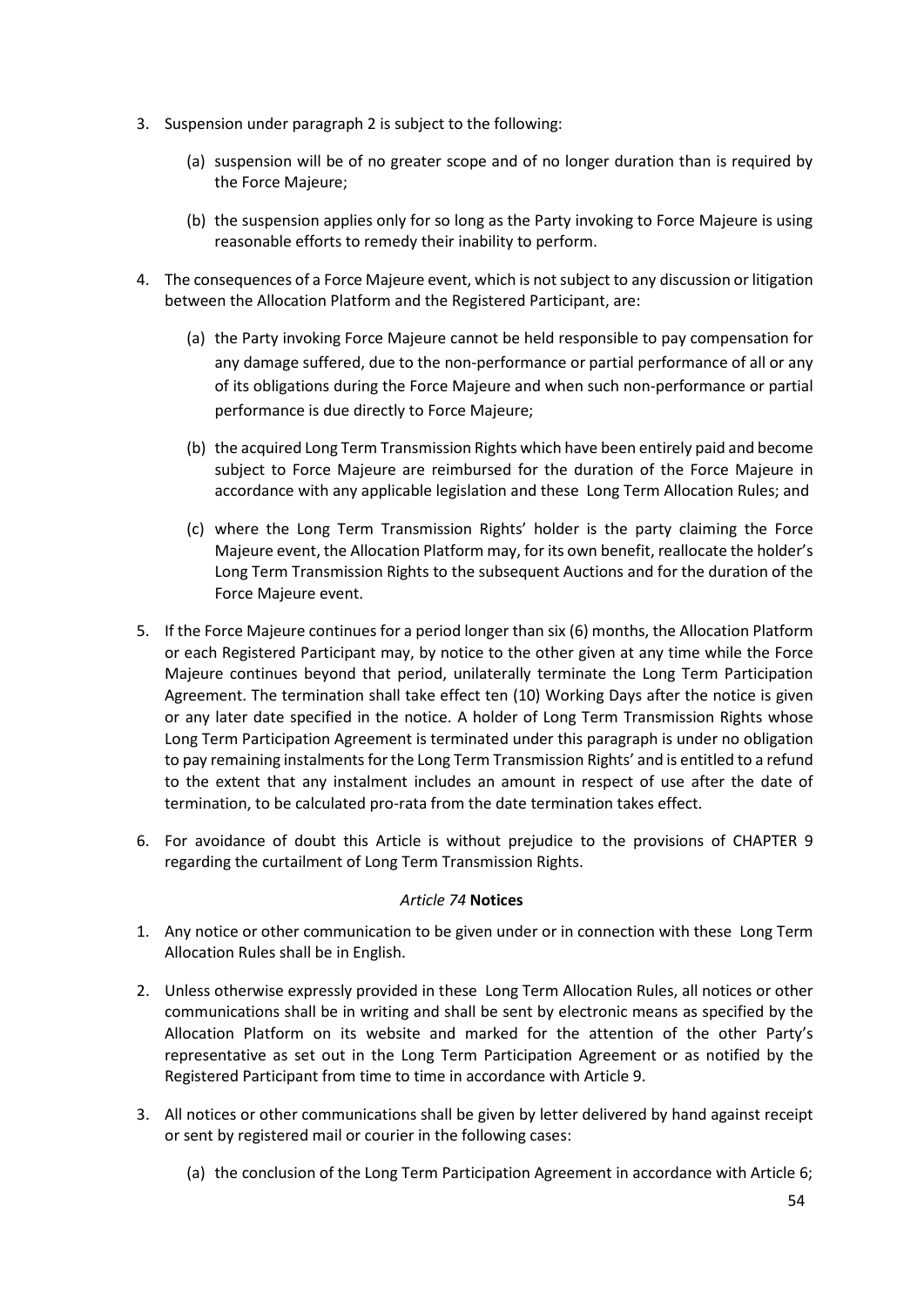- (b) the suspension and termination according to Article 71 and Article 72; and
- (c) the submission of the Bank Guarantee, in the event the Bank Guarantee includes handwritten signature(s), in accordance with Article 21 paragraph 3 .
- 4. All notices or other communications shall be deemed to have been received:
	- (a) in the case of delivery by hand, when delivered against receipt; or
	- (b) in the case of recorded delivery prepaid post, on the day following the recorded day of delivery; or
	- (c) in the case of sent by electronic means as specified by the Allocation Platform on its website, when delivered to the other party but only if an acknowledgement of receipt is requested and obtained by the Party sending the electronic means as specified by the Allocation Platform on its website.
- <span id="page-54-0"></span>5. If a notice or other communication has been received outside normal Working Hours on a Working Day), it is deemed to have been received at the opening of business on the next Working Day.

### *Article 75* **Confidentiality**

- 1. The Long Term Participation Agreement and any other information exchanged relating to its preparation and the application of a market participant shall be considered as confidential.
- 2. Subject to paragraph 3 of this Article, the Allocation Platform and each Registered Participant who is a recipient of confidential information in relation to these Long Term Allocation Rules shall preserve the confidentiality of such information and shall not directly or indirectly reveal, report, publish, disclose, transfer or use any item of the confidential information otherwise than for the purpose for which it was disclosed.
- 3. Notwithstanding paragraph 2 of this Article, the Allocation Platform or a Registered Participant may disclose confidential information of a disclosing Party to a third party with the other Party's prior consent expressed in writing and subject to the condition that the receiving Party has given assurance that such third party is bound by equivalent confidentiality obligations as set out in these Long Term Allocation Rules directly enforceable by the other Party.
- 4. Notwithstanding paragraph 2 of this Article the Allocation Platform or a Registered Participant may disclose confidential information of a disclosing Party:
	- (a) to the extent expressly permitted or contemplated by the Long Term Allocation Rules;
	- (b) to any person who is one of the directors, officers, employees, agents, advisers or insurers of the recipient and who needs to know the confidential information in connection with these Long Term Allocation Rules;
	- (c) as far as required in order to comply with applicable national legislation or any other relevant domestic administrative acts such as grid codes;
	- (d) as far as required by a court, arbitrator or administrative tribunal or an expert in the course of proceedings before it to which the recipient is a Party;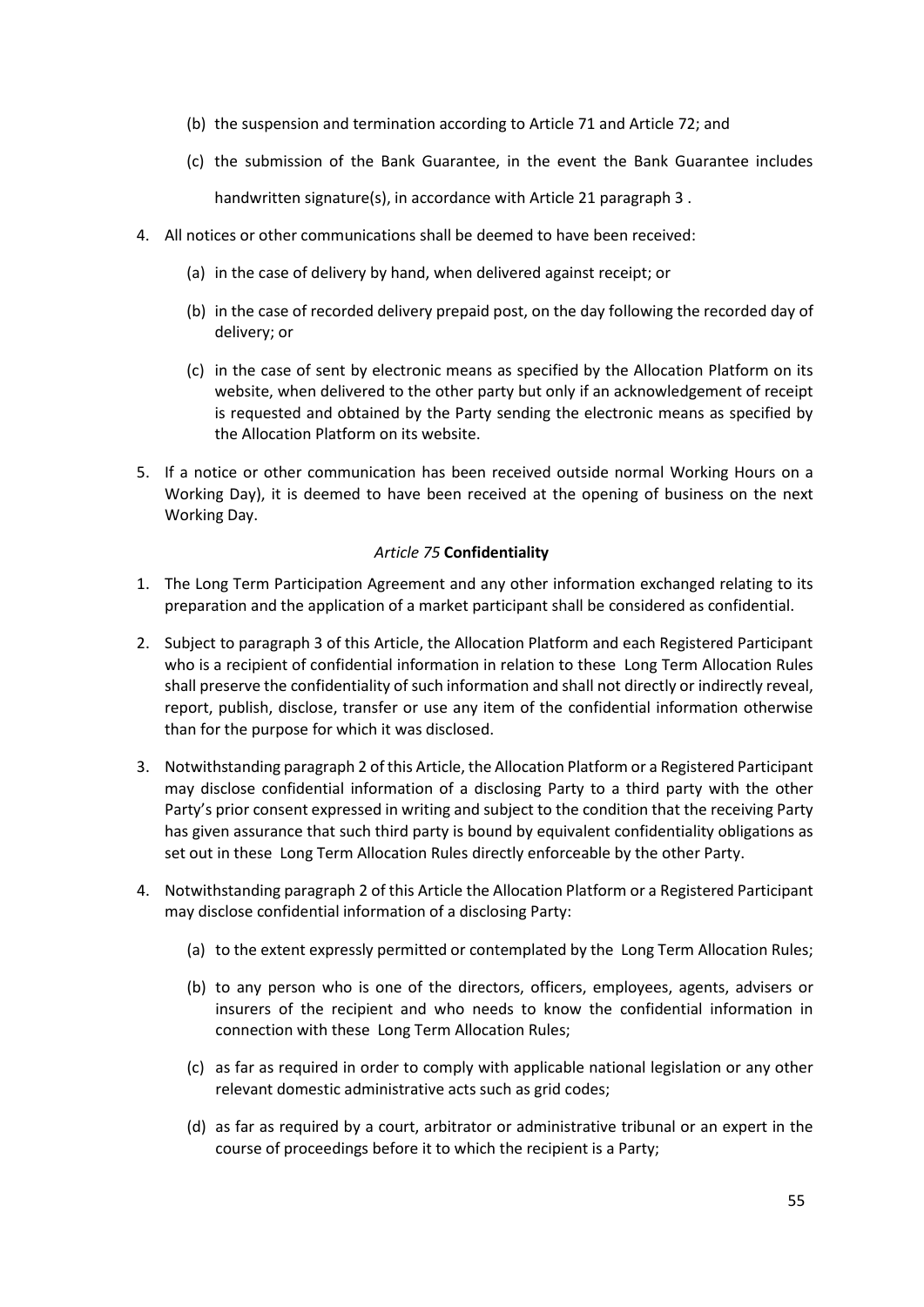- (e) as may be required by the relevant TSOs for the proper fulfilment of their mission and their obligations in accordance with applicable laws and these Long Term Allocation Rules by themselves or through agents or advisers; or
- (f) as far as required in order to obtain clearances or consents from a competent authority.
- 5. Moreover, the obligations arising from this Article shall not apply:
	- (a) if the Party which receives the information can prove that at the time of disclosure, such information was already publicly available;
	- (b) if the receiving Party provides proof that, since the time of disclosure, the said information has been legally received from a third party or has become publicly available;
	- (c) to confidential information communicated, in accordance with the legal and regulatory provisions, in an incorporated form from which no item of information specific to a market participant can be deduced;
	- (d) to information whose publication is explicitly provided for by the present Long Term Allocation Rules.
- 6. The obligations of confidentiality in this Article shall remain valid for a period of five (5) years after termination of the Registered Participant's Long Term Participation Agreement.
- <span id="page-55-0"></span>7. The signature of a Long Term Participation Agreement and the exchange of confidential information do not confer any rights to patents, knowledge or any other form of intellectual property concerning information or tools made available or sent by one Party to the other under the terms of these Long Term Allocation Rules.

#### *Article 76* **Assignment and subcontracting**

- 1. The Allocation Platform may assign, novate or otherwise transfer any of its rights or obligations under a Long Term Participation Agreement or these Long Term Allocation Rules to another Allocation Platform. The Allocation Platform shall notify the Registered Participants of the change by sending an electronic means as specified by the Allocation Platform on its website with acknowledgment of receipt as soon as possible and in any event at least ten (10) Working Days before the date on which the change takes effect.
- 2. Without prejudice to Article 41, a Registered Participant may not assign, novate or otherwise transfer any of its rights or obligations under its Long Term Participation Agreement or these Long Term Allocation Rules without the prior written consent of the Allocation Platform.
- <span id="page-55-1"></span>3. Nothing in this Article shall prevent an Allocation Platform or Registered Participant from entering into a subcontracting agreement in relation to this Long Term Allocation Rules. Entry into a subcontracting agreement by a Registered Participant does not relieve the Registered Participant of any obligation or liability under its Long Term Participation Agreement or these Long Term Allocation Rules.

#### *Article 77* **Governing law**

These Long Term Allocation Rules shall be governed by and construed in all respects in accordance with the law of the location of the registered office of the Allocation Platform unless otherwise specified in the Long Term Participation Agreement.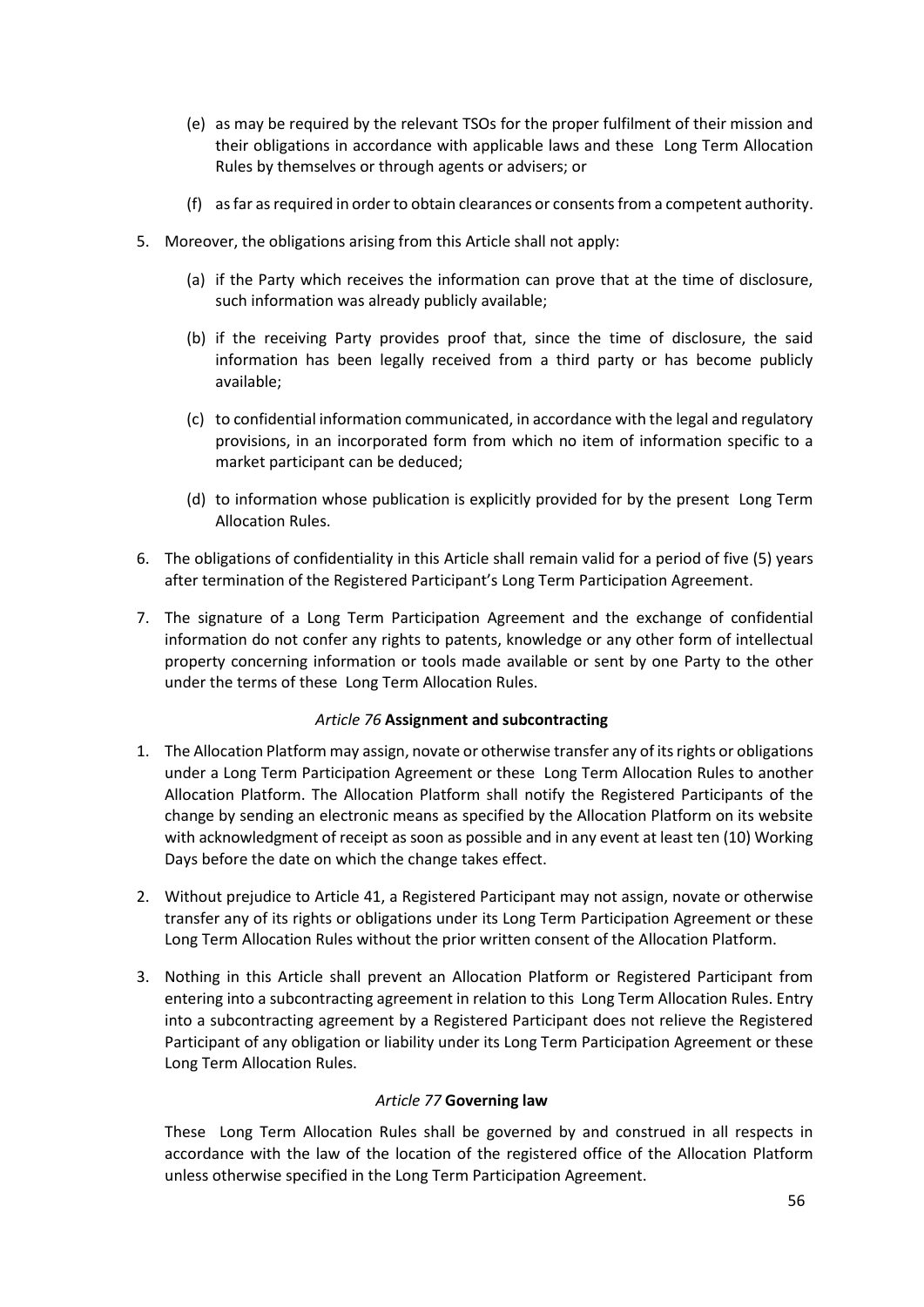## *Article 78* **Language**

<span id="page-56-1"></span><span id="page-56-0"></span>The applicable language for these Long Term Allocation Rules shall be English. For the avoidance of doubt, where TSOs need to translate these Long Term Allocation Rules into their national language, in the event of inconsistencies between the English version published by the Allocation Platform and any version in another language, the English version published by the Allocation Platform shall prevail.

#### *Article 79* **Intellectual property**

<span id="page-56-2"></span>No Party shall acquire any right, title, licence or interest in or to any intellectual property rights of the other Party in connection with these Long Term Allocation Rules.

#### *Article 80* **Relationship of the Parties**

- 1. The relationship of the Allocation Platform and the Registered Participant is that of service provider and service user respectively. Except as expressly provided in these Long Term Allocation Rules, nothing contained or implied in these Long Term Allocation Rules constitutes or is deemed to constitute the Allocation Platform or a Registered Participant, the partner, agent or legal representative of the other for any purpose whatsoever including transfer of Long Term Transmission Rights or create or be deemed to create any partnership, agency or trust between the Parties.
- 2. The Registered Participant acknowledges that neither the Allocation Platform nor any person acting on behalf of or associated with the Allocation Platform makes any representation, gives any advice or gives any warranty or undertaking of any kind in respect of these Long Term Allocation Rules, the Long Term Participation Agreements or the disclosed information or otherwise in relation to or in connection with these Long Term Allocation Rules, the Long Term Participation Agreements and the disclosed information or any transaction or arrangement contemplated by these Long Term Allocation Rules, the Long Term Participation Agreements and the disclosed Information except as specifically provided in these Long Term Allocation Rules or the Long Term Participation Agreement.

# *Article 81* **No third party rights**

<span id="page-56-4"></span><span id="page-56-3"></span>The Allocation Platform and each Registered Participant acknowledge and agree that a person who is not a party to the Long Term Participation Agreement between them, including any other market participant, has no rights to enforce these Long Term Allocation Rules or the Long Term Participation Agreement as between the Allocation Platform and that Registered Participant.

#### *Article 82* **Waiver**

- 1. No omission to exercise or delay in exercising any right, power or remedy provided by law or under these Long Term Allocation Rules shall impair or constitute a waiver of such or any other right, power or remedy. No single or partial exercise of any such right, power or remedy precludes or impairs any other or further exercise thereof or the exercise of any other right, power or remedy provided by law or under these Long Term Allocation Rules.
- 2. Any waiver of any right, power or remedy under these Long Term Allocation Rules must be in writing and may be given subject to any conditions thought fit by the grantor. Unless otherwise expressly stated, any waiver is effective only in the instance and only for the purpose for which it is given.